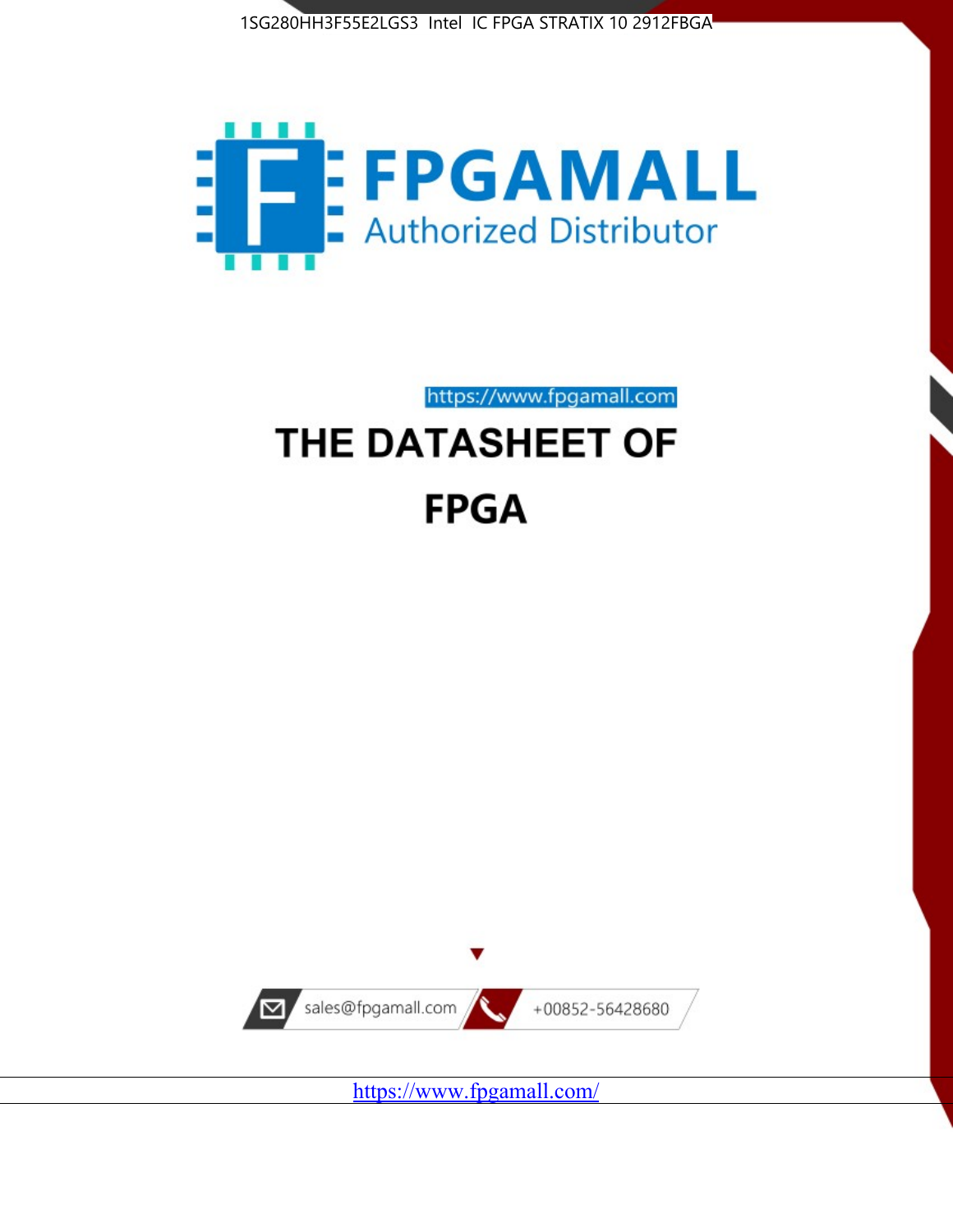1SG280HH3F55E2LGS3 Intel IC FPGA STRATIX 10 2912FBGA



# **Intel® Stratix® 10 GX/SX Device Overview**



**S10-OVERVIEW | 2020.04.30** Latest document on the web: **[PDF](https://www.intel.com/content/dam/www/programmable/us/en/pdfs/literature/hb/stratix-10/s10-overview.pdf)** | **[HTML](https://www.intel.com/content/www/us/en/programmable/documentation/joc1442261161666.html)**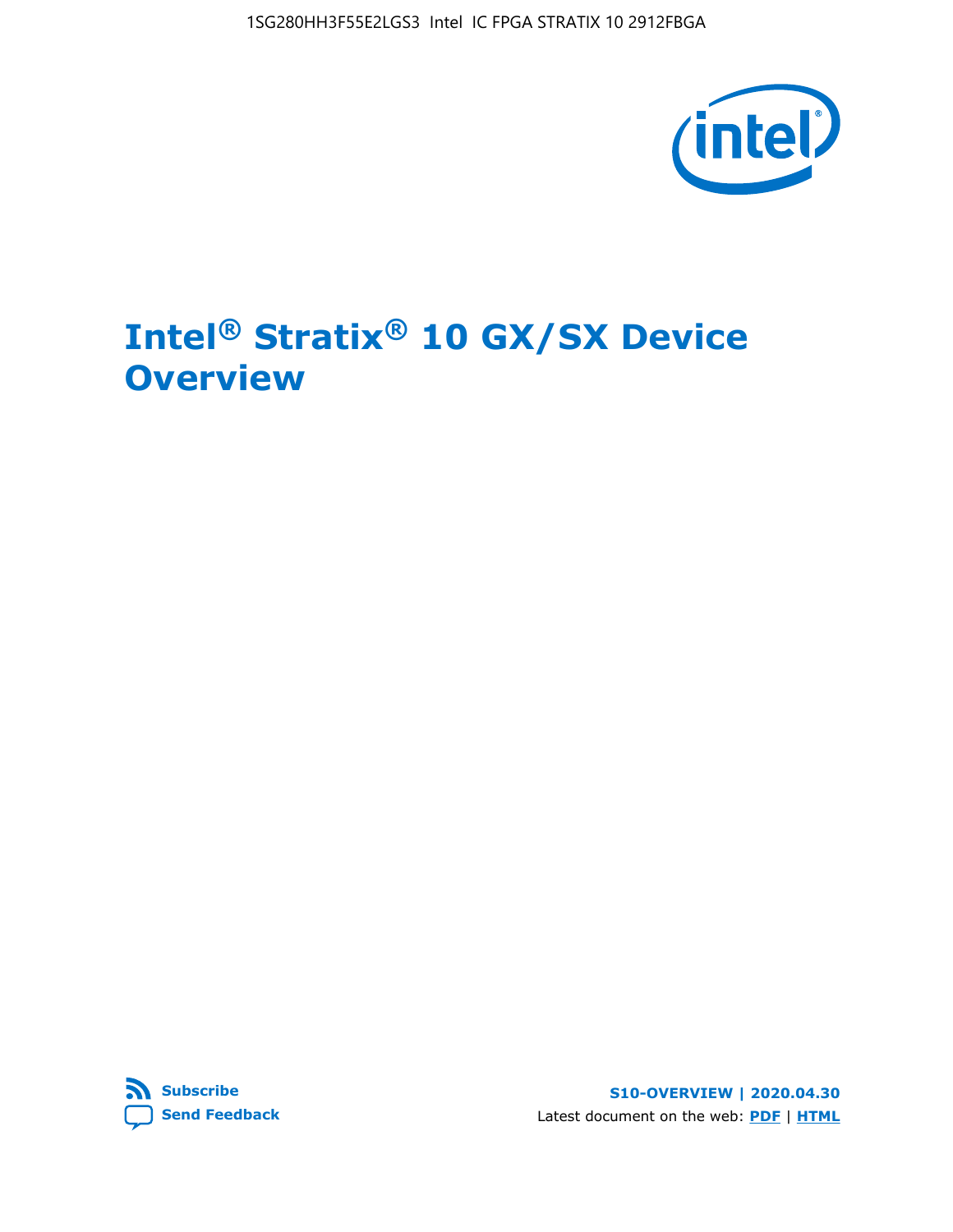

*Contents*

# **Contents**

| 1.26. Document Revision History for the Intel Stratix 10 GX/SX Device Overview36 |  |
|----------------------------------------------------------------------------------|--|

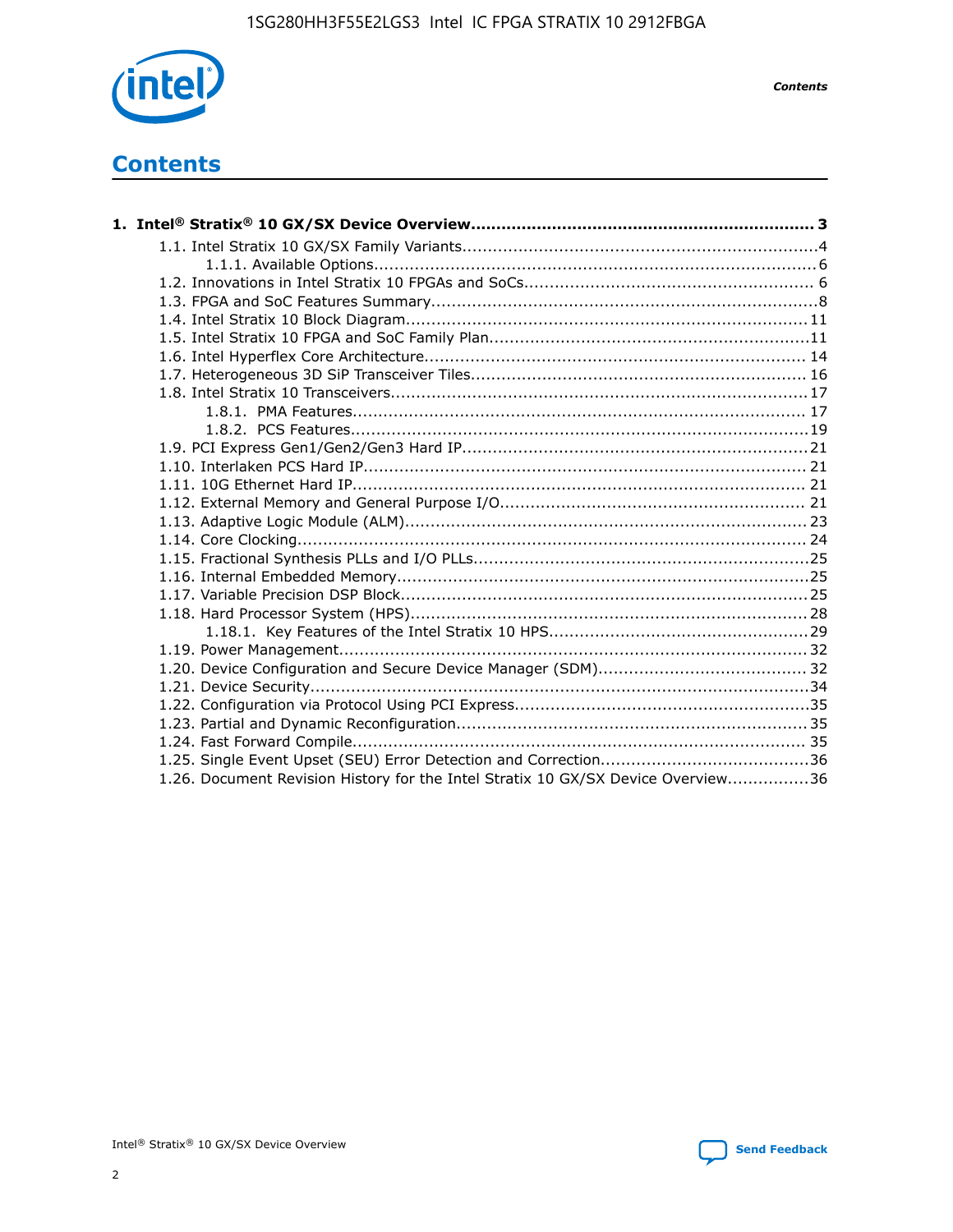**S10-OVERVIEW | 2020.04.30**

**[Send Feedback](mailto:FPGAtechdocfeedback@intel.com?subject=Feedback%20on%20Intel%20Stratix%2010%20GX/SX%20Device%20Overview%20(S10-OVERVIEW%202020.04.30)&body=We%20appreciate%20your%20feedback.%20In%20your%20comments,%20also%20specify%20the%20page%20number%20or%20paragraph.%20Thank%20you.)**



# **1. Intel® Stratix® 10 GX/SX Device Overview**

Intel's 14 nm Intel® Stratix® 10 GX FPGAs and SX SoCs deliver 2X the core performance and up to 70% lower power over previous generation high-performance FPGAs.

Featuring several groundbreaking innovations, including the all new Intel Hyperflex™ core architecture, this device family enables you to meet the demand for everincreasing bandwidth and processing performance in your most advanced applications, while meeting your power budget.

With an embedded hard processor system (HPS) based on a quad-core 64 bit Arm\* Cortex\*-A53, the Intel Stratix 10 SoC devices deliver power efficient, application-class processing and allow designers to extend hardware virtualization into the FPGA fabric. Intel Stratix 10 SoC devices demonstrate Intel's commitment to high-performance SoCs and extend Intel's leadership in programmable devices featuring an Arm-based processor system.

Important innovations in Intel Stratix 10 FPGAs and SoCs include:

- All new Intel Hyperflex core architecture delivering 2X the core performance compared to previous generation high-performance FPGAs
- Intel 14 nm tri-gate (FinFET) technology
- Heterogeneous 3D System-in-Package (SiP) technology
- Core fabric with up to 10.2 million logic elements (LEs)
- Up to 96 full duplex transceiver channels on heterogeneous 3D SiP transceiver tiles
- Transceiver data rates up to 28.3 Gbps chip-to-chip/module and backplane performance
- M20K (20 Kb) internal SRAM memory blocks
- Fractional synthesis and ultra-low jitter LC tank based transmit phase locked loops (PLLs)
- Hard PCI Express<sup>®</sup> Gen3 x16 intellectual property (IP) blocks
- Hard 10GBASE-KR/40GBASE-KR4 Forward Error Correction (FEC) in every transceiver channel
- Hard memory controllers and PHY supporting DDR4 rates up to 2666 Mbps per pin
- Hard fixed-point and IEEE 754 compliant hard floating-point variable precision digital signal processing (DSP) blocks with up to 10 TFLOP compute performance with a power efficiency of 80 GFLOP per Watt
- Quad-core 64 bit Arm Cortex-A53 embedded processor running up to 1.5 GHz in SoC family variants
- Programmable clock tree synthesis for flexible, low power, low skew clock trees

Intel Corporation. All rights reserved. Agilex, Altera, Arria, Cyclone, Enpirion, Intel, the Intel logo, MAX, Nios, Quartus and Stratix words and logos are trademarks of Intel Corporation or its subsidiaries in the U.S. and/or other countries. Intel warrants performance of its FPGA and semiconductor products to current specifications in accordance with Intel's standard warranty, but reserves the right to make changes to any products and services at any time without notice. Intel assumes no responsibility or liability arising out of the application or use of any information, product, or service described herein except as expressly agreed to in writing by Intel. Intel customers are advised to obtain the latest version of device specifications before relying on any published information and before placing orders for products or services. \*Other names and brands may be claimed as the property of others.

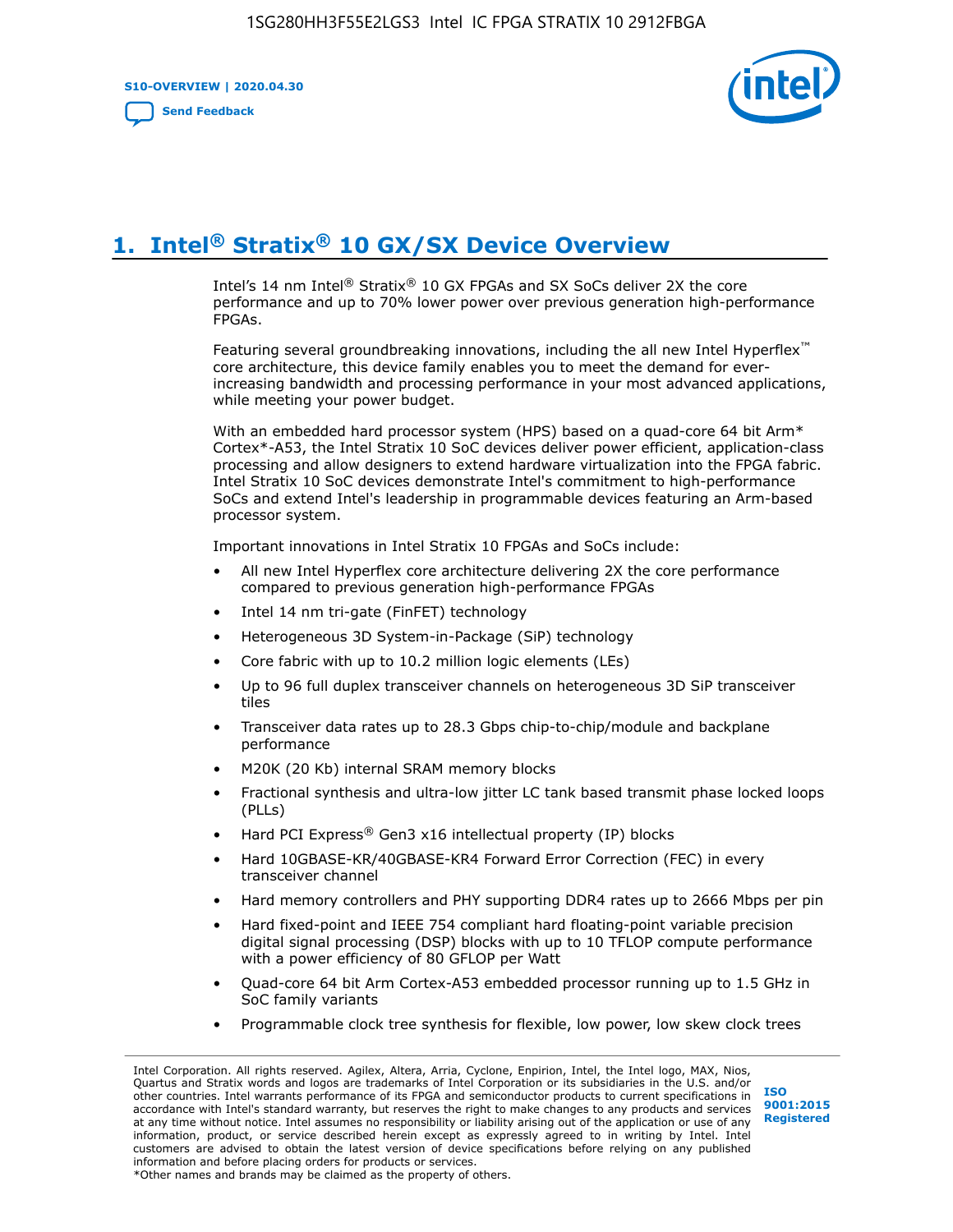

- Dedicated secure device manager (SDM) for:
	- Enhanced device configuration and security
	- AES-256, SHA-256/384 and ECDSA-256/384 encrypt/decrypt accelerators and authentication
	- Multi-factor authentication
	- Physically Unclonable Function (PUF) service and software programmable device configuration capability
- Comprehensive set of advanced power saving features delivering up to 70% lower power compared to previous generation high-performance FPGAs
- Non-destructive register state readback and writeback, to support ASIC prototyping and other applications

With these capabilities, Intel Stratix 10 FPGAs and SoCs are ideally suited for the most demanding applications in diverse markets such as:

- **Compute and Storage**—for custom servers, cloud computing and datacenter acceleration
- **Networking**—for Terabit, 400G and multi-100G bridging, aggregation, packet processing and traffic management
- **Optical Transport Networks**—for OTU4, 2xOTU4, 4xOTU4
- **Broadcast**—for high-end studio distribution, head end encoding/decoding, edge quadrature amplitude modulation (QAM)
- **Military**—for radar, electronic warfare, and secure communications
- **Medical**—for diagnostic scanners and diagnostic imaging
- **Test and Measurement**—for protocol and application testers
- **Wireless**—for next-generation 5G networks
- **ASIC Prototyping**—for designs that require the largest FPGA fabric with the highest I/O count

## **1.1. Intel Stratix 10 GX/SX Family Variants**

Intel Stratix 10 devices are available in FPGA (GX) and SoC (SX) variants.

- **Intel Stratix 10 GX** devices deliver up to 1 GHz core fabric performance and contain up to 10.2 million LEs in the fabric. They also feature up to 96 general purpose transceivers on separate transceiver tiles, and 2666 Mbps DDR4 external memory interface performance. The transceivers are capable of up to 28.3 Gbps short reach and across the backplane. These devices are optimized for FPGA applications that require the highest transceiver bandwidth and core fabric performance, with the power efficiency of Intel's 14 nm tri-gate process technology.
- **Intel Stratix 10 SX** devices have a feature set that is identical to Intel Stratix 10 GX devices, with the addition of an embedded quad-core 64 bit Arm Cortex A53 hard processor system.

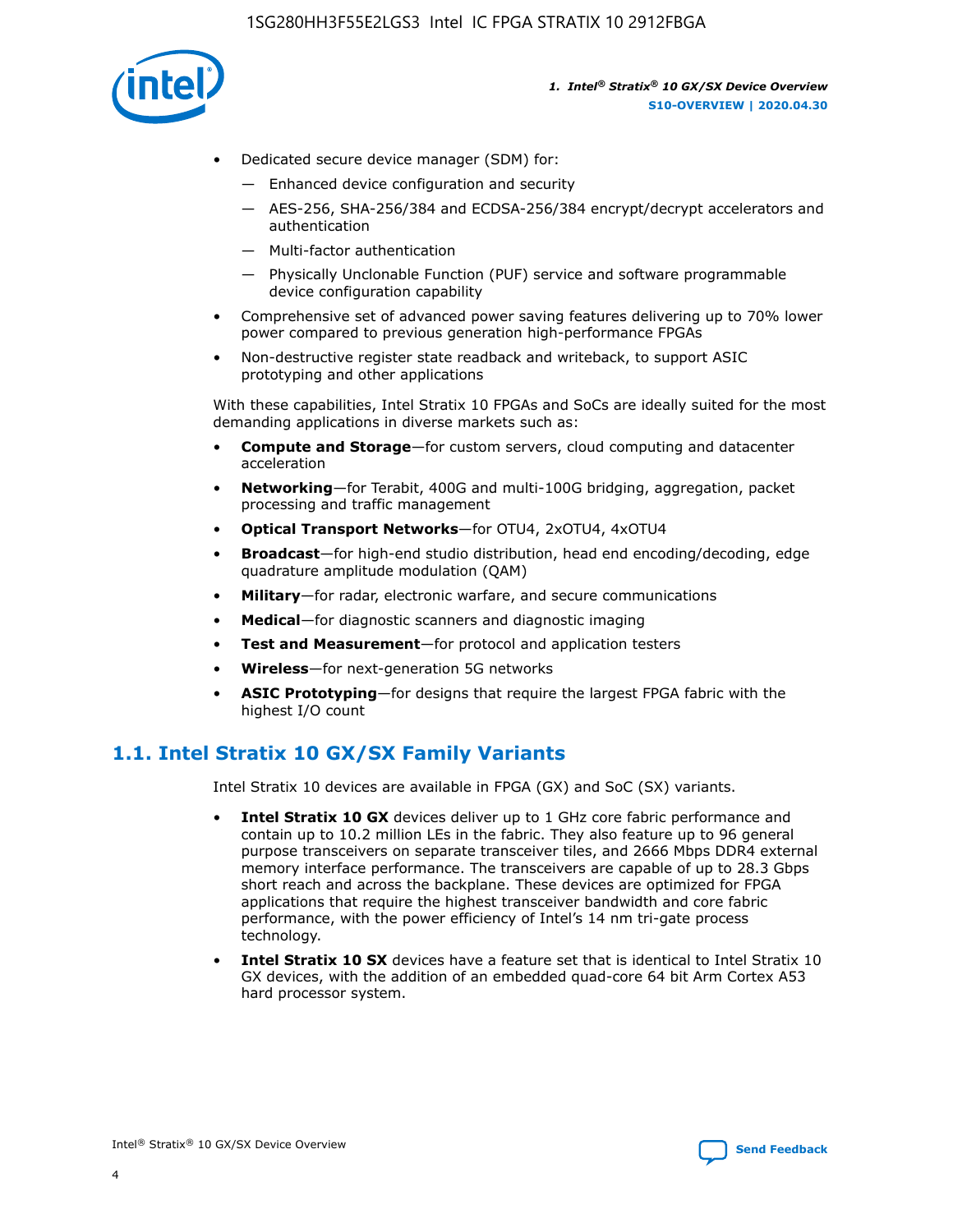

Common to all Intel Stratix 10 family variants is a high-performance fabric based on the new Intel Hyperflex core architecture that includes additional Hyper-Registers throughout the interconnect routing and at the inputs of all functional blocks. The core fabric also contains an enhanced logic array utilizing Intel's adaptive logic module (ALM) and a rich set of high performance building blocks including:

- M20K (20 Kb) embedded memory blocks
- Variable precision DSP blocks with hard IEEE 754 compliant floating-point units
- Fractional synthesis and integer PLLs
- Hard memory controllers and PHY for external memory interfaces
- General purpose IO cells

To clock these building blocks, Intel Stratix 10 devices use programmable clock tree synthesis, which uses dedicated clock tree routing to synthesize only those branches of the clock trees required for the application. All devices support in-system, finegrained partial reconfiguration of the logic array, allowing logic to be added and subtracted from the system while it is operating.

All family variants also contain high speed serial transceivers, containing both the physical medium attachment (PMA) and the physical coding sublayer (PCS), which can be used to implement a variety of industry standard and proprietary protocols. In addition to the hard PCS, Intel Stratix 10 devices contain multiple instantiations of PCI Express hard IP that supports Gen1/Gen2/Gen3 rates in x1/x2/x4/x8/x16 lane configurations, and hard 10GBASE-KR/40GBASE-KR4 FEC for every transceiver. The hard PCS, FEC, and PCI Express IP free up valuable core logic resources, save power, and increase your productivity.

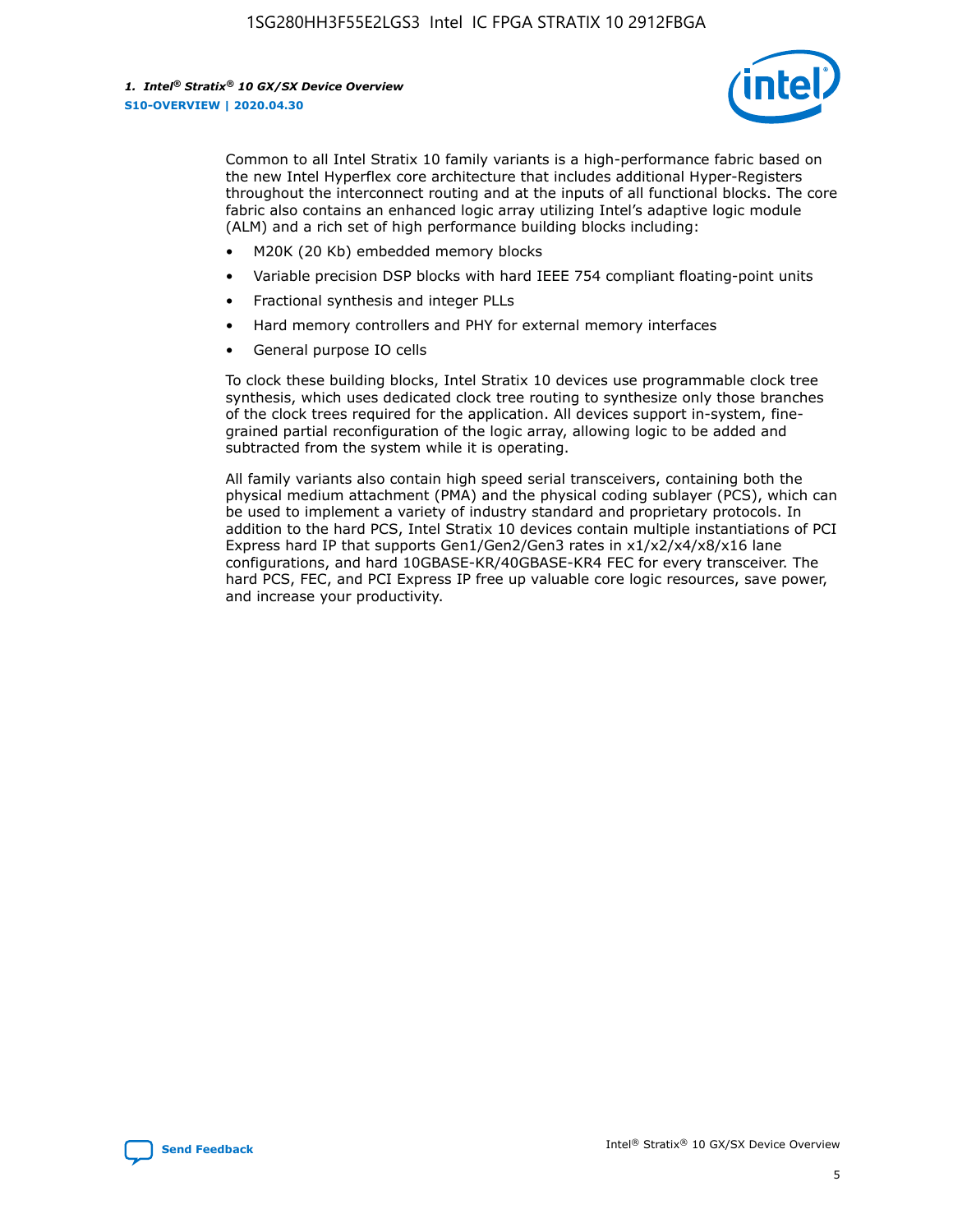

## **1.1.1. Available Options**

#### **Figure 1. Sample Ordering Code and Available Options for Intel Stratix 10 Devices**



3. Contact My Intel support to order AS suffix devices.

#### **Related Information**

[My Intel Support](https://www.intel.com/content/www/us/en/programmable/my-intel/mal-home.html)

## **1.2. Innovations in Intel Stratix 10 FPGAs and SoCs**

Intel Stratix 10 FPGAs and SoCs deliver many significant improvements over the previous generation high-performance Stratix V FPGAs.

#### **Table 1. Key Features of Intel Stratix 10 Devices Compared to Stratix V Devices**

| <b>Feature</b>            | <b>Stratix V FPGAs</b>                                                                                                                            | <b>Intel Stratix 10 FPGAs and SoCs</b>        |  |
|---------------------------|---------------------------------------------------------------------------------------------------------------------------------------------------|-----------------------------------------------|--|
| <b>Process technology</b> | 28 nm TSMC (planar<br>transistor)                                                                                                                 | 14 nm Intel tri-gate (FinFET)                 |  |
| Hard processor core       | None                                                                                                                                              | Quad-core 64 bit Arm Cortex-A53<br>(SoC only) |  |
| Core architecture         | Conventional core architecture<br>Intel Hyperflex core architecture with<br>Hyper-Registers in the interconnect<br>with conventional interconnect |                                               |  |
|                           |                                                                                                                                                   | continued                                     |  |

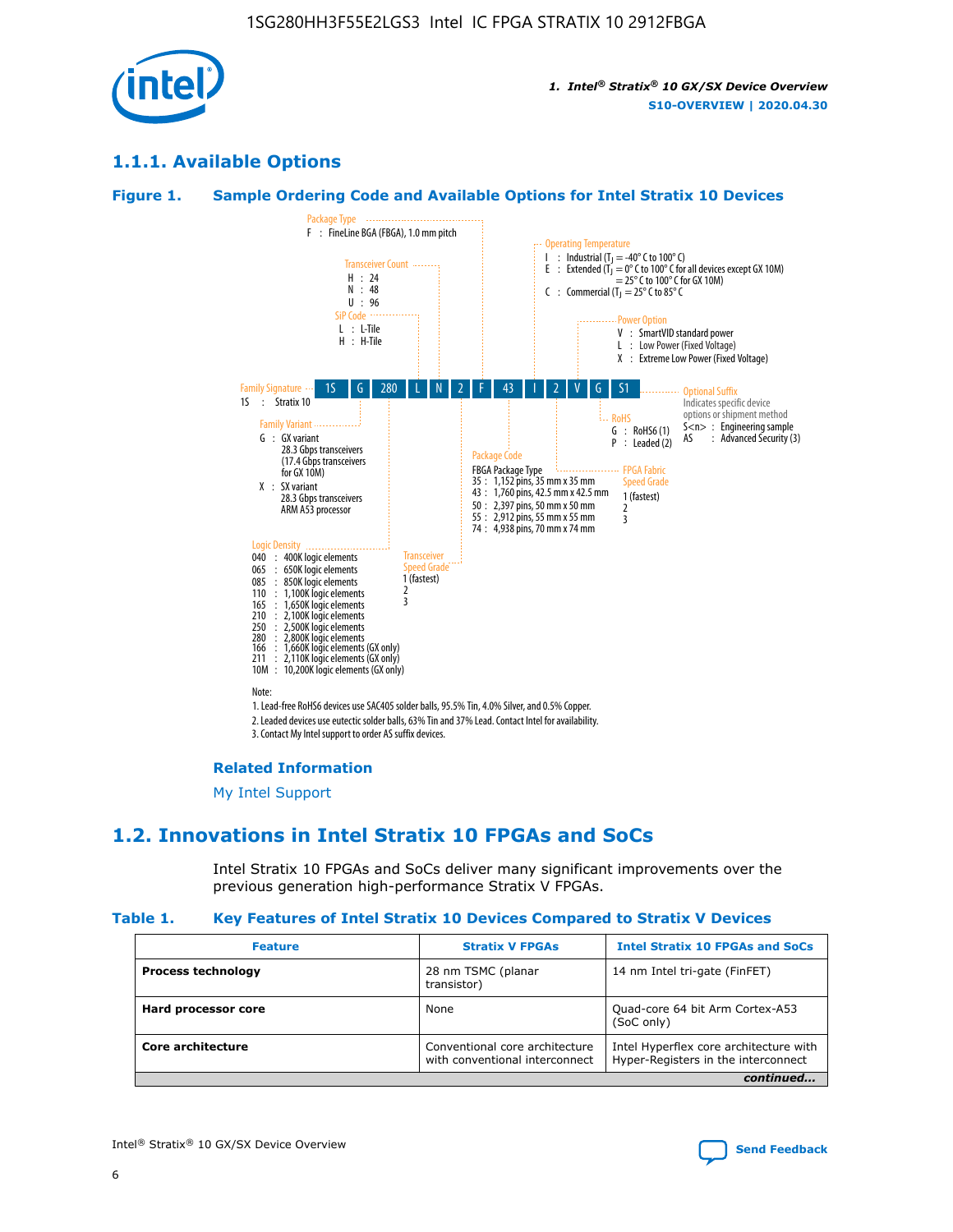

| <b>Feature</b>                                   | <b>Stratix V FPGAs</b>                                                              | <b>Intel Stratix 10 FPGAs and SoCs</b>                                                                                                       |
|--------------------------------------------------|-------------------------------------------------------------------------------------|----------------------------------------------------------------------------------------------------------------------------------------------|
| Core performance                                 | 500 MHz                                                                             | 1 GHz                                                                                                                                        |
| <b>Power dissipation</b>                         | 1x                                                                                  | As low as $0.3x$                                                                                                                             |
| Logic density                                    | <b>952 KLE</b>                                                                      | 10,200 KLE                                                                                                                                   |
| <b>Embedded memory (M20K)</b>                    | 52 Mbits                                                                            | 253 Mbits                                                                                                                                    |
| 18x19 multipliers                                | 3,926                                                                               | 11,520                                                                                                                                       |
|                                                  | Note: Multiplier is 18x18 in<br>Stratix V devices.                                  | Note: Multiplier is 18x19 in Intel<br>Stratix 10 devices.                                                                                    |
| Floating point DSP capability                    | Up to 1 TFLOP, requires soft<br>floating point adder and<br>multiplier              | Up to 10 TFLOP, hard IEEE 754<br>compliant single precision floating<br>point adder and multiplier                                           |
| <b>Maximum transceivers</b>                      | 66                                                                                  | 96                                                                                                                                           |
| Maximum transceiver data rate (chip-to-<br>chip) | 28.05 Gbps                                                                          | 26.6 Gbps L-Tile<br>28.3 Gbps H-Tile                                                                                                         |
| Maximum transceiver data rate (backplane)        | 12.5 Gbps                                                                           | 12.5 Gbps L-Tile<br>28.3 Gbps H-Tile                                                                                                         |
| Hard memory controller                           | None                                                                                | DDR4 @ 1333 MHz/2666 Mbps<br>DDR3 @ 1067 MHz/2133 Mbps                                                                                       |
| <b>Hard protocol IP</b>                          | PCIe* Gen3 x8 (up to 4<br>instances)                                                | PCIe Gen3 x16 (up to 4 instances)<br>SR-IOV (4 physical functions / 2k<br>virtual functions) on H-Tile devices<br>10GBASE-KR/40GBASE-KR4 FEC |
| <b>Core clocking and PLLs</b>                    | Global, quadrant and regional<br>clocks supported by fractional-<br>synthesis fPLLs | Programmable clock tree synthesis<br>supported by fractional synthesis<br>fPLLs and integer IO PLLs                                          |
| Register state readback and writeback            | Not available                                                                       | Non-destructive register state<br>readback and writeback for ASIC<br>prototyping and other applications                                      |

These innovations result in the following improvements:

- **Improved Core Logic Performance**: The Intel Hyperflex core architecture combined with 14 nm Intel tri-gate technology allows Intel Stratix 10 devices to achieve 2X the core performance compared to the previous generation
- **Lower Power**: Intel Stratix 10 devices use up to 70% lower power compared to the previous generation, enabled by 14 nm Intel tri-gate technology, the Intel Hyperflex core architecture, and optional power saving features built into the architecture
- **Higher Density**: Intel Stratix 10 devices offer three times the level of integration, with up to 10.2 million logic elements (LEs), over 253 Mbits of embedded memory blocks (M20K), and 11,520 18x19 multipliers
- **Embedded Processing**: Intel Stratix 10 SoCs feature a Quad-Core 64 bit Arm Cortex-A53 processor optimized for power efficiency and software compatible with previous generation Arria® and Cyclone® SoC devices
- **Improved Transceiver Performance**: With up to 96 transceiver channels implemented in heterogeneous 3D SiP transceiver tiles, Intel Stratix 10 GX and SX devices support data rates up to 28.3 Gbps chip-to-chip and 28.3 Gbps across the backplane with signal conditioning circuits capable of equalizing over 30 dB of system loss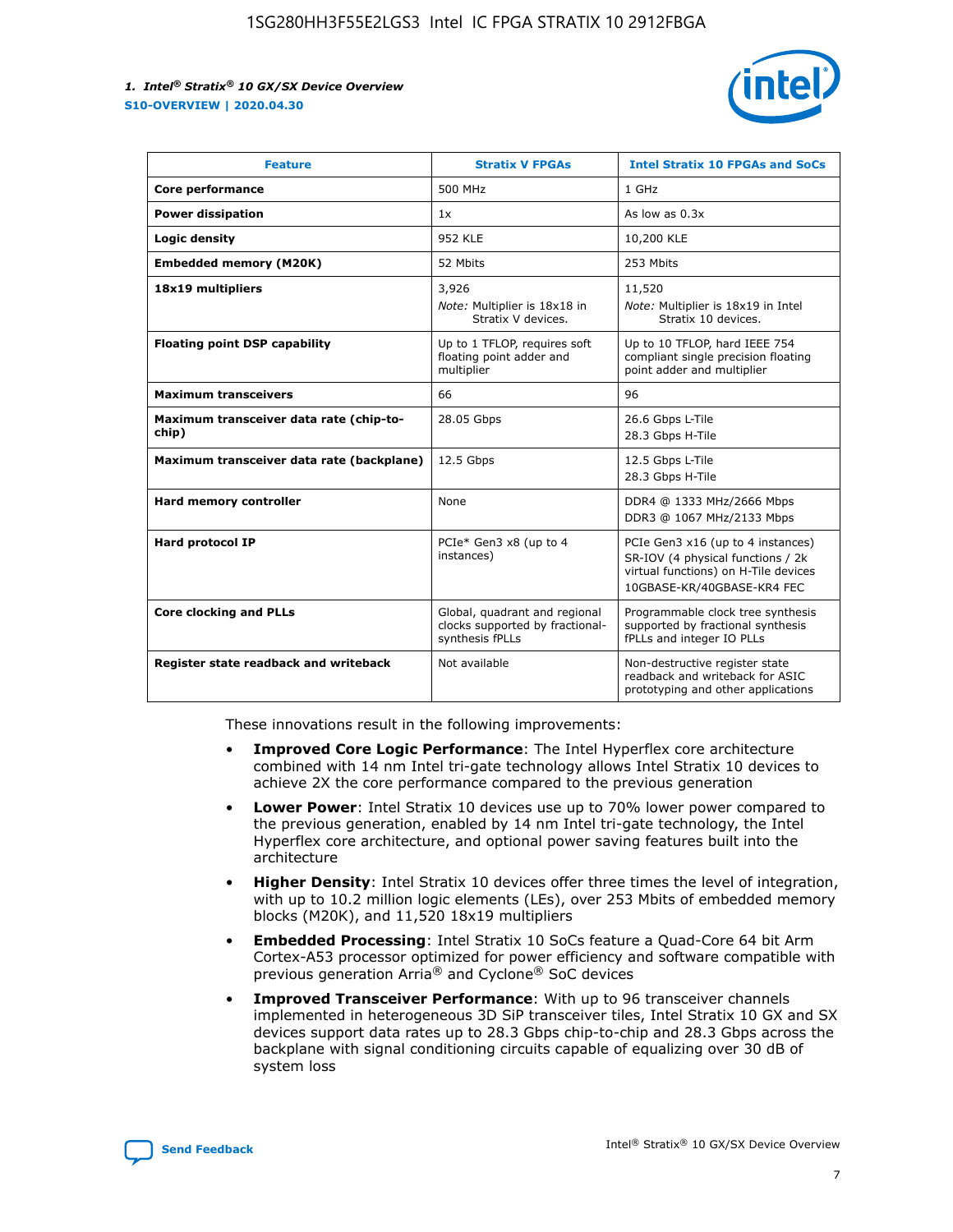

- **Improved DSP Performance**: The variable precision DSP block in Intel Stratix 10 devices features hard fixed and floating point capability, with up to 10 TFLOP IEEE754 single-precision floating point performance
- **Additional Hard IP**: Intel Stratix 10 devices include many more hard IP blocks than previous generation devices, with a hard memory controller included in each bank of 48 general purpose IOs, a hard PCIe Gen3 x16 full protocol stack in each transceiver tile, and a hard 10GBASE-KR/40GBASE-KR4 FEC in every transceiver channel
- **Enhanced Core Clocking**: Intel Stratix 10 devices feature programmable clock tree synthesis; clock trees are only synthesized where needed, increasing the flexibility and reducing the power dissipation of the clocking solution
- **Additional Core PLLs**: The core fabric in Intel Stratix 10 devices is supported by both integer IO PLLs and fractional synthesis fPLLs, resulting in a greater total number of PLLs available than the previous generation

# **1.3. FPGA and SoC Features Summary**

## **Table 2. Intel Stratix 10 FPGA and SoC Common Device Features**

| Technology<br>14 nm Intel tri-gate (FinFET) process technology<br>$\bullet$<br>SmartVID controlled core voltage, standard power devices<br>$\bullet$<br>0.85-V fixed core voltage, low static power devices available<br>$\bullet$<br>Up to 96 total transceivers available<br>Low power serial<br>$\bullet$<br>transceivers<br>Backplane support up to 28.3 Gbps for Intel Stratix 10 GX/SX devices<br>$\bullet$<br>Extended range down to 125 Mbps with oversampling<br>$\bullet$<br>ATX transmit PLLs with user-configurable fractional synthesis capability<br>$\bullet$<br>XFP, SFP+, QSFP/QSFP28, CFP/CFP2/CFP4 optical module support<br>$\bullet$<br>• Adaptive linear and decision feedback equalization<br>Transmit pre-emphasis and de-emphasis<br>Dynamic partial reconfiguration of individual transceiver channels<br>$\bullet$<br>On-chip instrumentation (Eye Viewer non-intrusive data eye monitoring)<br>$\bullet$<br>General purpose I/Os<br>Up to 2,304 total GPIO available<br>$\bullet$<br>1.6 Gbps LVDS-every pair can be configured as an input or output<br>$\bullet$<br>1333 MHz/2666 Mbps DDR4 external memory interface<br>1067 MHz/2133 Mbps DDR3 external memory interface<br>1.2 V to 3.3 V <sup>(1)</sup> single-ended LVCMOS/LVTTL interfacing<br>$\bullet$<br>On-chip termination (OCT)<br>$\bullet$<br>Embedded hard IP<br>PCIe Gen1/Gen2/Gen3 complete protocol stack, x1/x2/x4/x8/x16 end point and root<br>$\bullet$<br>port<br>DDR4/DDR3 hard memory controller (RLDRAM3/QDR II+/QDR IV using soft memory<br>controller)<br>Multiple hard IP instantiations in each device<br>Single Root I/O Virtualization (SR-IOV) | <b>Description</b><br><b>Feature</b> |                                                                                      |  |
|--------------------------------------------------------------------------------------------------------------------------------------------------------------------------------------------------------------------------------------------------------------------------------------------------------------------------------------------------------------------------------------------------------------------------------------------------------------------------------------------------------------------------------------------------------------------------------------------------------------------------------------------------------------------------------------------------------------------------------------------------------------------------------------------------------------------------------------------------------------------------------------------------------------------------------------------------------------------------------------------------------------------------------------------------------------------------------------------------------------------------------------------------------------------------------------------------------------------------------------------------------------------------------------------------------------------------------------------------------------------------------------------------------------------------------------------------------------------------------------------------------------------------------------------------------------------------------------------------------------------------------------------------------------|--------------------------------------|--------------------------------------------------------------------------------------|--|
|                                                                                                                                                                                                                                                                                                                                                                                                                                                                                                                                                                                                                                                                                                                                                                                                                                                                                                                                                                                                                                                                                                                                                                                                                                                                                                                                                                                                                                                                                                                                                                                                                                                              |                                      |                                                                                      |  |
|                                                                                                                                                                                                                                                                                                                                                                                                                                                                                                                                                                                                                                                                                                                                                                                                                                                                                                                                                                                                                                                                                                                                                                                                                                                                                                                                                                                                                                                                                                                                                                                                                                                              |                                      | Continuous operating range of 1 Gbps to 28.3 Gbps for Intel Stratix 10 GX/SX devices |  |
|                                                                                                                                                                                                                                                                                                                                                                                                                                                                                                                                                                                                                                                                                                                                                                                                                                                                                                                                                                                                                                                                                                                                                                                                                                                                                                                                                                                                                                                                                                                                                                                                                                                              |                                      |                                                                                      |  |
|                                                                                                                                                                                                                                                                                                                                                                                                                                                                                                                                                                                                                                                                                                                                                                                                                                                                                                                                                                                                                                                                                                                                                                                                                                                                                                                                                                                                                                                                                                                                                                                                                                                              |                                      |                                                                                      |  |
| Transceiver hard IP<br>10GBASE-KR/40GBASE-KR4 Forward Error Correction (FEC)<br>$\bullet$<br>10G Ethernet PCS<br>$\bullet$<br>PCI Express PIPE interface<br>$\bullet$                                                                                                                                                                                                                                                                                                                                                                                                                                                                                                                                                                                                                                                                                                                                                                                                                                                                                                                                                                                                                                                                                                                                                                                                                                                                                                                                                                                                                                                                                        |                                      | continued                                                                            |  |

<sup>(1)</sup> Available in some configurations only

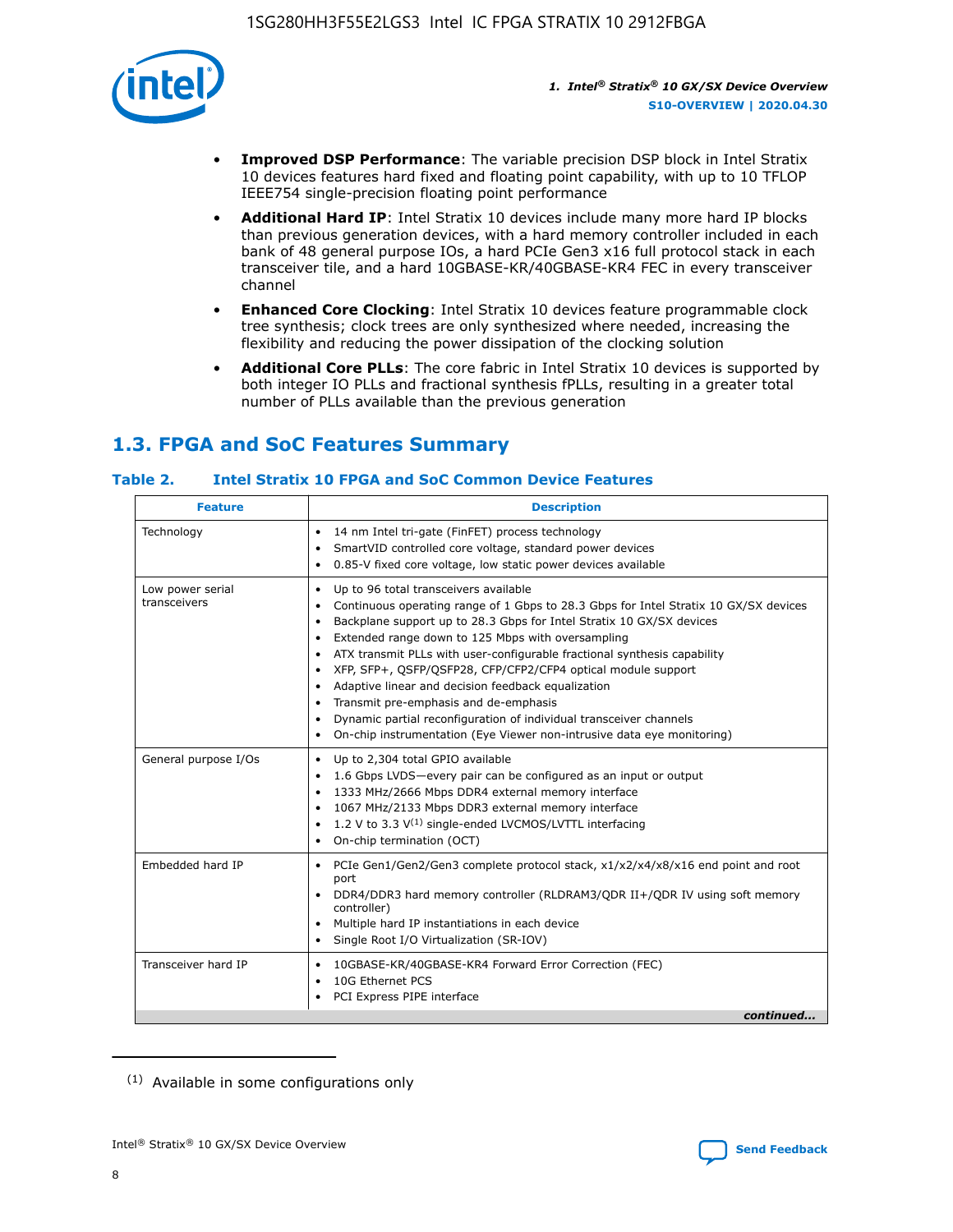

| <b>Feature</b>                   | <b>Description</b>                                                                                                                                                                                                                                                                                                                                                                                                                                                    |  |  |  |
|----------------------------------|-----------------------------------------------------------------------------------------------------------------------------------------------------------------------------------------------------------------------------------------------------------------------------------------------------------------------------------------------------------------------------------------------------------------------------------------------------------------------|--|--|--|
|                                  | Interlaken PCS<br>$\bullet$<br>Gigabit Ethernet PCS<br>$\bullet$<br>Deterministic latency support for Common Public Radio Interface (CPRI) PCS<br>$\bullet$<br>Fast lock-time support for Gigabit Passive Optical Networking (GPON) PCS<br>$\bullet$<br>8B/10B, 64B/66B, 64B/67B encoders and decoders<br>$\bullet$<br>Custom mode support for proprietary protocols<br>$\bullet$                                                                                     |  |  |  |
| Power management                 | SmartVID controlled core voltage, standard power devices<br>$\bullet$<br>0.85-V fixed core voltage, low static power devices available<br>$\bullet$<br>Intel Quartus <sup>®</sup> Prime Pro Edition integrated power analysis<br>$\bullet$                                                                                                                                                                                                                            |  |  |  |
| High performance core fabric     | Intel Hyperflex core architecture with Hyper-Registers throughout the interconnect<br>$\bullet$<br>routing and at the inputs of all functional blocks<br>Enhanced adaptive logic module (ALM)<br>$\bullet$<br>Improved multi-track routing architecture reduces congestion and improves compile<br>times<br>Hierarchical core clocking architecture with programmable clock tree synthesis<br>Fine-grained partial reconfiguration                                    |  |  |  |
| Internal memory blocks           | M20K-20 Kb with hard ECC support<br>٠<br>MLAB-640 bit distributed LUTRAM<br>$\bullet$                                                                                                                                                                                                                                                                                                                                                                                 |  |  |  |
| Variable precision DSP<br>blocks | IEEE 754-compliant hard single-precision floating point capability<br>$\bullet$<br>Supports signal processing with precision ranging from 18x19 up to 54x54<br>$\bullet$<br>Native 27x27 and 18x19 multiply modes<br>$\bullet$<br>64 bit accumulator and cascade for systolic FIRs<br>Internal coefficient memory banks<br>Pre-adder/subtractor improves efficiency<br>$\bullet$<br>Additional pipeline register increases performance and reduces power<br>$\bullet$ |  |  |  |
| Phase locked loops (PLL)         | Fractional synthesis PLLs (fPLL) support both fractional and integer modes<br>$\bullet$<br>Fractional mode with third-order delta-sigma modulation<br>Precision frequency synthesis<br>$\bullet$<br>Integer PLLs adjacent to general purpose I/Os, support external memory, and LVDS<br>$\bullet$<br>interfaces, clock delay compensation, zero delay buffering                                                                                                       |  |  |  |
| Core clock networks              | 1 GHz fabric clocking<br>$\bullet$<br>667 MHz external memory interface clocking, supports 2666 Mbps DDR4 interface<br>$\bullet$<br>800 MHz LVDS interface clocking, supports 1600 Mbps LVDS interface<br>$\bullet$<br>Programmable clock tree synthesis, backwards compatible with global, regional and<br>$\bullet$<br>peripheral clock networks<br>Clocks only synthesized where needed, to minimize dynamic power<br>continued                                    |  |  |  |

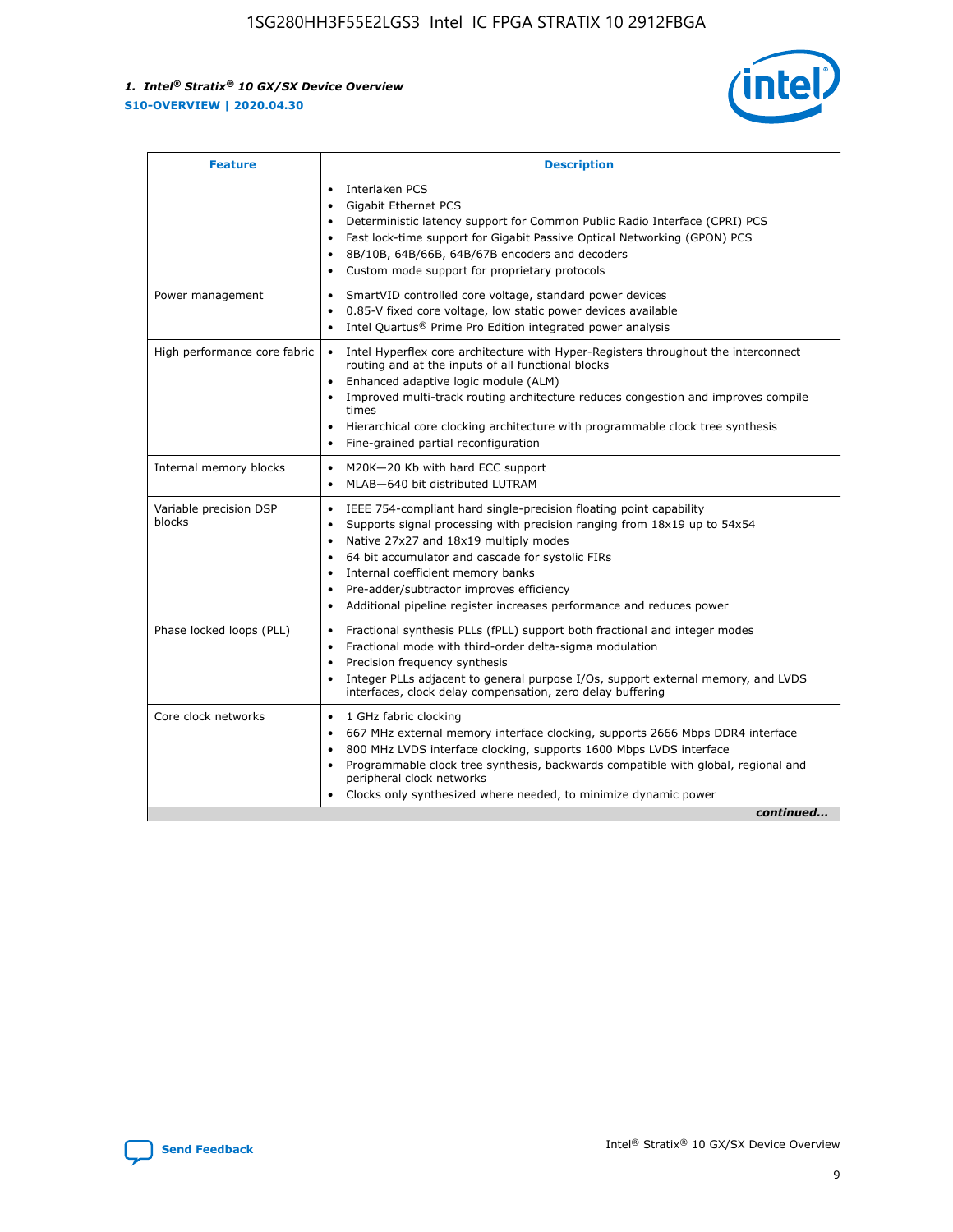

| <b>Feature</b>     | <b>Description</b>                                                                                                                                                                                                                                                                                                                                                                                                                                                                                                                         |  |  |  |
|--------------------|--------------------------------------------------------------------------------------------------------------------------------------------------------------------------------------------------------------------------------------------------------------------------------------------------------------------------------------------------------------------------------------------------------------------------------------------------------------------------------------------------------------------------------------------|--|--|--|
| Configuration      | Dedicated Secure Device Manager<br>٠<br>Software programmable device configuration<br>Serial and parallel flash interface<br>Configuration via protocol (CvP) using PCI Express Gen1/Gen2/Gen3<br>٠<br>Fine-grained partial reconfiguration of core fabric<br>٠<br>Dynamic reconfiguration of transceivers and PLLs<br>$\bullet$<br>Comprehensive set of security features including AES-256, SHA-256/384, and<br>ECDSA-256/384 accelerators, and multi-factor authentication<br>Physically Unclonable Function (PUF) service<br>$\bullet$ |  |  |  |
| Packaging          | Intel Embedded Multi-die Interconnect Bridge (EMIB) packaging technology<br>٠<br>Multiple devices with identical package footprints allows seamless migration across<br>$\bullet$<br>different device densities<br>1.0 mm ball-pitch FBGA packaging<br>$\bullet$<br>Lead and lead-free package options                                                                                                                                                                                                                                     |  |  |  |
| Software and tools | Intel Quartus Prime Pro Edition design suite with new compiler and Hyper-Aware design<br>$\bullet$<br>flow<br>Fast Forward compiler to allow Intel Hyperflex architecture performance exploration<br>$\bullet$<br>Transceiver toolkit<br>$\bullet$<br>Platform designer integration tool<br>DSP Builder advanced blockset<br>OpenCL <sup>™</sup> support<br>SoC Embedded Design Suite (EDS)                                                                                                                                                |  |  |  |

## **Table 3. Intel Stratix 10 SoC Specific Device Features**

| <b>Hard Processor</b><br>System | Multi-processor unit (MPU) core<br><b>System Controllers</b> | Quad-core Arm Cortex-A53 MPCore processor with Arm<br>$\bullet$<br>CoreSight* debug and trace technology<br>Scalar floating-point unit supporting single and double<br>$\bullet$<br>precision<br>Arm Neon* media processing engine for each processor<br>$\bullet$<br>System Memory Management Unit (SMMU)<br>٠<br>Cache Coherency Unit (CCU)<br>$\bullet$ |
|---------------------------------|--------------------------------------------------------------|------------------------------------------------------------------------------------------------------------------------------------------------------------------------------------------------------------------------------------------------------------------------------------------------------------------------------------------------------------|
|                                 |                                                              |                                                                                                                                                                                                                                                                                                                                                            |
|                                 |                                                              |                                                                                                                                                                                                                                                                                                                                                            |
|                                 | Layer 1 Cache                                                | 32 KB L1 instruction cache with parity<br>$\bullet$<br>32 KB L1 data cache with ECC<br>$\bullet$                                                                                                                                                                                                                                                           |
|                                 | Layer 2 Cache                                                | 1 MB Shared L2 Cache with ECC<br>$\bullet$                                                                                                                                                                                                                                                                                                                 |
|                                 | On-Chip Memory                                               | 256 KB On-Chip RAM<br>٠                                                                                                                                                                                                                                                                                                                                    |
|                                 | Direct memory access (DMA) controller                        | 8-Channel DMA<br>$\bullet$                                                                                                                                                                                                                                                                                                                                 |
| (EMAC)                          | Ethernet media access controller                             | Three 10/100/1000 EMAC with integrated DMA<br>$\bullet$                                                                                                                                                                                                                                                                                                    |
|                                 | USB On-The-Go controller (OTG)                               | 2 USB OTG with integrated DMA<br>$\bullet$                                                                                                                                                                                                                                                                                                                 |
|                                 | <b>UART</b> controller                                       | 2 UART 16550 compatible<br>$\bullet$                                                                                                                                                                                                                                                                                                                       |
|                                 | Serial Peripheral Interface (SPI)<br>controller              | $\bullet$ 4 SPI                                                                                                                                                                                                                                                                                                                                            |
|                                 | $I2C$ controller                                             | 5 I <sup>2</sup> C controllers<br>$\bullet$                                                                                                                                                                                                                                                                                                                |
|                                 | SD/SDIO/MMC controller                                       | 1 eMMC version 4.5 with DMA and CE-ATA support<br>$\bullet$<br>SD, including eSD, version 3.0<br>$\bullet$<br>SDIO, including eSDIO, version 3.0<br>$\bullet$<br>CE-ATA - version 1.1<br>continued                                                                                                                                                         |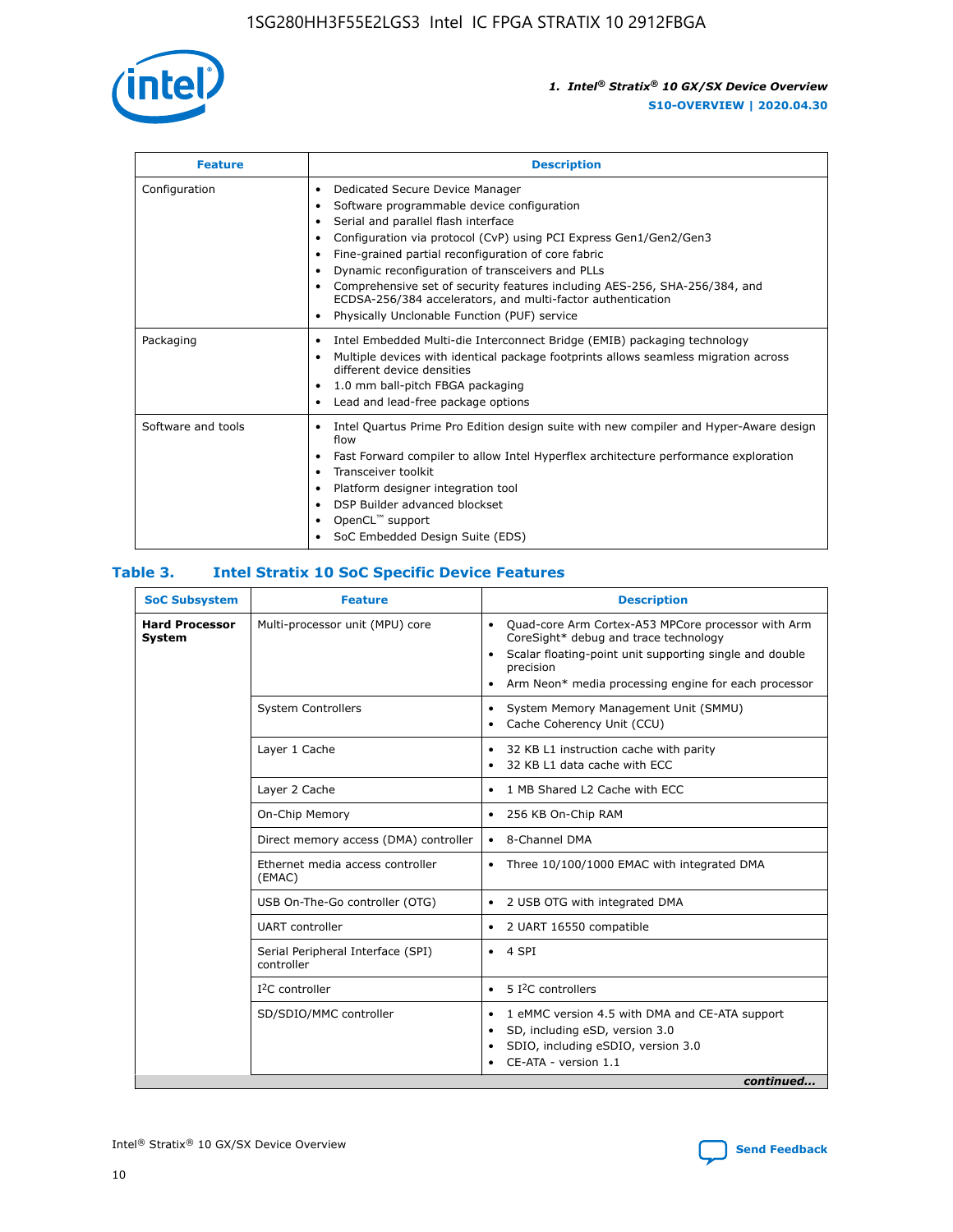

| <b>SoC Subsystem</b>                   | <b>Feature</b>             | <b>Description</b>                                                                                    |  |  |
|----------------------------------------|----------------------------|-------------------------------------------------------------------------------------------------------|--|--|
|                                        | NAND flash controller      | 1 ONFI 1.0, 8- and 16-bit support<br>$\bullet$                                                        |  |  |
|                                        | General-purpose I/O (GPIO) | Maximum of 48 software programmable GPIO<br>$\bullet$                                                 |  |  |
|                                        | Timers                     | 4 general-purpose timers<br>4 watchdog timers<br>٠                                                    |  |  |
| <b>Secure Device</b><br>Manager        | Security                   | Secure boot<br>$\bullet$<br>Advanced Encryption Standard (AES) and authentication<br>٠<br>(SHA/ECDSA) |  |  |
| External<br>Memory<br><b>Interface</b> | External Memory Interface  | Hard Memory Controller with DDR4 and DDR3<br>$\bullet$                                                |  |  |

## **1.4. Intel Stratix 10 Block Diagram**

## **Figure 2. Intel Stratix 10 FPGA and SoC Architecture Block Diagram**



HPS: Quad ARM Cortex-A53 Hard Processor System SDM: Secure Device Manager

# **1.5. Intel Stratix 10 FPGA and SoC Family Plan**

<sup>(2)</sup> The number of 27x27 multipliers is one-half the number of 18x19 multipliers.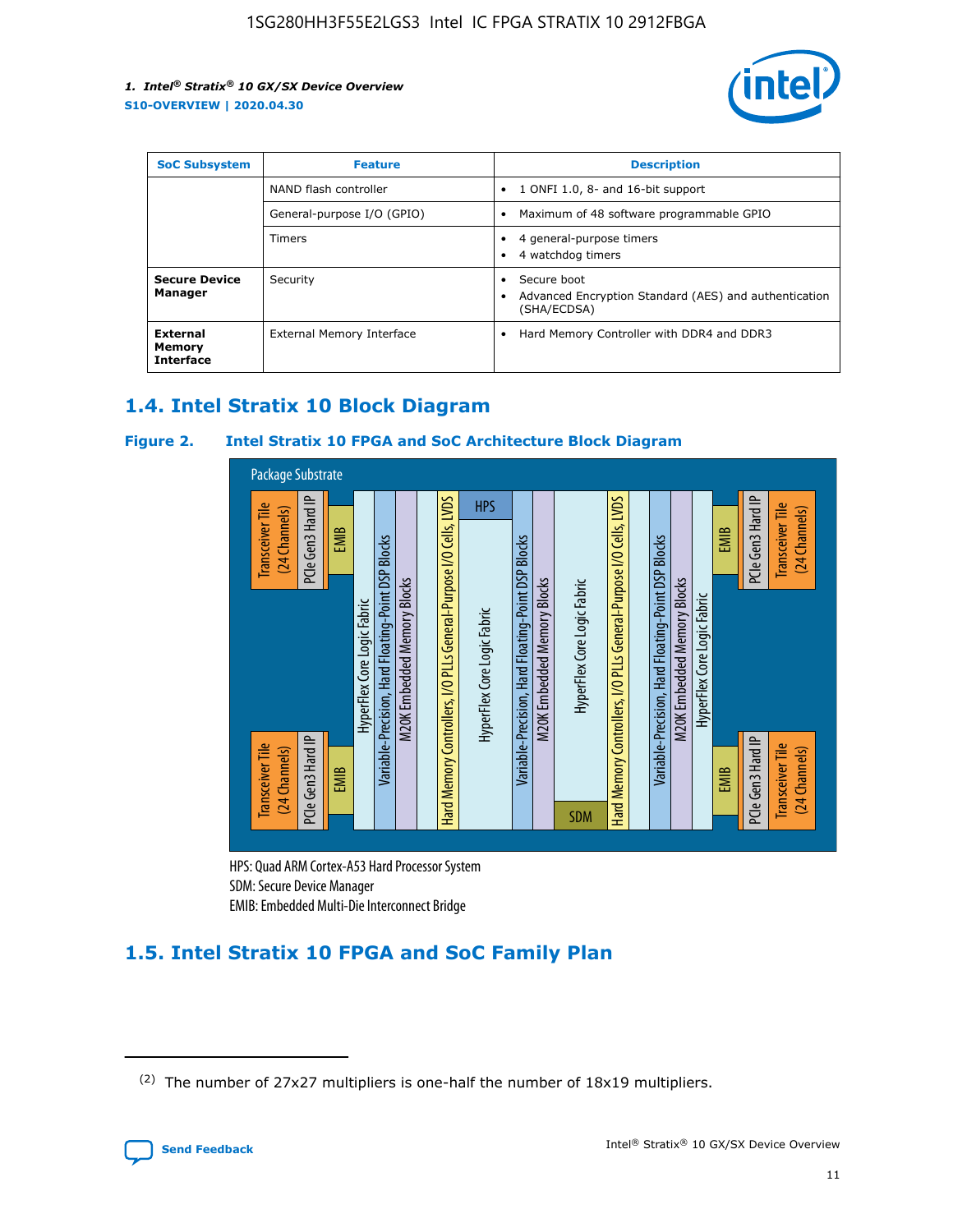

## **Table 4. Intel Stratix 10 GX/SX FPGA and SoC Family Plan—FPGA Core (part 1)**

| <b>Intel Stratix 10</b><br><b>GX/SX Device</b><br><b>Name</b> | <b>Logic Elements</b><br>(KLE) | <b>M20K Blocks</b> | <b>M20K Mbits</b> | <b>MLAB Counts</b> | <b>MLAB Mbits</b> | 18x19 Multi-<br>pliers <sup>(2)</sup> |
|---------------------------------------------------------------|--------------------------------|--------------------|-------------------|--------------------|-------------------|---------------------------------------|
| GX 400/<br>SX 400                                             | 378                            | 1,537              | 30                | 3,276              | $\overline{2}$    | 1,296                                 |
| GX 650/<br>SX 650                                             | 612                            | 2,489              | 49                | 5,364              | 3                 | 2,304                                 |
| GX 850/<br>SX 850                                             | 841                            | 3,477              | 68                | 7,124              | $\overline{4}$    | 4,032                                 |
| GX 1100/<br>SX 1100                                           | 1,325                          | 5,461              | 107               | 11,556             | $\overline{7}$    | 5,184                                 |
| GX 1650/<br>SX 1650                                           | 1,624                          | 5,851              | 114               | 13,764             | 8                 | 6,290                                 |
| GX 2100/<br>SX 2100                                           | 2,005                          | 6,501              | 127               | 17,316             | 11                | 7,488                                 |
| GX 2500/<br>SX 2500                                           | 2,422                          | 9,963              | 195               | 20,529             | 13                | 10,022                                |
| GX 2800/<br>SX 2800                                           | 2,753                          | 11,721             | 229               | 23,796             | 15                | 11,520                                |
| GX 1660                                                       | 1,679                          | 6,162              | 120               | 14,230             | 9                 | 6,652                                 |
| GX 2110                                                       | 2,073                          | 6,847              | 134               | 17,856             | 11                | 7,920                                 |
| <b>GX 10M</b>                                                 | 10,200                         | 12,950             | 253               | 87,984             | 55                | 6,912                                 |

#### **Table 5. Intel Stratix 10 GX/SX FPGA and SoC Family Plan—Interconnects, PLLs and Hard IP (part 2)**

| <b>Intel Stratix 10</b>            | <b>PLLs</b><br><b>Interconnects</b> |                     |              | <b>Hard IP</b> |                                      |
|------------------------------------|-------------------------------------|---------------------|--------------|----------------|--------------------------------------|
| <b>GX/SX Device</b><br><b>Name</b> | <b>Maximum GPIOs</b>                | <b>Maximum XCVR</b> | <b>fPLLs</b> | I/O PLLs       | <b>PCIe Hard IP</b><br><b>Blocks</b> |
| GX 400/<br>SX 400                  | 374                                 | 24                  | 8            | 8              | $\mathbf{1}$                         |
| GX 650/<br>SX 650                  | 392                                 | 24                  | 8            | 8              | $\mathbf{1}$                         |
| GX 850/<br>SX 850                  | 688                                 | 48                  | 16           | 16             | 2                                    |
| GX 1100/<br>SX 1100                | 688                                 | 48                  | 16           | 16             | $\overline{2}$                       |
| GX 1650/<br>SX 1650                | 704                                 | 96                  | 32           | 24             | $\overline{4}$                       |
| GX 2100/<br>SX 2100                | 704                                 | 96                  | 32           | 24             | $\overline{4}$                       |
| GX 2500/<br>SX 2500                | 1,160                               | 96                  | 32           | 24             | $\overline{4}$                       |
| GX 2800/<br>SX 2800                | 1,160                               | 96                  | 32           | 24             | $\overline{4}$                       |
|                                    |                                     |                     |              |                | continued                            |

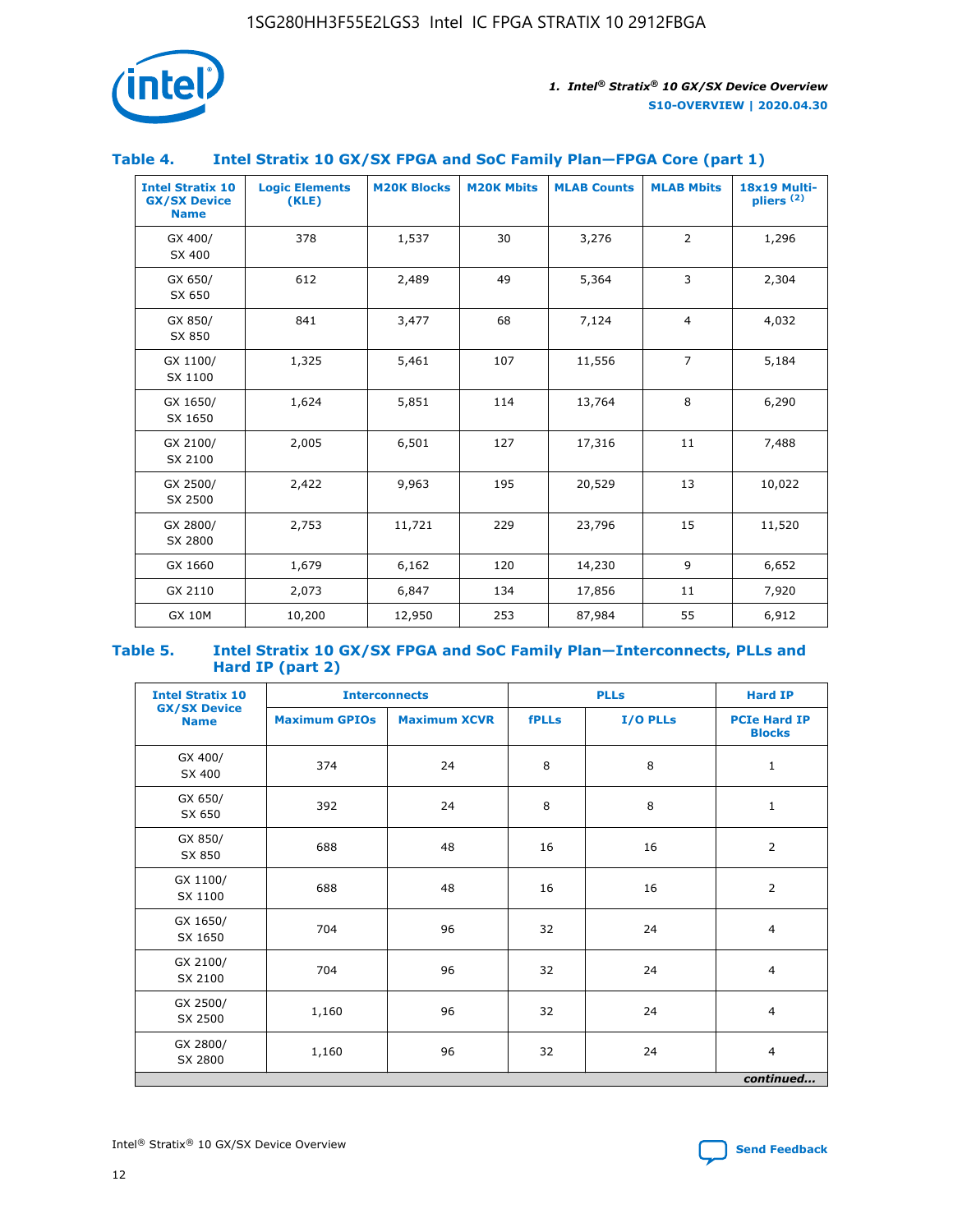

| <b>Intel Stratix 10</b>            |                      | <b>Interconnects</b> |              | <b>PLLs</b>     | <b>Hard IP</b>                       |
|------------------------------------|----------------------|----------------------|--------------|-----------------|--------------------------------------|
| <b>GX/SX Device</b><br><b>Name</b> | <b>Maximum GPIOs</b> | <b>Maximum XCVR</b>  | <b>fPLLs</b> | <b>I/O PLLs</b> | <b>PCIe Hard IP</b><br><b>Blocks</b> |
| GX 1660                            | 688                  | 48                   | 16           | 16              |                                      |
| GX 2110                            | 688                  | 48                   | 16           | 16              |                                      |
| <b>GX 10M</b>                      | 2,304                | 48                   | 24           | 48              | 4                                    |

## **Table 6. Intel Stratix 10 GX/SX FPGA and SoC Family Package Plan**

Cell legend: General Purpose I/Os, High-Voltage I/Os, LVDS Pairs, Transceivers (3) (4) (5) (6) (7) (8)

| <b>Intel Stratix 10</b><br><b>GX/SX Device</b><br><b>Name</b> | F1152<br><b>HF35</b><br>$(35x35 \text{ mm}^2)$ | <b>F1760</b><br><b>NF43</b><br>(42.5x42.5<br>$mm2$ ) | F2397<br><b>UF50</b><br>$(50x50$ mm <sup>2</sup> ) | F2912<br><b>HF55</b><br>$(55x55 \text{ mm}^2)$ | F4938<br><b>NF74</b><br>$(70x74)$ mm <sup>2</sup> |
|---------------------------------------------------------------|------------------------------------------------|------------------------------------------------------|----------------------------------------------------|------------------------------------------------|---------------------------------------------------|
| GX 400/<br>SX 400                                             | 374, 56, 120, 24 <sup>(9)</sup>                | $\overline{\phantom{a}}$                             | $\overline{\phantom{a}}$                           |                                                |                                                   |
| GX 650/<br>SX 650                                             | 392, 8, 192, 24                                | ٠                                                    | $\overline{\phantom{a}}$                           |                                                |                                                   |
| GX 850/<br>SX 850                                             |                                                | 688, 16, 336, 48                                     |                                                    |                                                |                                                   |
| GX 1100/<br>SX 1100                                           |                                                | 688, 16, 336, 48                                     |                                                    |                                                |                                                   |
| GX 1650/<br>SX 1650                                           |                                                | 688, 16, 336, 48                                     | 704, 32, 336, 96                                   |                                                |                                                   |
| GX 2100/<br>SX 2100                                           |                                                | 688, 16, 336, 48                                     | 704, 32, 336, 96                                   | -                                              | ۰                                                 |
| GX 2500/<br>SX 2500                                           |                                                | 688, 16, 336, 48                                     | 704, 32, 336, 96                                   | 1160, 8, 576, 24                               |                                                   |
| GX 2800/                                                      | $\overline{\phantom{a}}$                       | 688, 16, 336, 48                                     | 704, 32, 336, 96                                   | 1160, 8, 576, 24                               | ٠<br>continued                                    |

- (3) All packages are ball grid arrays with 1.0 mm pitch.
- (4) High-Voltage I/O pins are used for 3 V and 2.5 V interfacing.
- $(5)$  Each LVDS pair can be configured as either a differential input or a differential output.
- (6) High-Voltage I/O pins and LVDS pairs are included in the General Purpose I/O count. Transceivers are counted separately.
- $(7)$  Each package column offers pin migration (common circuit board footprint) for all devices in the column.
- $(8)$  Intel Stratix 10 GX devices are pin migratable with Intel Stratix 10 SX devices in the same package.
- $(9)$  The Intel Stratix 10 SX/GX 400 device has a level shifter, and this imposes some restrictions on the number of LVDS pairs and I/O banks available (see "Intel Stratix 10 SX/GX 400 Device Level Shifter Details").

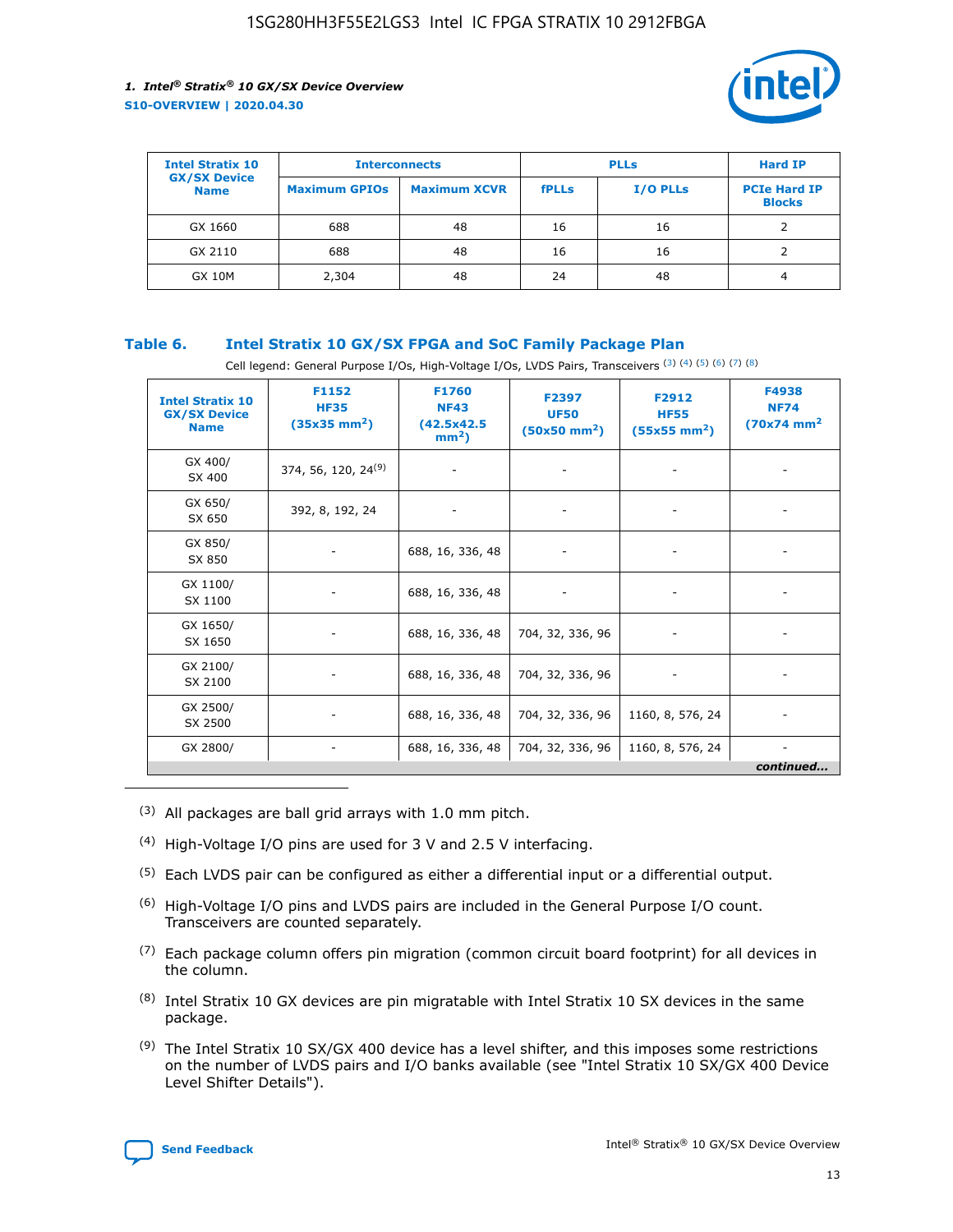

| <b>Intel Stratix 10</b><br><b>GX/SX Device</b><br><b>Name</b> | F1152<br><b>HF35</b><br>$(35x35)$ mm <sup>2</sup> ) | <b>F1760</b><br><b>NF43</b><br>(42.5x42.5<br>$mm2$ ) | F2397<br><b>UF50</b><br>$(50x50 \text{ mm}^2)$ | F2912<br><b>HF55</b><br>$(55x55$ mm <sup>2</sup> ) | F4938<br><b>NF74</b><br>$(70x74)$ mm <sup>2</sup> |
|---------------------------------------------------------------|-----------------------------------------------------|------------------------------------------------------|------------------------------------------------|----------------------------------------------------|---------------------------------------------------|
| SX 2800                                                       |                                                     |                                                      |                                                |                                                    |                                                   |
| GX 1660                                                       | ٠                                                   | 688, 16, 336, 48                                     | ٠                                              |                                                    |                                                   |
| GX 2110                                                       | -                                                   | 688, 16, 336, 48                                     | $\overline{\phantom{a}}$                       |                                                    |                                                   |
| <b>GX 10M</b>                                                 | ۰                                                   |                                                      |                                                |                                                    | 2304, 32, 1152,<br>48                             |





## **1.6. Intel Hyperflex Core Architecture**

Intel Stratix 10 FPGAs and SoCs are based on a core fabric featuring the new Intel Hyperflex core architecture. The Intel Hyperflex core architecture delivers 2X the clock frequency performance and up to 70% lower power compared to previous generation high-end FPGAs. Along with this performance breakthrough, the Intel Hyperflex core architecture delivers a number of advantages including:

- **Higher Throughput**—Capitalizes on 2X core clock frequency performance to obtain throughput breakthroughs
- **Improved Power Efficiency**—Uses reduced IP size, enabled by Intel Hyperflex, to consolidate designs which previously spanned multiple devices into a single device, thereby reducing power by up to 70% versus previous generation devices
- **Greater Design Functionality**—Uses faster clock frequency to reduce bus widths and reduce IP size, freeing up additional FPGA resources to add greater functionality
- **Increased Designer Productivity**—Boosts performance with less routing congestion and fewer design iterations using Hyper-Aware design tools, obtaining greater timing margin for more rapid timing closure

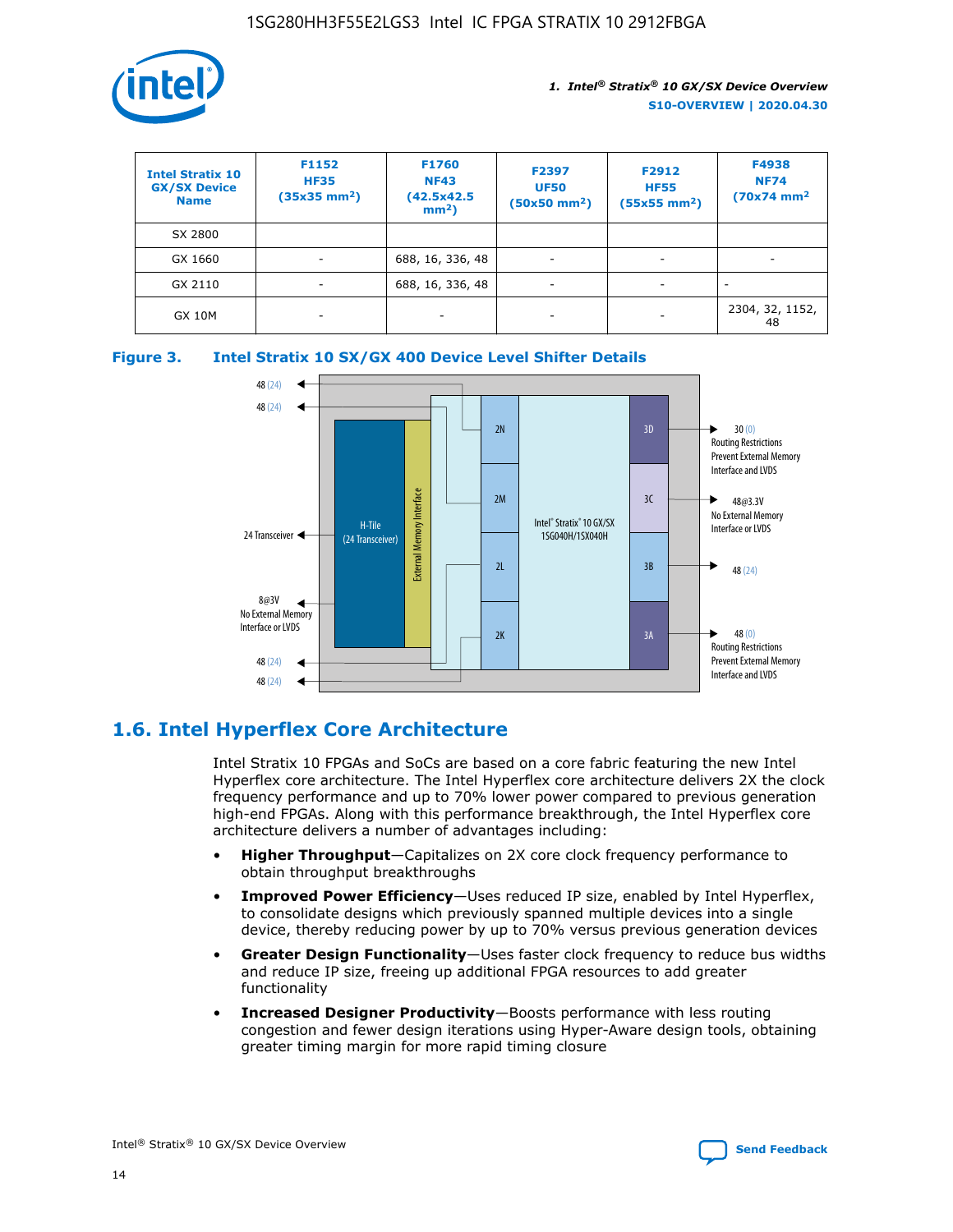

In addition to the traditional user registers found in the Adaptive Logic Modules (ALM), the Intel Hyperflex core architecture introduces additional bypassable registers everywhere throughout the fabric of the FPGA. These additional registers, called Hyper-Registers are available on every interconnect routing segment and at the inputs of all functional blocks.

#### **Figure 4. Bypassable Hyper-Register**



The Hyper-Registers enable the following key design techniques to achieve the 2X core performance increases:

- Fine grain Hyper-Retiming to eliminate critical paths
- Zero latency Hyper-Pipelining to eliminate routing delays
- Flexible Hyper-Optimization for best-in-class performance

By implementing these techniques in your design, the Hyper-Aware design tools automatically make use of the Hyper-Registers to achieve maximum core clock frequency.



## **Figure 5. Intel Hyperflex Core Architecture**

New Hyper-Registers throughout the core fabric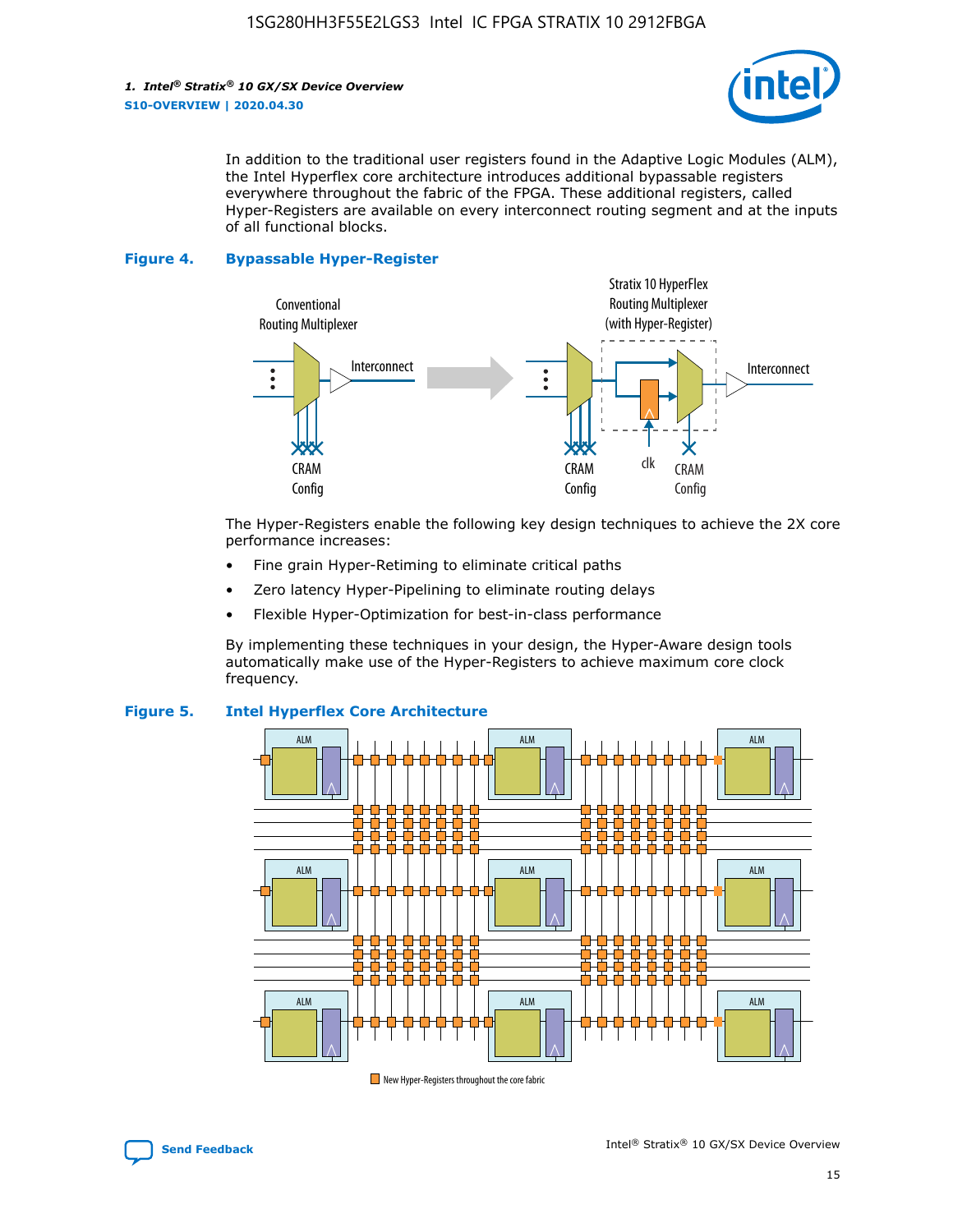

## **1.7. Heterogeneous 3D SiP Transceiver Tiles**

Intel Stratix 10 FPGAs and SoCs feature power efficient, high bandwidth, low latency transceivers. The transceivers are implemented on heterogeneous 3D System-in-Package (SiP) transceiver tiles, each containing 24 full-duplex transceiver channels. In addition to providing a high-performance transceiver solution to meet current connectivity needs, this allows for future flexibility and scalability as data rates, modulation schemes, and protocol IPs evolve.

## **Figure 6. Monolithic Core Fabric and Heterogeneous 3D SiP Transceiver Tiles**



## **Figure 7. Dual Core Fabric and Heterogeneous 3D SiP Transceiver Tiles (for the Intel Stratix 10 GX 10M Variant Only)**



Each transceiver tile contains:

- 24 full-duplex transceiver channels (PMA and PCS) $(10)$
- Reference clock distribution network
- Transmit PLLs
- High-speed clocking and bonding networks
- One instance of PCI Express hard IP

 $(10)$  12 full-duplex transceiver channels for the Intel Stratix 10 GX 10M variant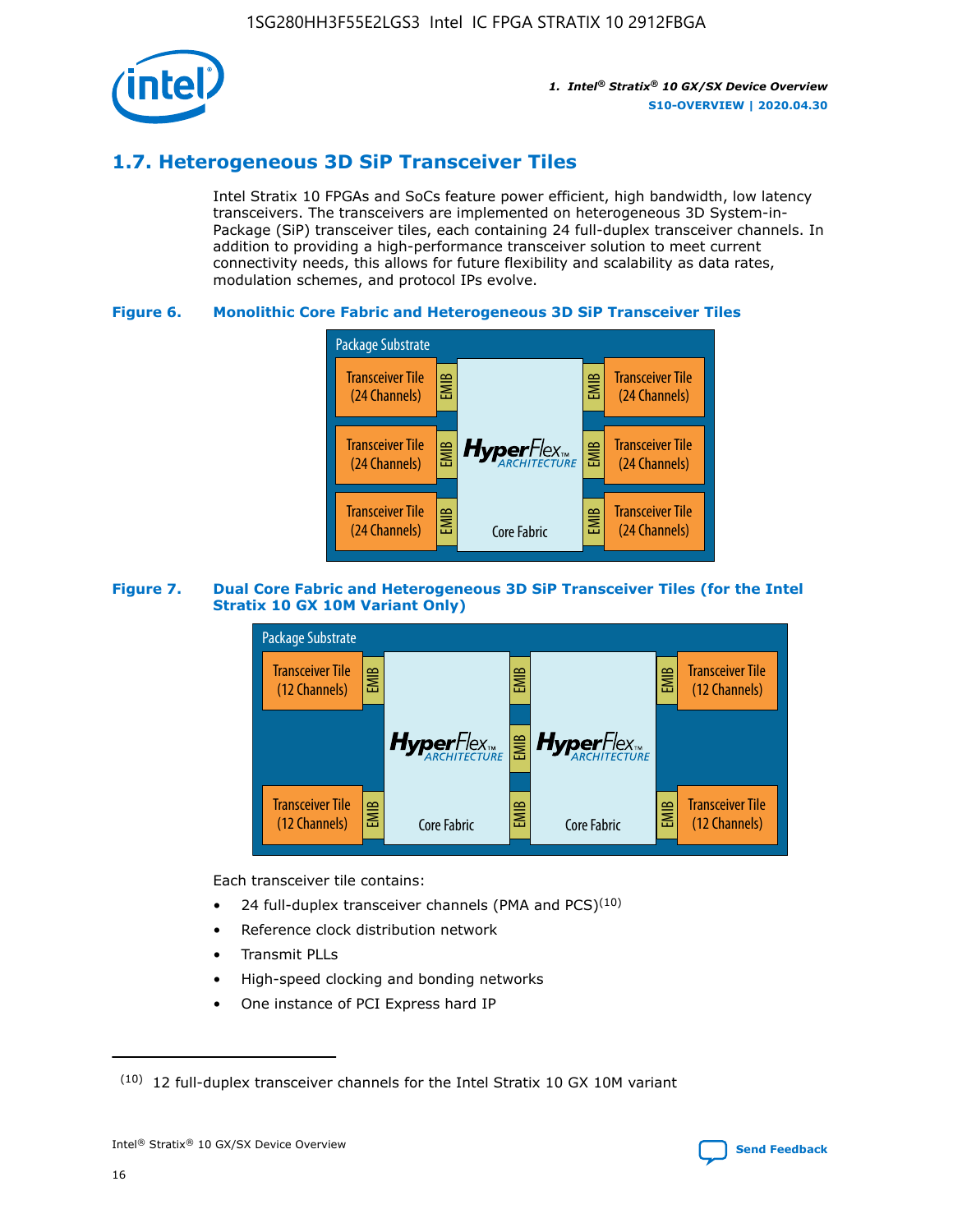



## **Figure 8. Heterogeneous 3D SiP Transceiver Tile Architecture**

## **1.8. Intel Stratix 10 Transceivers**

Intel Stratix 10 devices offer up to 96 total full-duplex transceiver channels. These channels provide continuous data rates from 1 Gbps to 28.3 Gbps for chip-to-chip, chip-to-module, and backplane applications. In each device,two thirds of the transceivers can be configured up to the maximum data rate of 28.3 Gbps to drive 100G interfaces and C form-factor pluggable CFP2/CFP4 optical modules. For longerreach backplane driving applications, advanced adaptive equalization circuits are used to equalize over 30 dB of system loss.

All transceiver channels feature a dedicated Physical Medium Attachment (PMA) and a hardened Physical Coding Sublayer (PCS).

- The PMA provides primary interfacing capabilities to physical channels.
- The PCS typically handles encoding/decoding, word alignment, and other preprocessing functions before transferring data to the FPGA core fabric.

Within each transceiver tile, the transceivers are arranged in four banks of six PMA-PCS groups. A wide variety of bonded and non-bonded data rate configurations are possible within each bank, and within each tile, using a highly configurable clock distribution network.

## **1.8.1. PMA Features**

PMA channels are comprised of transmitter (TX), receiver (RX), and high speed clocking resources.

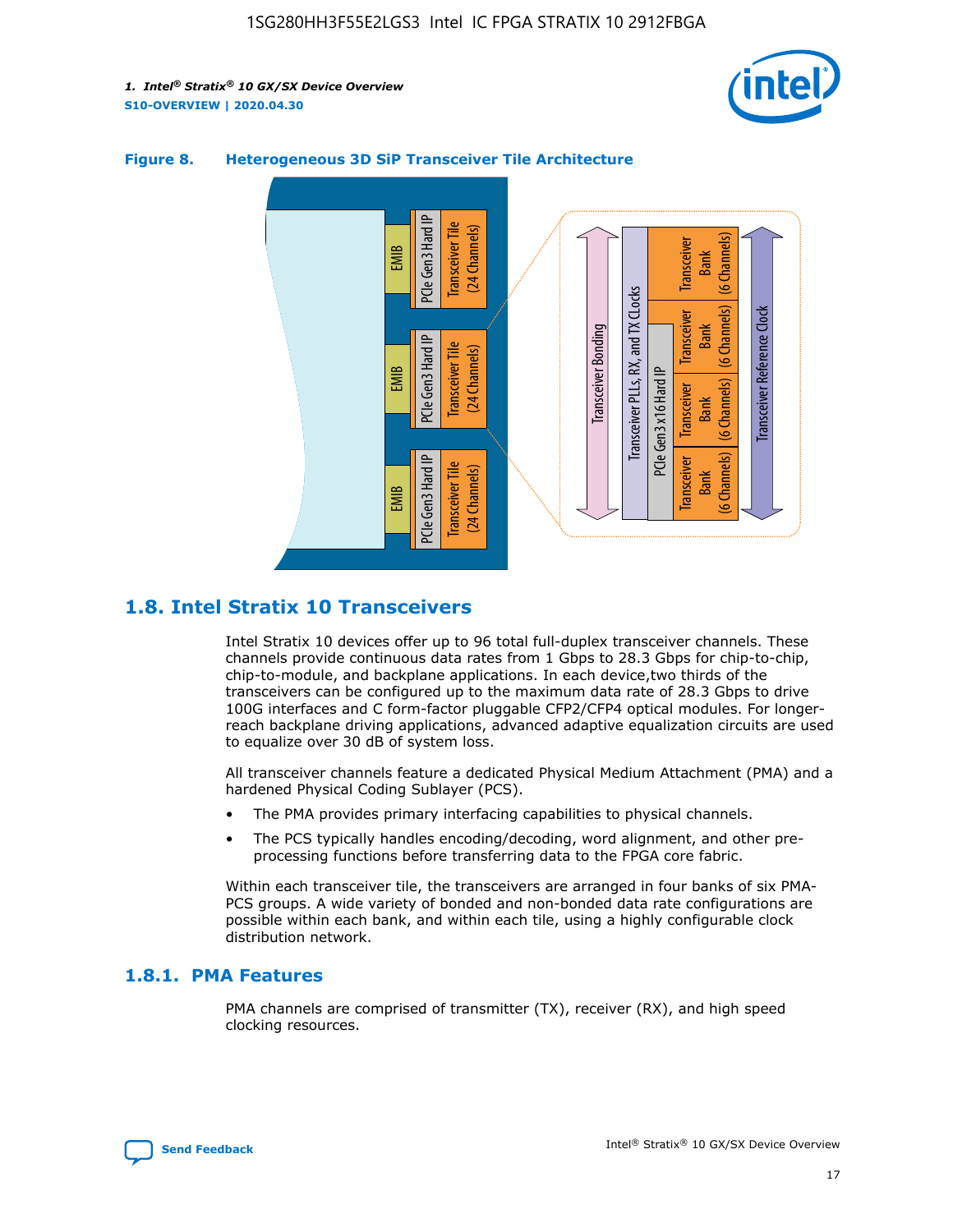

Intel Stratix 10 device features provide exceptional signal integrity at data rates up to 28.3 Gbps. Clocking options include ultra-low jitter LC tank-based (ATX) PLLs with optional fractional synthesis capability, channel PLLs operating as clock multiplier units (CMUs), and fractional synthesis PLLs (fPLLs).

- **ATX PLL**—can be configured in integer mode, or optionally, in a new fractional synthesis mode. Each ATX PLL spans the full frequency range of the supported data rate range providing a stable, flexible clock source with the lowest jitter.
- **CMU PLL**—when not being used as a transceiver, select PMA channels can be configured as channel PLLs operating as CMUs to provide an additional master clock source within the transceiver bank.
- **fPLL**—In addition, dedicated fPLLs are available with precision frequency synthesis capabilities. fPLLs can be used to synthesize multiple clock frequencies from a single reference clock source and replace multiple reference oscillators for multiprotocol and multi-rate applications.

On the receiver side, each PMA has an independent channel PLL that allows analog tracking for clock-data recovery. Each PMA also has advanced equalization circuits that compensate for transmission losses across a wide frequency spectrum.

- **Variable Gain Amplifier (VGA)**—to optimize the receiver's dynamic range
- **Continuous Time Linear Equalizer (CTLE)**—to compensate for channel losses with lowest power dissipation
- **Decision Feedback Equalizer (DFE)**—to provide additional equalization capability on backplanes even in the presence of crosstalk and reflections
- **On-Die Instrumentation (ODI)**—to provide on-chip eye monitoring capabilities (Eye Viewer). This capability helps to optimize link equalization parameters during board bring-up and supports in-system link diagnostics and equalization margin testing

#### **Figure 9. Intel Stratix 10 Receiver Block Features**



All link equalization parameters feature automatic adaptation using the new Advanced Digital Adaptive Parametric Tuning (ADAPT) circuit. This circuit is used to dynamically set DFE tap weights, adjust CTLE parameters, and optimize VGA gain and threshold voltage. Finally, optimal and consistent signal integrity is ensured by using the new

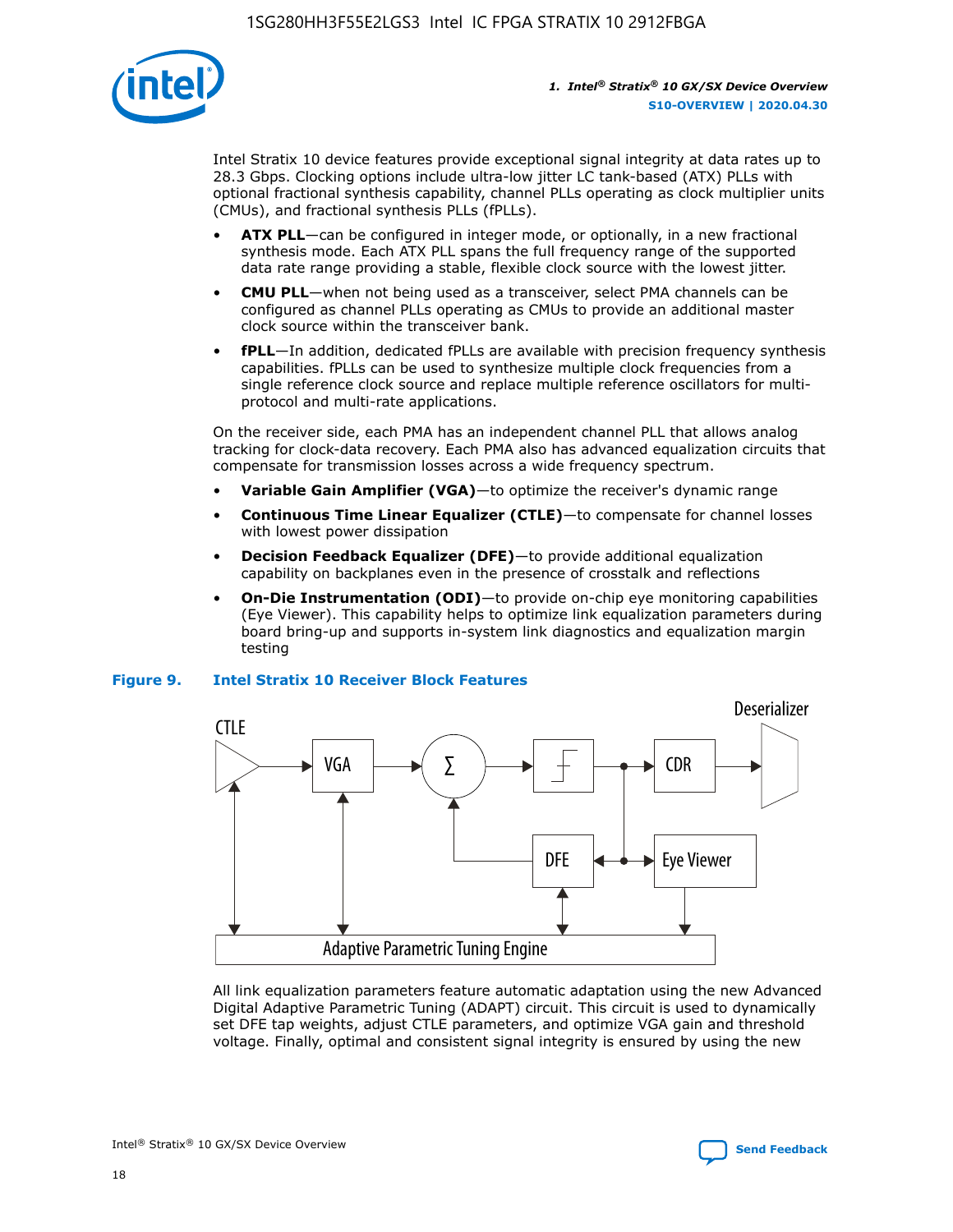

hardened Precision Signal Integrity Calibration Engine (PreSICE) to automatically calibrate all transceiver circuit blocks on power-up. This gives the most link margin and ensures robust, reliable, and error-free operation.

#### **Table 7. Transceiver PMA Features**

| <b>Feature</b>                                                       | <b>Capability</b>                                                                                                                                                                                         |
|----------------------------------------------------------------------|-----------------------------------------------------------------------------------------------------------------------------------------------------------------------------------------------------------|
| Chip-to-Chip Data Rates                                              | 1 Gbps (11) to 28.3 Gbps (Intel Stratix 10 GX/SX devices)                                                                                                                                                 |
| <b>Backplane Support</b>                                             | Drive backplanes at data rates up to 28.3 Gbps, including 10GBASE-KR compliance                                                                                                                           |
| Optical Module Support                                               | SFP+/SFP, XFP, CXP, QSFP/QSFP28, QSFPDD, CFP/CFP2/CFP4                                                                                                                                                    |
| Cable Driving Support                                                | SFP+ Direct Attach, PCI Express over cable, eSATA                                                                                                                                                         |
| <b>Transmit Pre-Emphasis</b>                                         | 5-tap transmit pre-emphasis and de-emphasis to compensate for system channel loss                                                                                                                         |
| Continuous Time Linear<br>Equalizer (CTLE)                           | Dual mode, high-gain, and high-data rate, linear receive equalization to compensate for<br>system channel loss                                                                                            |
| Decision Feedback Equalizer<br>(DFE)                                 | 15 fixed tap DFE to equalize backplane channel loss in the presence of crosstalk and noisy<br>environments                                                                                                |
| Advanced Digital Adaptive<br>Parametric Tuning (ADAPT)               | Fully digital adaptation engine to automatically adjust all link equalization parameters-<br>including CTLE, DFE, and VGA blocks-that provide optimal link margin without intervention<br>from user logic |
| Precision Signal Integrity<br>Calibration Engine (PreSICE)           | Hardened calibration controller to quickly calibrate all transceiver control parameters on<br>power-up, which provides the optimal signal integrity and jitter performance                                |
| <b>ATX Transmit PLLs</b>                                             | Low jitter ATX (inductor-capacitor) transmit PLLs with continuous tuning range to cover a<br>wide range of standard and proprietary protocols, with optional fractional frequency<br>synthesis capability |
| <b>Fractional PLLs</b>                                               | On-chip fractional frequency synthesizers to replace on-board crystal oscillators and reduce<br>system cost                                                                                               |
| Digitally Assisted Analog<br><b>CDR</b>                              | Superior jitter tolerance with fast lock time                                                                                                                                                             |
| On-Die Instrumentation-<br>Eye Viewer and Jitter Margin<br>Tool      | Simplify board bring-up, debug, and diagnostics with non-intrusive, high-resolution eye<br>monitoring (Eye Viewer). Also inject jitter from transmitter to test link margin in system.                    |
| Dynamic Reconfiguration                                              | Allows for independent control of each transceiver channel Avalon memory-mapped<br>interface for the most transceiver flexibility.                                                                        |
| Multiple PCS-PMA and PCS-<br>Core to FPGA fabric interface<br>widths | 8, 10, 16, 20, 32, 40, or 64 bit interface widths for flexibility of deserialization width,<br>encoding, and reduced latency                                                                              |

## **1.8.2. PCS Features**

Intel Stratix 10 PMA channels interface with core logic through configurable and bypassable PCS interface layers.

The PCS contains multiple gearbox implementations to decouple the PMA and PCS interface widths. This feature provides the flexibility to implement a wide range of applications with 8, 10, 16, 20, 32, 40, or 64 bit interface width between each transceiver and the core logic.

 $(11)$  Stratix 10 transceivers can support data rates below 1 Gbps with over sampling.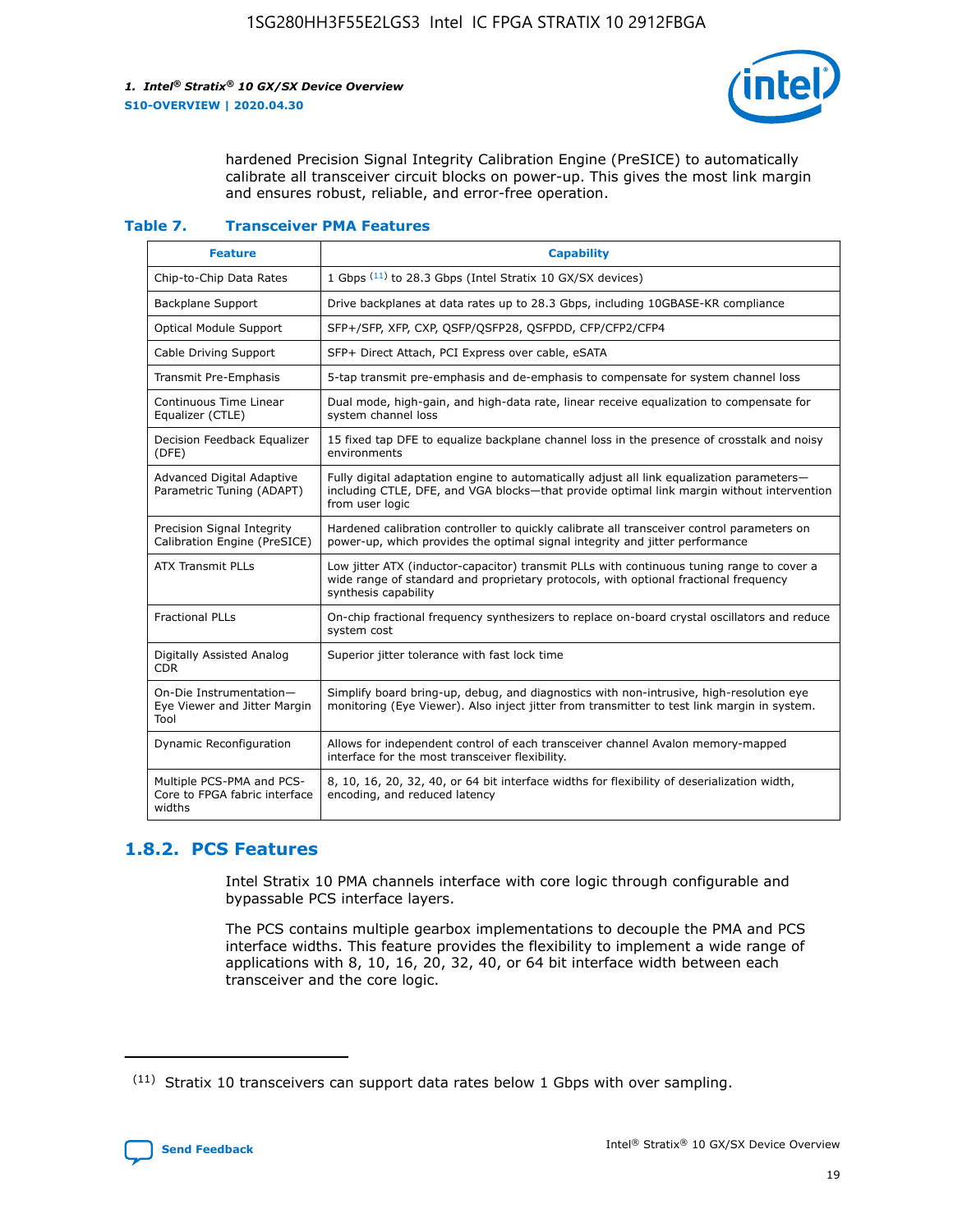

The PCS also contains hard IP to support a variety of standard and proprietary protocols across a wide range of data rates and encoding schemes. The Standard PCS mode provides support for 8B/10B encoded applications up to 12.5 Gbps. The Enhanced PCS mode supports 64B/66B and 64B/67B encoded applications up to 17.4 Gbps. The enhanced PCS mode also includes an integrated 10GBASE-KR/40GBASE-KR4 Forward Error Correction (FEC) circuit. For highly customized implementations, a PCS Direct mode provides an interface up to 64 bits wide to allow for custom encoding and support for data rates up to 28.3 Gbps.

For more information about the PCS-Core interface or the double rate transfer mode, refer to the *Intel Stratix 10 L- and H-Tile Transceiver PHY User Guide*, and the *Intel Stratix 10 E-Tile Transceiver PHY User Guide*.

| <b>PCS Protocol</b><br><b>Support</b>                  | <b>Data Rate (Gbps)</b> | <b>Transmitter Data Path</b>                                                                                                                                              | <b>Receiver Data Path</b>                                                                                                                                                                                      |
|--------------------------------------------------------|-------------------------|---------------------------------------------------------------------------------------------------------------------------------------------------------------------------|----------------------------------------------------------------------------------------------------------------------------------------------------------------------------------------------------------------|
| Standard PCS                                           | 1 to 12.5               | Phase compensation FIFO, byte<br>serializer, 8B/10B encoder, bit-slipper,<br>channel bonding                                                                              | Rate match FIFO, word-aligner, 8B/10B<br>decoder, byte deserializer, byte<br>ordering                                                                                                                          |
| <b>PCI Express</b><br>Gen1/Gen2 x1,<br>x2, x4, x8, x16 | 2.5 and 5.0             | Same as Standard PCS plus PIPE 2.0<br>interface to core                                                                                                                   | Same as Standard PCS plus PIPE 2.0<br>interface to core                                                                                                                                                        |
| PCI Express Gen3<br>x1, x2, x4, x8,<br>x16             | 8.0                     | Phase compensation FIFO, byte<br>serializer, encoder, scrambler, bit-<br>slipper, gear box, channel bonding, and<br>PIPE 3.0 interface to core, auto speed<br>negotiation | Rate match FIFO (0-600 ppm mode),<br>word-aligner, decoder, descrambler,<br>phase compensation FIFO, block sync,<br>byte deserializer, byte ordering, PIPE<br>3.0 interface to core, auto speed<br>negotiation |
| CPRI                                                   | 0.6144 to 9.8           | Same as Standard PCS plus<br>deterministic latency serialization                                                                                                          | Same as Standard PCS plus<br>deterministic latency deserialization                                                                                                                                             |
| <b>Enhanced PCS</b>                                    | 2.5 to 17.4             | FIFO, channel bonding, bit-slipper, and<br>gear box                                                                                                                       | FIFO, block sync, bit-slipper, and gear<br>box                                                                                                                                                                 |
| 10GBASE-R                                              | 10.3125                 | FIFO, 64B/66B encoder, scrambler,<br>FEC, and gear box                                                                                                                    | FIFO, 64B/66B decoder, descrambler,<br>block sync, FEC, and gear box                                                                                                                                           |
| Interlaken                                             | 4.9 to 17.4             | FIFO, channel bonding, frame<br>generator, CRC-32 generator,<br>scrambler, disparity generator, bit-<br>slipper, and gear box                                             | FIFO, CRC-32 checker, frame sync,<br>descrambler, disparity checker, block<br>sync, and gear box                                                                                                               |
| SFI-S/SFI-5.2                                          | 11.3                    | FIFO, channel bonding, bit-slipper, and<br>gear box                                                                                                                       | FIFO, bit-slipper, and gear box                                                                                                                                                                                |
| <b>IEEE 1588</b>                                       | 1.25 to 10.3125         | FIFO (fixed latency), 64B/66B encoder,<br>scrambler, and gear box                                                                                                         | FIFO (fixed latency), 64B/66B decoder,<br>descrambler, block sync, and gear box                                                                                                                                |
| SDI                                                    | up to 12.5              | FIFO and gear box                                                                                                                                                         | FIFO, bit-slipper, and gear box                                                                                                                                                                                |
| GigE                                                   | 1.25                    | Same as Standard PCS plus GigE state<br>machine                                                                                                                           | Same as Standard PCS plus GigE state<br>machine                                                                                                                                                                |
| <b>PCS Direct</b>                                      | up to 28.3              | Custom                                                                                                                                                                    | Custom                                                                                                                                                                                                         |

## **Table 8. Transceiver PCS Features**

#### **Related Information**

[Intel Stratix 10 L- and H-Tile Transceiver PHY User Guide](https://www.altera.com/documentation/wry1479165198810.html)

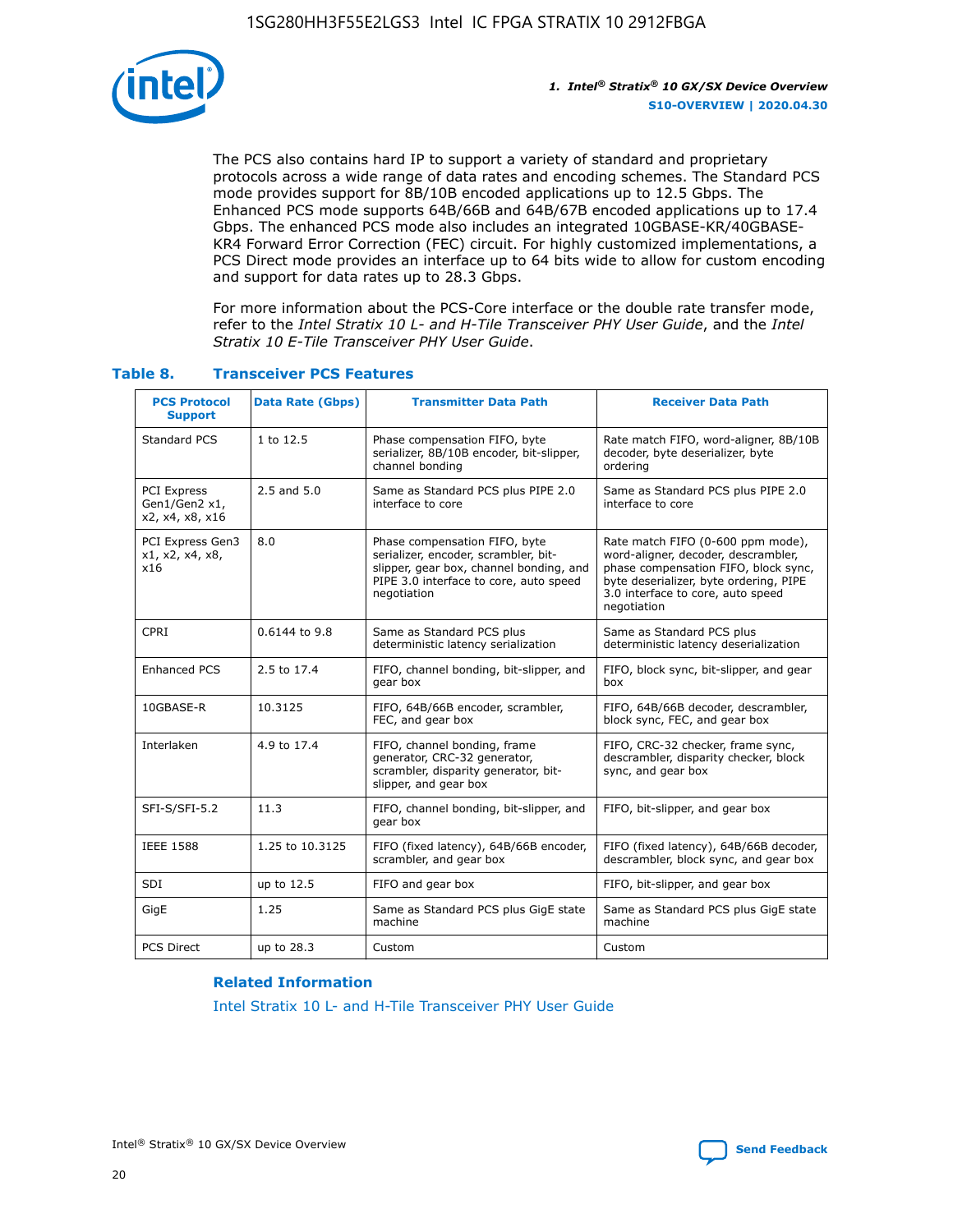

## **1.9. PCI Express Gen1/Gen2/Gen3 Hard IP**

Intel Stratix 10 devices contain embedded PCI Express hard IP designed for performance, ease-of-use, increased functionality, and designer productivity.

The PCI Express hard IP consists of the PHY, Data Link, and Transaction layers. It also supports PCI Express Gen1/Gen2/Gen3 end point and root port, in x1/x2/x4/x8/x16 lane configurations. The PCI Express hard IP is capable of operating independently from the core logic (autonomous mode). This feature allows the PCI Express link to power up and complete link training in less than 100 ms, while the rest of the device is still in the process of being configured. The hard IP also provides added functionality, which makes it easier to support emerging features such as Single Root I/O Virtualization (SR-IOV) and optional protocol extensions.

The PCI Express hard IP has improved end-to-end data path protection using Error Checking and Correction (ECC). In addition, the hard IP supports configuration of the device via protocol (CvP) across the PCI Express bus at Gen1/Gen2/Gen3 rates.

## **1.10. Interlaken PCS Hard IP**

Intel Stratix 10 devices have integrated Interlaken PCS hard IP supporting rates up to 17.4 Gbps per lane.

The Interlaken PCS hard IP is based on the proven functionality of the PCS developed for Intel's previous generation FPGAs, which has demonstrated interoperability with Interlaken ASSP vendors and third-party IP suppliers. The Interlaken PCS hard IP is present in every transceiver channel in Intel Stratix 10 devices.

## **1.11. 10G Ethernet Hard IP**

Intel Stratix 10 devices include IEEE 802.3 10-Gbps Ethernet (10GbE) compliant 10GBASE-R PCS and PMA hard IP. The scalable 10GbE hard IP supports multiple independent 10GbE ports while using a single PLL for all the 10GBASE-R PCS instantiations, which saves on core logic resources and clock networks.

The integrated serial transceivers simplify multi-port 10GbE systems compared to 10 GbE Attachment Unit Interface (XAUI) interfaces that require an external XAUI-to-10G PHY. Furthermore, the integrated transceivers incorporate signal conditioning circuits, which enable direct connection to standard 10G XFP and SFP+ pluggable optical modules. The transceivers also support backplane Ethernet applications and include a hard 10GBASE-KR/40GBASE-KR4 Forward Error Correction (FEC) circuit that can be used for both 10G and 40G applications. The integrated 10G Ethernet hard IP and 10G transceivers save external PHY cost, board space and system power. The 10G Ethernet PCS hard IP and 10GBASE-KR FEC are present in every transceiver channel.

## **1.12. External Memory and General Purpose I/O**

Intel Stratix 10 devices offer substantial external memory bandwidth, with up to ten 72 bit wide DDR4 memory interfaces running at up to 2666 Mbps. For external memory interface and LVDS restrictions, see [AN 906: Intel Stratix 10 GX 400, SX 400,](https://www.intel.com/content/www/us/en/programmable/documentation/sjf1574667190623.html#bft1574667627484) [and TX 400 Routing and Designing Floorplan Guidelines.](https://www.intel.com/content/www/us/en/programmable/documentation/sjf1574667190623.html#bft1574667627484)

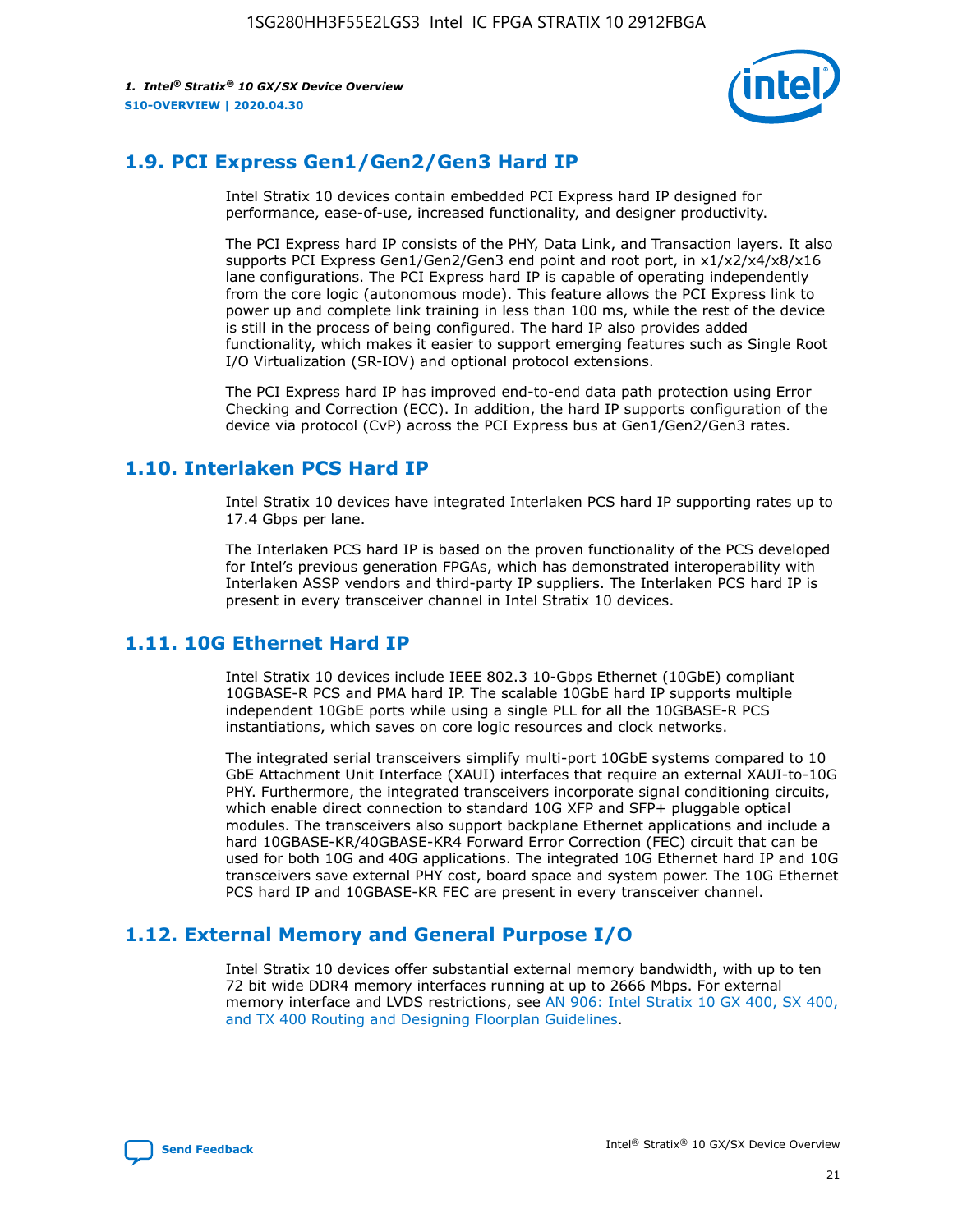

This bandwidth is provided along with the ease of design, lower power, and resource efficiencies of hardened high-performance memory controllers. The external memory interfaces can be configured up to a maximum width of 144 bits when using either hard or soft memory controllers.

#### **Figure 10. Hard Memory Controller**



Each I/O bank contains 48 general purpose I/Os and a high-efficiency hard memory controller capable of supporting many different memory types, each with different performance capabilities. The hard memory controller is also capable of being bypassed and replaced by a soft controller implemented in user logic. The I/Os each have a hardened double data rate (DDR) read/write path (PHY) capable of performing key memory interface functionality such as:

- Read/write leveling
- FIFO buffering to lower latency and improve margin
- Timing calibration
- On-chip termination

The timing calibration is aided by the inclusion of hard microcontrollers based on Intel's Nios® II technology, specifically tailored to control the calibration of multiple memory interfaces. This calibration allows the Intel Stratix 10 device to compensate for any changes in process, voltage, or temperature either within the Intel Stratix 10 device itself, or within the external memory device. The advanced calibration algorithms ensure maximum bandwidth and robust timing margin across all operating conditions.

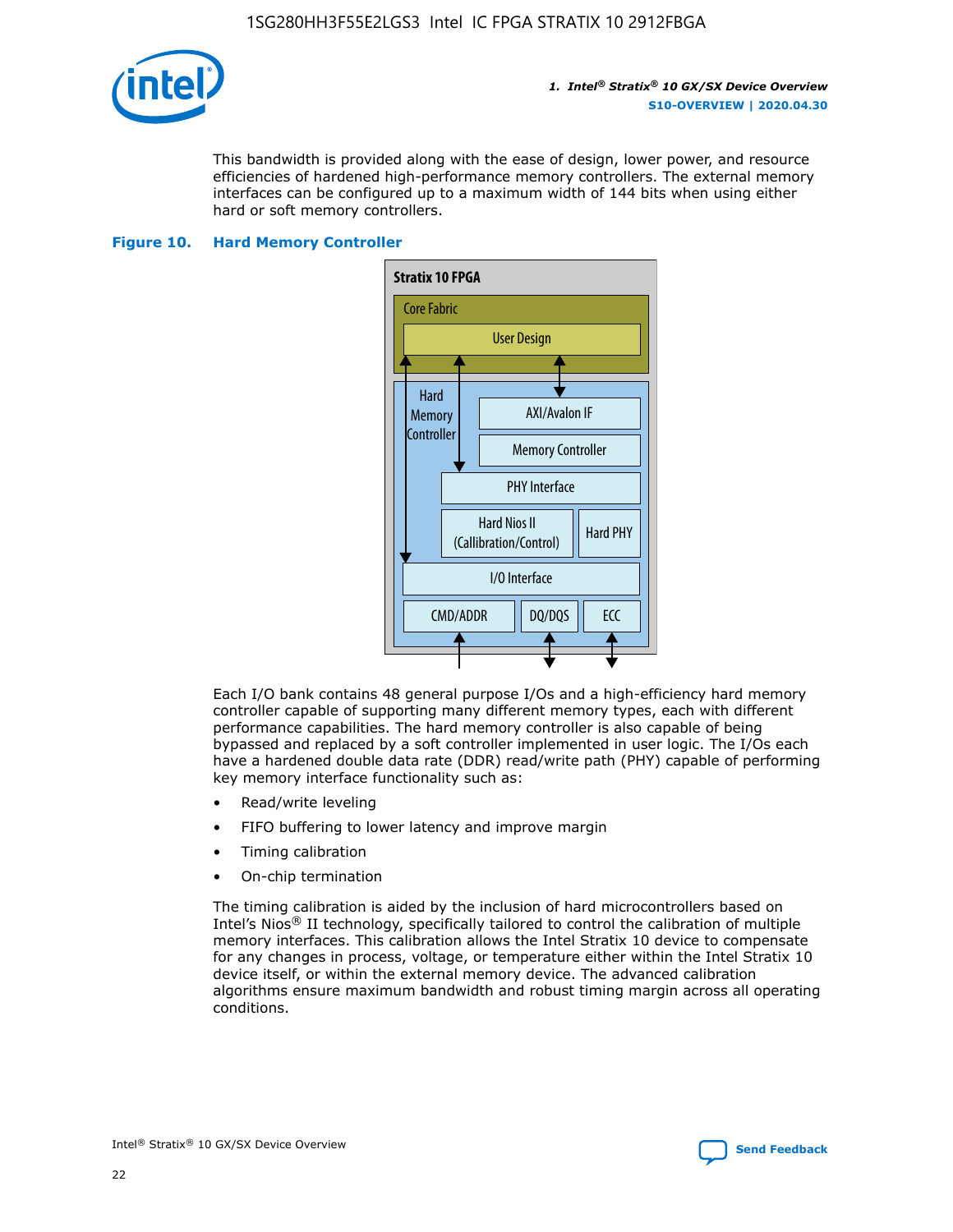

#### **Table 9. External Memory Interface Performance**

The listed speeds are for the 1-rank case.

| <b>Interface</b>     | <b>Controller Type</b> | <b>Performance</b><br>(maximum rate possible) |
|----------------------|------------------------|-----------------------------------------------|
| DDR4                 | Hard                   | 2666 Mbps                                     |
| DDR <sub>3</sub>     | Hard                   | 2133 Mbps                                     |
| QDRII+               | Soft                   | 1,100 Mtps                                    |
| <b>ODRII+ Xtreme</b> | Soft                   | 1,266 Mtps                                    |
| <b>ODRIV</b>         | Soft                   | 2,133 Mtps                                    |
| RLDRAM III           | Soft                   | 2400 Mbps                                     |
| <b>RLDRAM II</b>     | Soft                   | 533 Mbps                                      |

In addition to parallel memory interfaces, Intel Stratix 10 devices support serial memory technologies such as the Hybrid Memory Cube (HMC). The HMC is supported by the Intel Stratix 10 high-speed serial transceivers, which connect up to four HMC links, with each link running at data rates of 15 Gbps (HMC short reach specification).

Intel Stratix 10 devices also feature general purpose I/Os capable of supporting a wide range of single-ended and differential I/O interfaces. LVDS rates up to 1.6 Gbps are supported, with each pair of pins having both a differential driver and a differential input buffer. This enables configurable direction for each LVDS pair.

## **1.13. Adaptive Logic Module (ALM)**

Intel Stratix 10 devices use a similar adaptive logic module (ALM) as the previous generation Intel Arria 10 and Stratix V FPGAs, allowing for efficient implementation of logic functions and easy conversion of IP between the devices.

The ALM block diagram shown in the following figure has eight inputs with a fracturable look-up table (LUT), two dedicated embedded adders, and four dedicated registers.

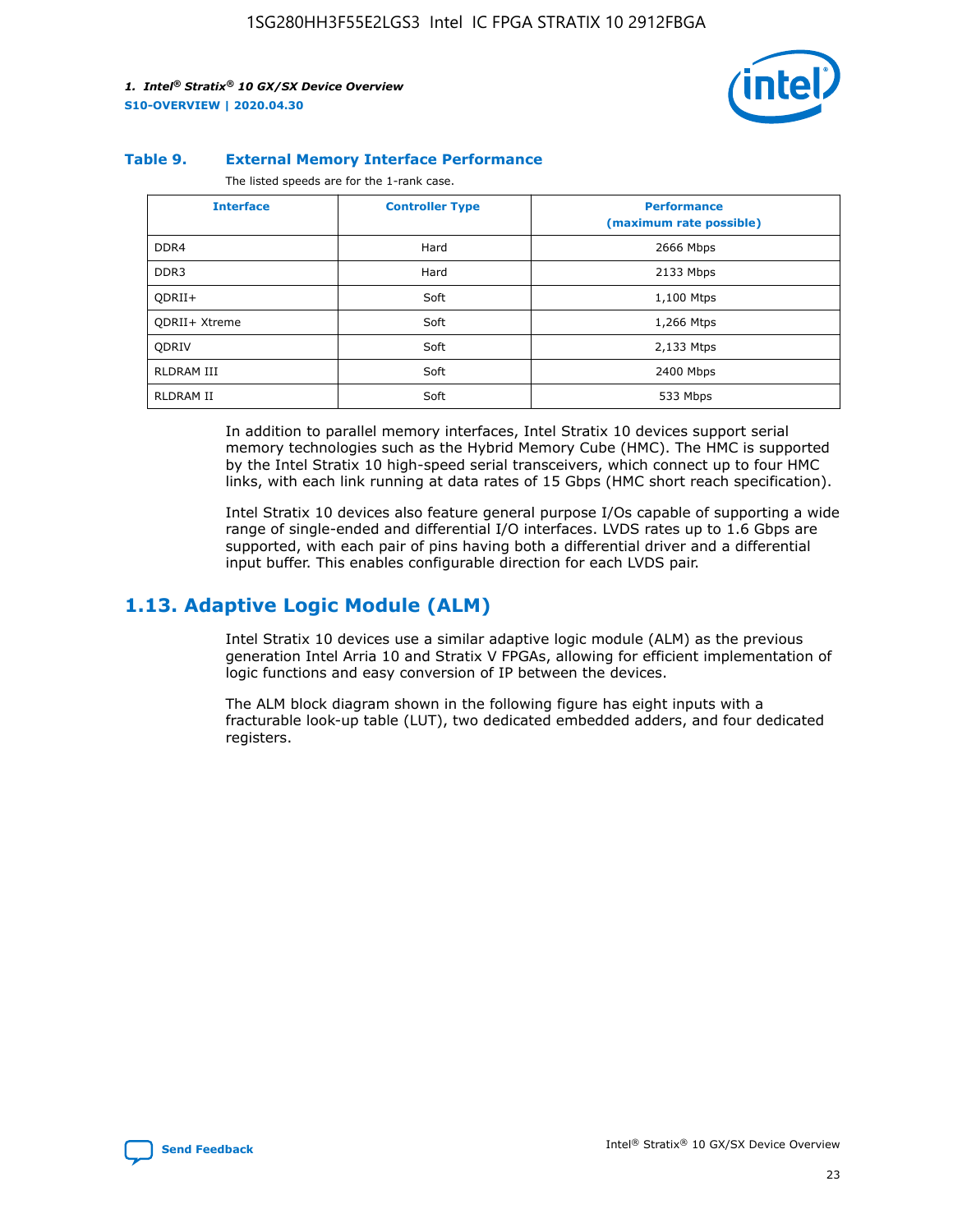

## **Figure 11. Intel Stratix 10 FPGA and SoC ALM Block Diagram**



Key features and capabilities of the ALM include:

- High register count with 4 registers per 8-input fracturable LUT, operating in conjunction with the new Intel Hyperflex architecture, enables Intel Stratix 10 devices to maximize core performance at very high core logic utilization
- Implements select 7-input logic functions, all 6-input logic functions, and two independent functions consisting of smaller LUT sizes (such as two independent 4 input LUTs) to optimize core logic utilization

The Intel Quartus Prime software takes advantage of the ALM logic structure to deliver the highest performance, optimal logic utilization, and lowest compile times. The Intel Quartus Prime software simplifies design reuse as it automatically maps legacy designs into the Intel Stratix 10 ALM architecture.

## **1.14. Core Clocking**

Core clocking in Intel Stratix 10 devices makes use of programmable clock tree synthesis.

This technique uses dedicated clock tree routing and switching circuits, and allows the Intel Quartus Prime software to create the exact clock trees required for your design. Clock tree synthesis minimizes clock tree insertion delay, reduces dynamic power dissipation in the clock tree and allows greater clocking flexibility in the core while still maintaining backwards compatibility with legacy global and regional clocking schemes.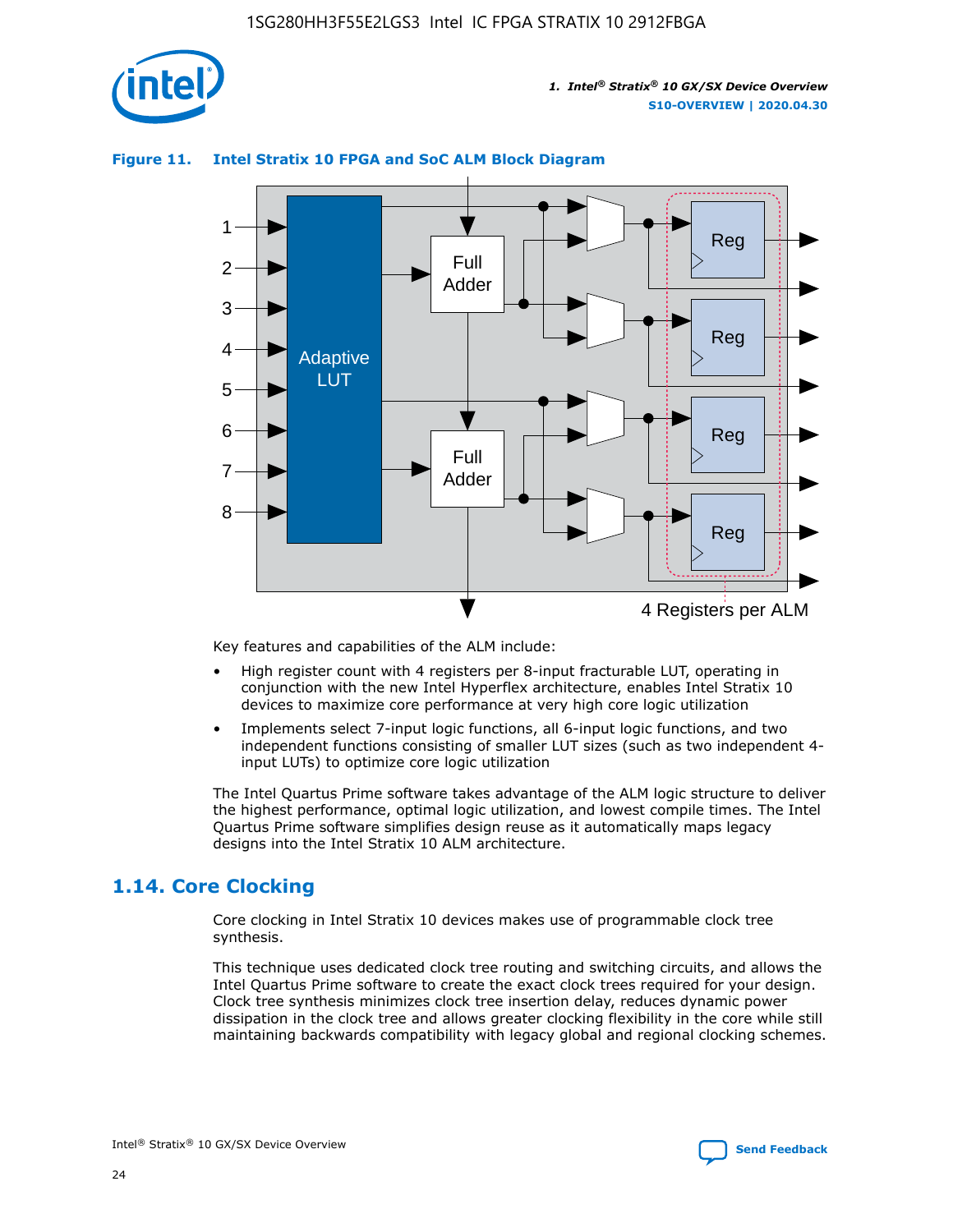

The core clock network in Intel Stratix 10 devices supports the new Intel Hyperflex core architecture at clock rates up to 1 GHz. It also supports the hard memory controllers up to 2666 Mbps with a quarter rate transfer to the core. The core clock network is supported by dedicated clock input pins, fractional clock synthesis PLLs, and integer I/O PLLs.

## **1.15. Fractional Synthesis PLLs and I/O PLLs**

Intel Stratix 10 devices have up to 32 fractional synthesis PLLs (fPLL) available for use with transceivers or in the core fabric.

The fPLLs are located in the 3D SiP transceiver L-tiles and H-tiles, eight per tile, adjacent to the transceiver channels. The fPLLs can be used to reduce both the number of oscillators required on the board and the number of clock pins required, by synthesizing multiple clock frequencies from a single reference clock source. In addition to synthesizing reference clock frequencies for the transceiver transmit PLLs, the fPLLs can also be used directly for transmit clocking. Each fPLL can be independently configured for conventional integer mode, or enhanced fractional synthesis mode with third-order delta-sigma modulation.

In addition to the fPLLs, Intel Stratix 10 devices contain up to 24 integer I/O PLLs (IOPLLs) available for general purpose use in the core fabric and for simplifying the design of external memory interfaces and high-speed LVDS interfaces. The IOPLLs are located in each bank of 48 general purpose I/O, 1 per I/O bank, adjacent to the hard memory controllers and LVDS SerDes in each I/O bank. This makes it easier to close timing because the IOPLLs are tightly coupled with the I/Os that need to use them. The IOPLLs can be used for general purpose applications in the core such as clock network delay compensation and zero-delay clock buffering.

## **1.16. Internal Embedded Memory**

Intel Stratix 10 devices contain two types of embedded memory blocks: M20K (20 Kb) and MLAB (640 bit).

The M20K and MLAB blocks are familiar block sizes carried over from previous Intel device families. The MLAB blocks are ideal for wide and shallow memories, while the M20K blocks are intended to support larger memory configurations and include hard ECC. Both M20K and MLAB embedded memory blocks can be configured as a singleport or dual-port RAM, FIFO, ROM, or shift register. These memory blocks are highly flexible and support a number of memory configurations as shown in Table 10 on page 25.

#### **Table 10. Internal Embedded Memory Block Configurations**

| MLAB (640 bits)                                                | <b>M20K (20 Kb)</b>                                                                    |
|----------------------------------------------------------------|----------------------------------------------------------------------------------------|
| $64 \times 10$ (supported through emulation)<br>$32 \times 20$ | $2K \times 10$ (or $x8$ )<br>$1K \times 20$ (or $x16$ )<br>$512 \times 40$ (or $x32$ ) |

## **1.17. Variable Precision DSP Block**

The Intel Stratix 10 DSP blocks are based upon the Variable Precision DSP Architecture used in Intel's previous generation devices. They feature hard fixed point and IEEE 754 compliant floating point capability.

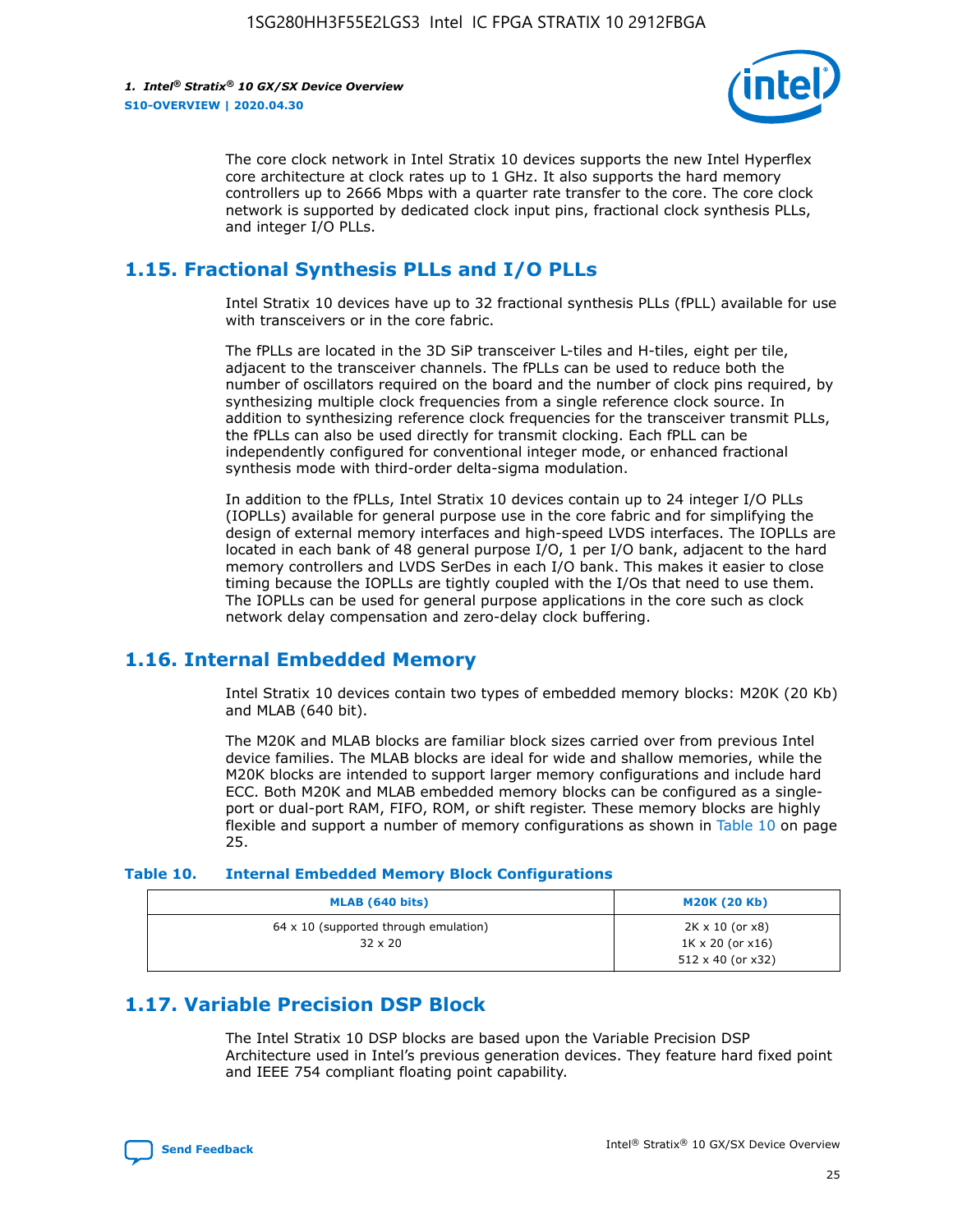

The DSP blocks can be configured to support signal processing with precision ranging from 18x19 up to 54x54. A pipeline register has been added to increase the maximum operating frequency of the DSP block and reduce power consumption.





#### **Figure 13. DSP Block: High Precision Fixed Point Mode**

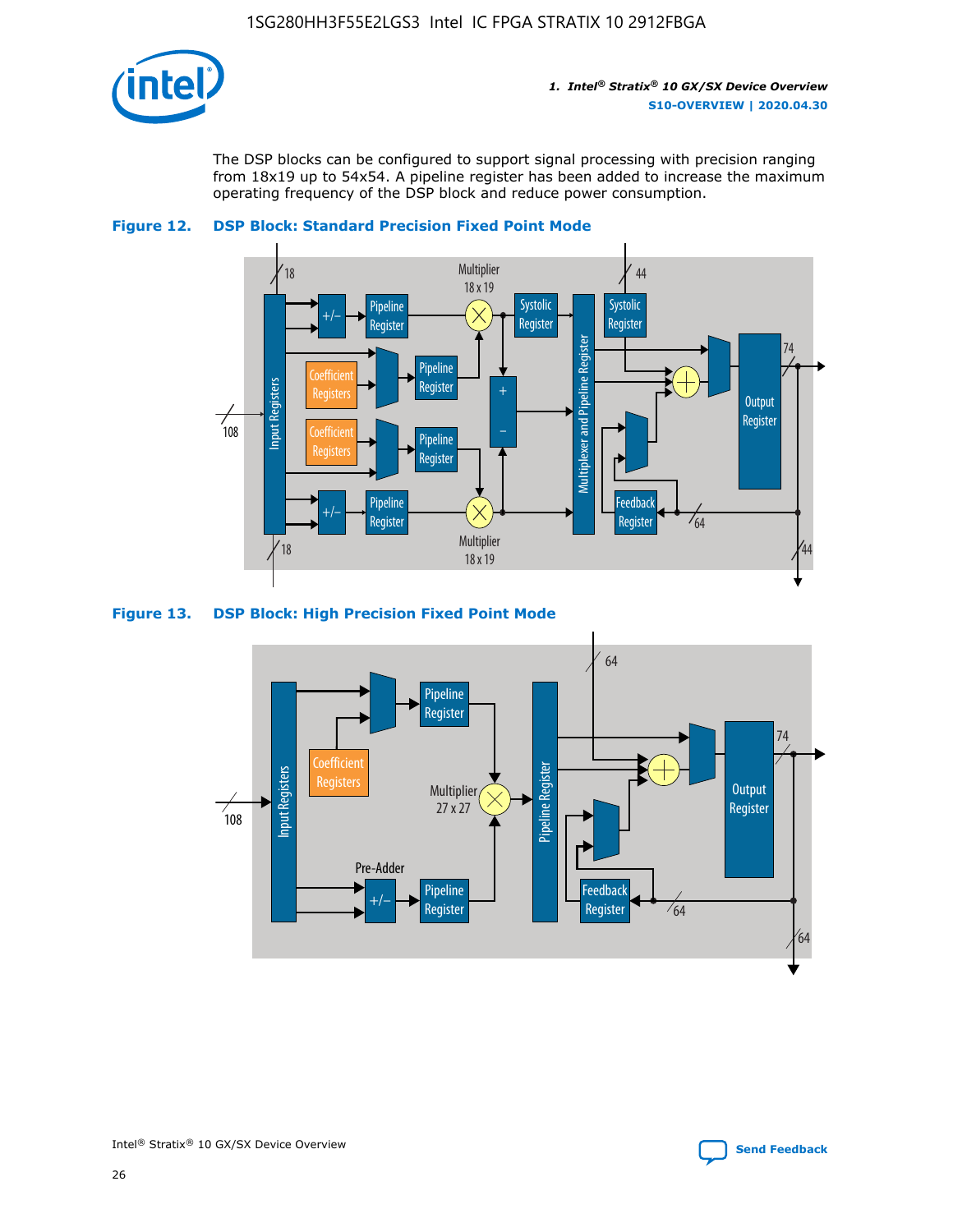



## **Figure 14. DSP Block: Single Precision Floating Point Mode**

Each DSP block can be independently configured at compile time as either dual 18x19 or a single 27x27 multiply accumulate. With a dedicated 64 bit cascade bus, multiple variable precision DSP blocks can be cascaded to implement even higher precision DSP functions efficiently.

In floating point mode, each DSP block provides one single precision floating point multiplier and adder. Floating point additions, multiplications, mult-adds and multaccumulates are supported.

The following table shows how different precisions are accommodated within a DSP block, or by utilizing multiple blocks.

| <b>Multiplier Size</b>             | <b>DSP Block Resources</b>                                                               | <b>Expected Usage</b>           |
|------------------------------------|------------------------------------------------------------------------------------------|---------------------------------|
| $18x19$ bits                       | 1/2 of Variable Precision DSP Block                                                      | Medium precision fixed point    |
| 27x27 bits                         | 1 Variable Precision DSP Block                                                           | High precision fixed point      |
| $19x36$ bits                       | 1 Variable Precision DSP Block with external<br>adder                                    | Fixed point FFTs                |
| 36x36 bits                         | 2 Variable Precision DSP Blocks with external<br>adder                                   | Very high precision fixed point |
| 54x54 bits                         | 4 Variable Precision DSP Blocks with external<br>adder                                   | Double Precision floating point |
| Single Precision<br>floating point | 1 Single Precision floating point adder, 1 Single<br>Precision floating point multiplier | Floating point                  |

#### **Table 11. Variable Precision DSP Block Configurations**

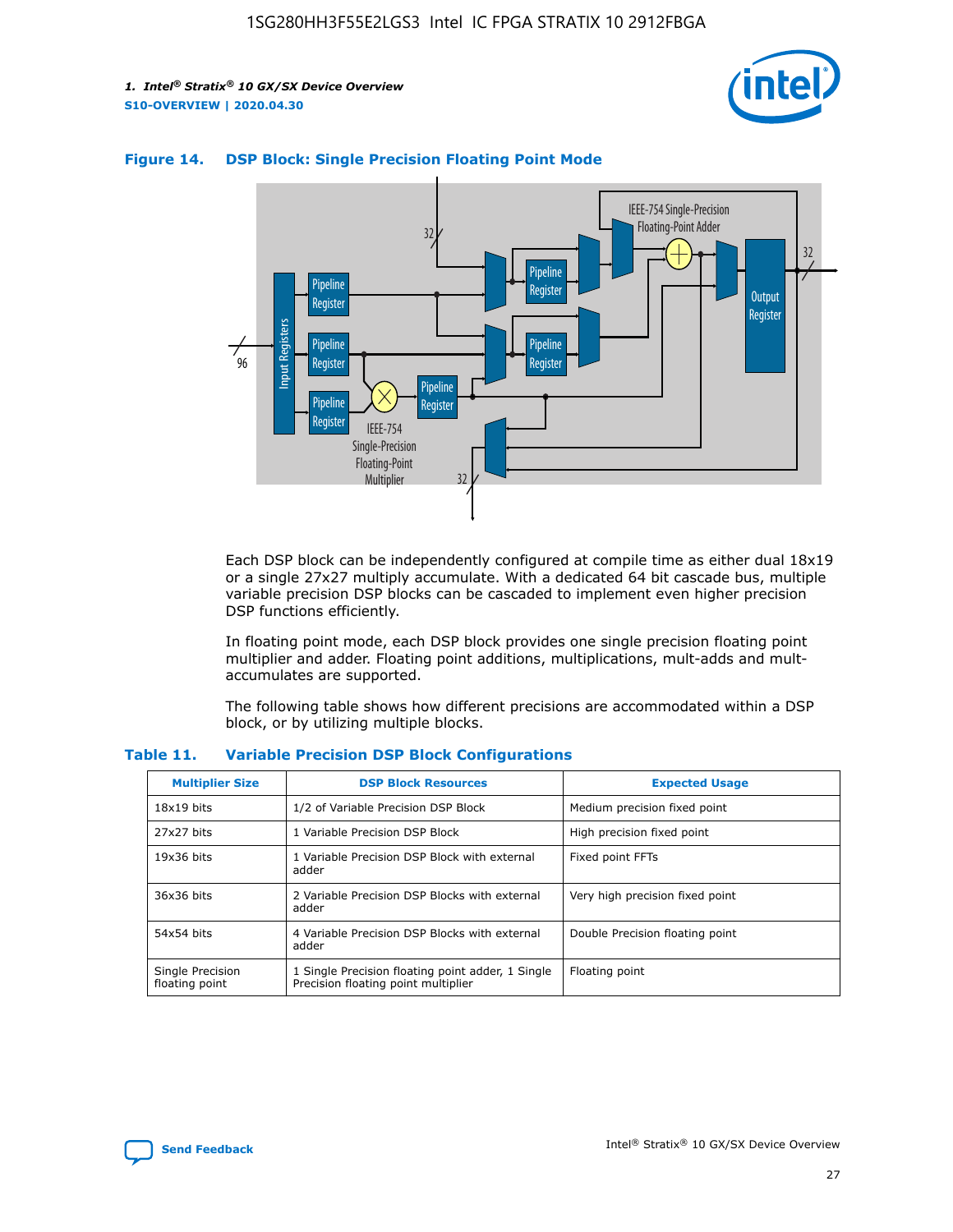

Complex multiplication is very common in DSP algorithms. One of the most popular applications of complex multipliers is the FFT algorithm. This algorithm has the characteristic of increasing precision requirements on only one side of the multiplier. The Variable Precision DSP block supports the FFT algorithm with proportional increase in DSP resources as the precision grows.

## **Table 12. Complex Multiplication With Variable Precision DSP Block**

| <b>Complex Multiplier</b><br><b>Size</b> | <b>DSP Block Resources</b>      | <b>FFT Usage</b>       |
|------------------------------------------|---------------------------------|------------------------|
| $18x19$ bits                             | 2 Variable Precision DSP Blocks | Resource optimized FFT |
| 27x27 bits                               | 4 Variable Precision DSP Blocks | Highest precision FFT  |

For FFT applications with high dynamic range requirements, the Intel FFT IP Core offers an option of single precision floating point implementation with resource usage and performance similar to high precision fixed point implementations.

Other features of the DSP block include:

- Hard 18 bit and 25 bit pre-adders
- Hard floating point multipliers and adders
- 64 bit dual accumulator (for separate I, Q product accumulations)
- Cascaded output adder chains for 18 and 27 bit FIR filters
- Embedded coefficient registers for 18 and 27 bit coefficients
- Fully independent multiplier outputs
- Inferability using HDL templates supplied by the Intel Quartus Prime software for most modes

The Variable Precision DSP block is ideal to support the growing trend towards higher bit precision in high performance DSP applications. At the same time, it can efficiently support the many existing 18 bit DSP applications, such as high definition video processing and remote radio heads. With the Variable Precision DSP block architecture and hard floating point multipliers and adders, Intel Stratix 10 devices can efficiently support many different precision levels up to and including floating point implementations. This flexibility can result in increased system performance, reduced power consumption, and reduce architecture constraints on system algorithm designers.

## **1.18. Hard Processor System (HPS)**

The Intel Stratix 10 SoC Hard Processor System (HPS) is Intel's third generation HPS. Leveraging the performance of Intel 14 nm tri-gate technology, Intel Stratix 10 SoC devices more than double the performance of previous generation SoCs with an integrated quad-core 64-bit Arm Cortex-A53. The HPS also enables system-wide hardware virtualization capabilities by adding a system memory management unit. These architecture improvements ensure that Intel Stratix 10 SoCs meet the requirements of current and future embedded markets, including wireless and wireline communications, datacenter acceleration, and numerous military applications.

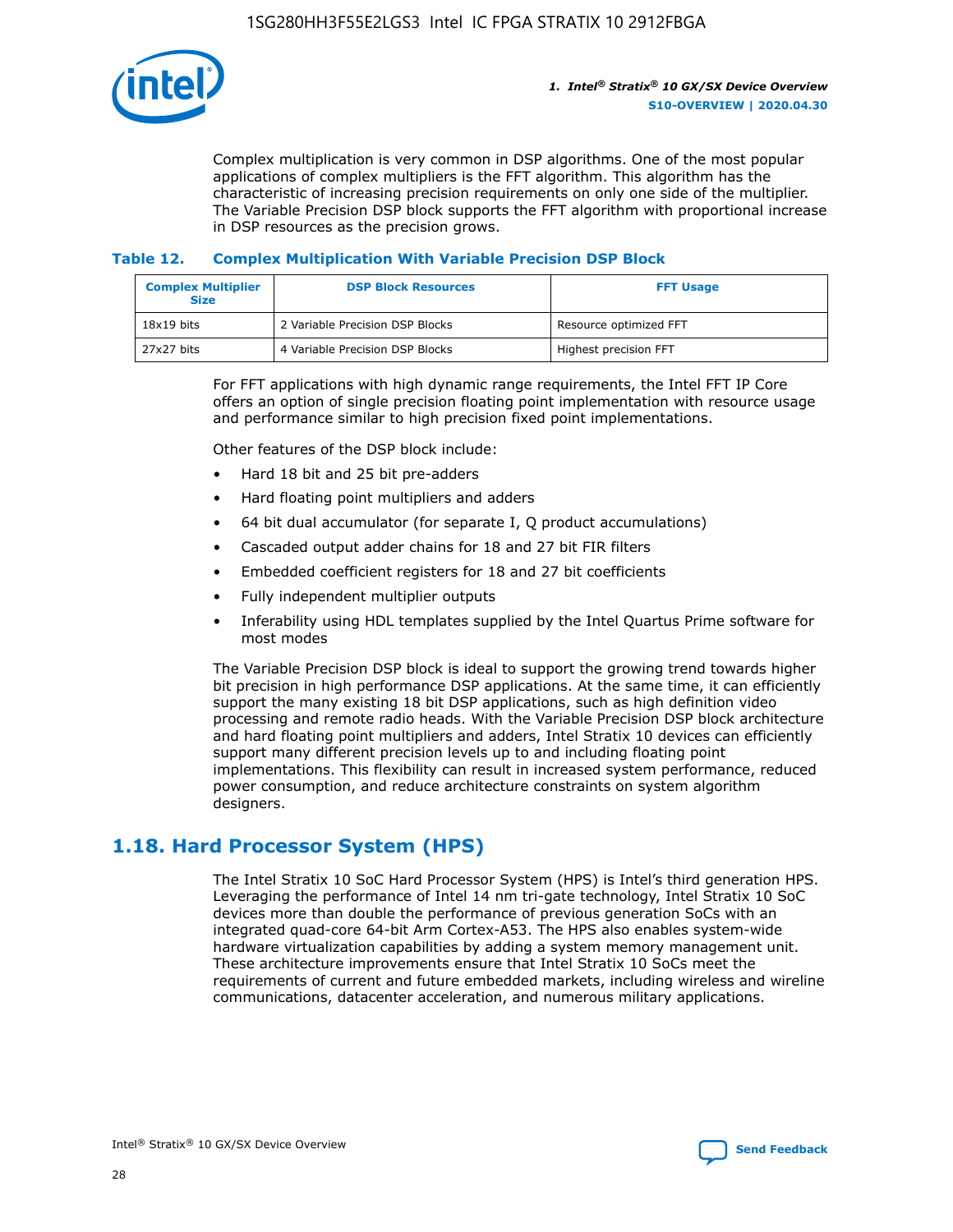

#### **Figure 15. HPS Block Diagram**

| Quad Arm Cortex-A53-Based Hard Processor System |                                             |                                                       |                                           |                          |                                     |                          |                                        |
|-------------------------------------------------|---------------------------------------------|-------------------------------------------------------|-------------------------------------------|--------------------------|-------------------------------------|--------------------------|----------------------------------------|
|                                                 | <b>Arm Cortex - A53</b><br>Arm Cortex - A53 |                                                       |                                           |                          |                                     | SD/SDIO/                 |                                        |
| <b>NEON</b>                                     |                                             | <b>FPU</b>                                            | <b>NEON</b>                               |                          | <b>FPU</b>                          | USB OTG                  | $MMC$ <sup>1,2</sup>                   |
| 32 KB I-Cache<br>with Parity                    |                                             | 32 KB D-Cache<br>with ECC                             | 32 KB I-Cache<br>with Parity              |                          | 32 KB D - Cache<br>with ECC         | $(x2)^{1,2}$             |                                        |
|                                                 |                                             |                                                       |                                           |                          |                                     | UART (x2)                | <b>DMA</b><br>$(8 \text{ Channel})^2$  |
| Arm Cortex - A53                                |                                             |                                                       |                                           |                          | Arm Cortex - A53                    |                          |                                        |
| <b>NEON</b>                                     |                                             | <b>FPU</b>                                            | <b>NEON</b>                               |                          | <b>FPU</b>                          |                          |                                        |
| 32 KB I-Cache<br>with Parity                    |                                             | 32 KB D-Cache<br>with ECC                             | 32 KB I-Cache<br>with Parity              |                          | 32 KB D-Cache<br>with ECC           | I <sup>2</sup> C(x5)     | <b>HPS 10</b>                          |
| <b>System MMU</b>                               |                                             | 1 MB L2 Cache with ECC<br><b>Cache Coherency Unit</b> |                                           | <b>EMAC</b> $(x3)^{1,2}$ | <b>NAND</b><br>Flash <sup>1,2</sup> |                          |                                        |
| JTAG Debug<br>or Trace                          |                                             | 256 KB                                                | <b>Timers</b><br>RAM <sup>2</sup><br>(x8) |                          |                                     | SPI(x4)                  |                                        |
| Lightweight HPS-to-<br><b>FPGA BRIDGE</b>       |                                             |                                                       | HPS-to-FPGA<br><b>BRIDGE</b>              |                          | FPGA-to-HPS<br><b>BRIDGE</b>        | HPS-to-SDM<br>SDM-to-HPS | <b>SDRAM</b><br>Scheduler <sup>3</sup> |
|                                                 |                                             |                                                       |                                           |                          |                                     |                          |                                        |
| <b>FPGA Fabric</b>                              |                                             |                                                       |                                           |                          |                                     | <b>SDM</b>               | <b>Hard Memory</b><br>Controller       |

Notes:

1. Integrated direct memory access (DMA)

2. Integrated error correction code (ECC)

3. Multiport front-end interface to hard memory controller

## **1.18.1. Key Features of the Intel Stratix 10 HPS**

## **Table 13. Key Features of the Intel Stratix 10 GX/SX HPS**

| <b>Feature</b>                                    | <b>Description</b>                                                                                                                                                                                                                                                                                                                                     |
|---------------------------------------------------|--------------------------------------------------------------------------------------------------------------------------------------------------------------------------------------------------------------------------------------------------------------------------------------------------------------------------------------------------------|
| Quad-core Arm Cortex-A53<br>MPCore processor unit | 2.3 MIPS/MHz instruction efficiency<br>$\bullet$<br>CPU frequency up to 1.5 GHz<br>٠<br>At 1.5 GHz total performance of 13,800 MIPS<br>Army8-A architecture<br>Runs 64 bit and 32 bit Arm instructions<br>16 bit and 32 bit Thumb instructions for 30% reduction in memory footprint<br>Jazelle* RCT execution architecture with 8 bit Java byte codes |
|                                                   |                                                                                                                                                                                                                                                                                                                                                        |

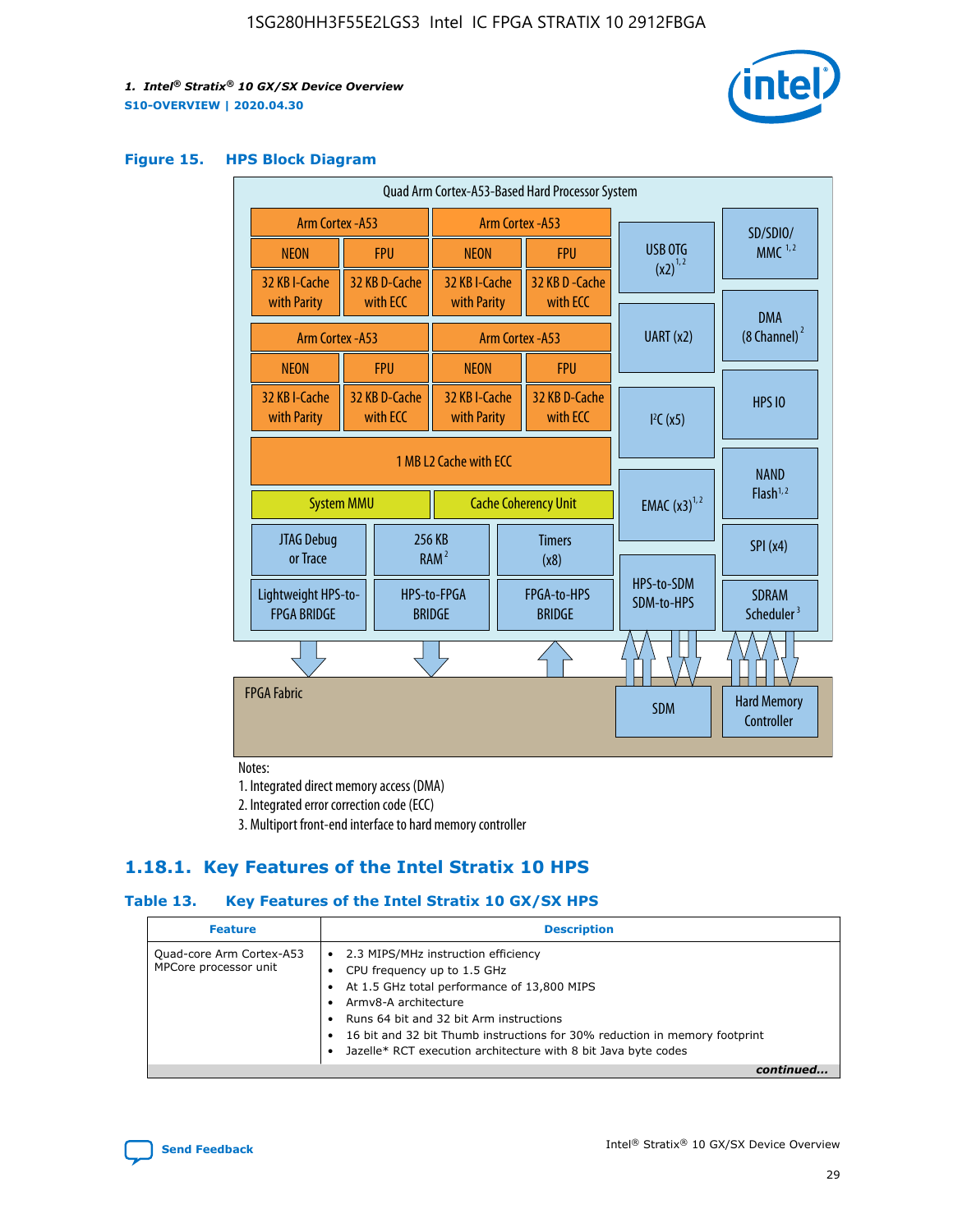

| <b>Feature</b>                                        | <b>Description</b>                                                                                                                                                                                                                                                                                                                                                                                                                                                                                                                                                                                                                                                                                                                                                                                                                                                                                                                                                                                                                                                                                                                                                                                               |  |
|-------------------------------------------------------|------------------------------------------------------------------------------------------------------------------------------------------------------------------------------------------------------------------------------------------------------------------------------------------------------------------------------------------------------------------------------------------------------------------------------------------------------------------------------------------------------------------------------------------------------------------------------------------------------------------------------------------------------------------------------------------------------------------------------------------------------------------------------------------------------------------------------------------------------------------------------------------------------------------------------------------------------------------------------------------------------------------------------------------------------------------------------------------------------------------------------------------------------------------------------------------------------------------|--|
|                                                       | Superscalar, variable length, out-of-order pipeline with dynamic branch prediction<br>Improved Arm Neon* media processing engine<br>Single- and double-precision floating-point unit<br>Arm CoreSight* debug and trace technology<br>$\bullet$                                                                                                                                                                                                                                                                                                                                                                                                                                                                                                                                                                                                                                                                                                                                                                                                                                                                                                                                                                   |  |
| <b>System Memory</b><br>Management Unit               | Enables a unified memory model and extends hardware virtualization into peripherals<br>implemented in the FPGA fabric                                                                                                                                                                                                                                                                                                                                                                                                                                                                                                                                                                                                                                                                                                                                                                                                                                                                                                                                                                                                                                                                                            |  |
| Cache Coherency unit                                  | Changes in shared data stored in cache are propagated throughout the system<br>$\bullet$<br>providing bi-directional coherency for co-processing elements.                                                                                                                                                                                                                                                                                                                                                                                                                                                                                                                                                                                                                                                                                                                                                                                                                                                                                                                                                                                                                                                       |  |
| Cache                                                 | L1 Cache<br>$\bullet$<br>- 32 KB of instruction cache w/ parity check<br>- 32 KB of L1 data cache w /ECC<br>- Parity checking<br>L <sub>2</sub> Cache<br>$-$ 1MB shared<br>$-$ 8-way set associative<br>- SEU Protection with parity on TAG ram and ECC on data RAM<br>- Cache lockdown support                                                                                                                                                                                                                                                                                                                                                                                                                                                                                                                                                                                                                                                                                                                                                                                                                                                                                                                  |  |
| On-Chip Memory                                        | 256 KB of scratch on-chip RAM                                                                                                                                                                                                                                                                                                                                                                                                                                                                                                                                                                                                                                                                                                                                                                                                                                                                                                                                                                                                                                                                                                                                                                                    |  |
| External SDRAM and Flash<br>Memory Interfaces for HPS | Hard memory controller with support for DDR4, DDR3<br>$\bullet$<br>$-$ 40 bit (32 bit + 8 bit ECC) with select packages supporting 72 bit (64 bit + 8 bit<br>ECC)<br>- Support for up to 2666 Mbps DDR4 and 2166 Mbps DDR3 frequencies<br>- Error correction code (ECC) support including calculation, error correction, write-<br>back correction, and error counters<br>- Software Configurable Priority Scheduling on individual SDRAM bursts<br>- Fully programmable timing parameter support for all JEDEC-specified timing<br>parameters<br>- Multiport front-end (MPFE) scheduler interface to the hard memory controller, which<br>supports the $AXI^{\circledR}$ Quality of Service (QoS) for interface to the FPGA fabric<br>NAND flash controller<br>$-$ ONFI 1.0<br>- Integrated descriptor based with DMA<br>- Programmable hardware ECC support<br>- Support for 8 and 16 bit Flash devices<br>Secure Digital SD/SDIO/MMC controller<br>$-$ eMMC 4.5<br>- Integrated descriptor based DMA<br>- CE-ATA digital commands supported<br>- 50 MHz operating frequency<br>Direct memory access (DMA) controller<br>٠<br>$-$ 8-channel<br>- Supports up to 32 peripheral handshake interface<br>continued |  |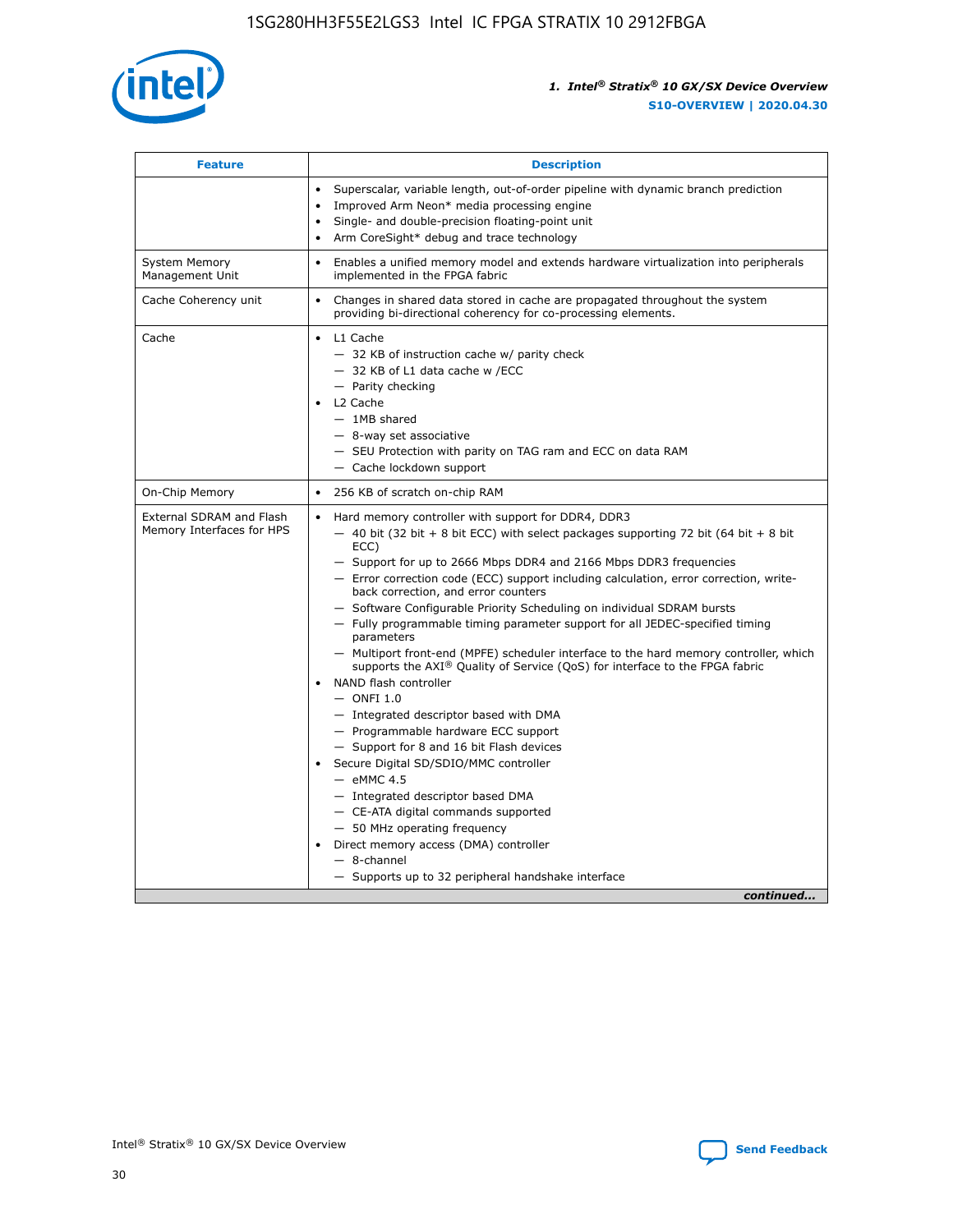

| <b>Feature</b>                         | <b>Description</b>                                                                                                                                                                                                                                                                                                                                                                                                                                                                                                                                                                                                                                                                                                                                                                                                                                                                                                                                                                                                                                                                                                                                                                                                                                                                                                                                                                                                                                                                                                     |
|----------------------------------------|------------------------------------------------------------------------------------------------------------------------------------------------------------------------------------------------------------------------------------------------------------------------------------------------------------------------------------------------------------------------------------------------------------------------------------------------------------------------------------------------------------------------------------------------------------------------------------------------------------------------------------------------------------------------------------------------------------------------------------------------------------------------------------------------------------------------------------------------------------------------------------------------------------------------------------------------------------------------------------------------------------------------------------------------------------------------------------------------------------------------------------------------------------------------------------------------------------------------------------------------------------------------------------------------------------------------------------------------------------------------------------------------------------------------------------------------------------------------------------------------------------------------|
| Communication Interface<br>Controllers | Three 10/100/1000 Ethernet media access controls (MAC) with integrated DMA<br>$\bullet$<br>- Supports RGMII and RMII external PHY Interfaces<br>- Option to support other PHY interfaces through FPGA logic<br>$\bullet$ GMII<br>MII<br>$\bullet$<br>RMII (requires MII to RMII adapter)<br>$\bullet$<br>• RGMII (requires GMII to RGMII adapter)<br>SGMII (requires GMII to SGMII adapter)<br>- Supports IEEE 1588-2002 and IEEE 1588-2008 standards for precision networked<br>clock synchronization<br>- Supports IEEE 802.1Q VLAN tag detection for reception frames<br>- Supports Ethernet AVB standard<br>Two USB On-the-Go (OTG) controllers with DMA<br>- Dual-Role Device (device and host functions)<br>• High-speed (480 Mbps)<br>• Full-speed (12 Mbps)<br>• Low-speed (1.5 Mbps)<br>• Supports USB 1.1 (full-speed and low-speed)<br>- Integrated descriptor-based scatter-gather DMA<br>- Support for external ULPI PHY<br>- Up to 16 bidirectional endpoints, including control endpoint<br>$-$ Up to 16 host channels<br>- Supports generic root hub<br>- Configurable to OTG 1.3 and OTG 2.0 modes<br>Five $I2C$ controllers (three can be used by EMAC for MIO to external PHY)<br>- Support both 100 Kbps and 400 Kbps modes<br>- Support both 7 bit and 10 bit addressing modes<br>- Support Master and Slave operating mode<br>Two UART 16550 compatible<br>- Programmable baud rate up to 115.2 Kbaud<br>Four serial peripheral interfaces (SPI) (2 Masters, 2 Slaves)<br>- Full and Half duplex |
| Timers and I/O                         | Timers<br>$\bullet$<br>- 4 general-purpose timers<br>$-4$ watchdog timers<br>48 HPS direct I/O allow HPS peripherals to connect directly to I/O<br>Up to three IO48 banks may be assigned to HPS for HPS DDR access                                                                                                                                                                                                                                                                                                                                                                                                                                                                                                                                                                                                                                                                                                                                                                                                                                                                                                                                                                                                                                                                                                                                                                                                                                                                                                    |
| Interconnect to Logic Core             | • FPGA-to-HPS Bridge<br>- Allows IP bus masters in the FPGA fabric to access to HPS bus slaves<br>- Configurable 32, 64, or 128 bit AMBA AXI interface<br>HPS-to-FPGA Bridge<br>- Allows HPS bus masters to access bus slaves in FPGA fabric<br>- Configurable 32, 64, or 128 bit AMBA AXI interface allows high-bandwidth HPS<br>master transactions to FPGA fabric<br>HPS-to-SDM and SDM-to-HPS Bridges<br>- Allows the HPS to reach the SDM block and the SDM to bootstrap the HPS<br>Light Weight HPS-to-FPGA Bridge<br>- Light weight 32 bit AXI interface suitable for low-latency register accesses from HPS<br>to soft peripherals in FPGA fabric<br>FPGA-to-HPS SDRAM Bridge<br>- Up to three AMBA AXI interfaces supporting 32, 64, or 128 bit data paths                                                                                                                                                                                                                                                                                                                                                                                                                                                                                                                                                                                                                                                                                                                                                    |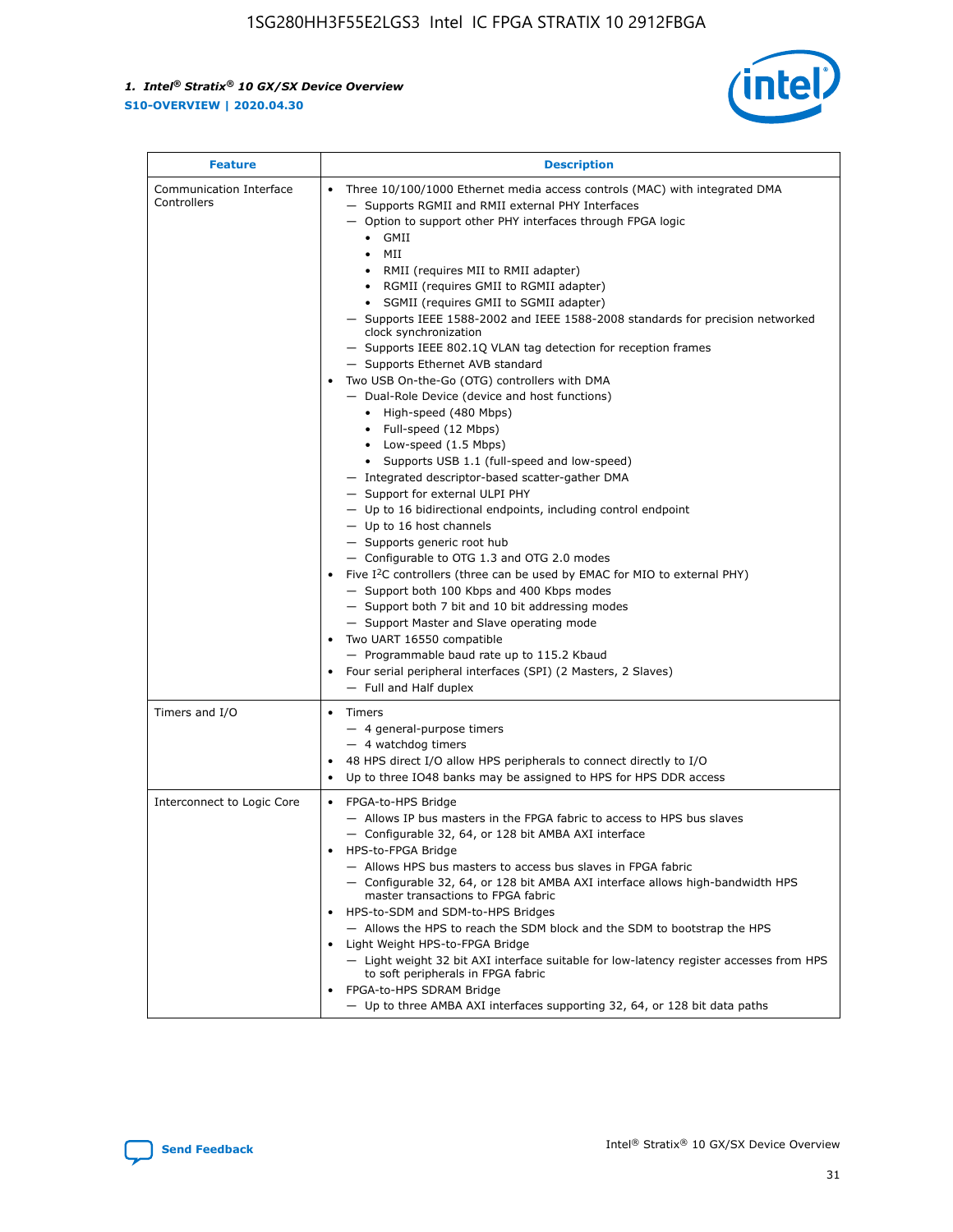

## **1.19. Power Management**

Intel Stratix 10 devices use the advanced Intel 14 nm tri-gate process technology, the all new Intel Hyperflex core architecture to enable Hyper-Folding, power gating, and several optional power reduction techniques to reduce total power consumption by as much as 70% compared to previous generation high-performance Stratix V devices.

Intel Stratix 10 standard power devices (-V) are SmartVID devices. The core voltage supplies (VCC and VCCP) for each SmartVID device must be driven by a PMBus voltage regulator dedicated to that Intel Stratix 10 device. Use of a PMBus voltage regulator for each SmartVID (-V) device is mandatory; it is not an option. A code is programmed into each SmartVID device during manufacturing that allows the PMBus voltage regulator to operate at the optimum core voltage to meet the device performance specifications.

With the new Intel Hyperflex core architecture, designs can run 2X faster than previous generation FPGAs. With 2X performance and same required throughput, architects can cut the data path width in half to save power. This optimization is called Hyper-Folding. Additionally, power gating reduces static power of unused resources in the FPGA by powering them down. The Intel Quartus Prime software automatically powers down specific unused resource blocks such as DSP and M20K blocks, at configuration time.

The optional power reduction techniques in Intel Stratix 10 devices include:

• **Available Low Static Power Devices**—Intel Stratix 10 devices are available with a fixed core voltage that provides lower static power than the SmartVID standard power devices, while maintaining device performance

Furthermore, Intel Stratix 10 devices feature Intel's low power transceivers and include a number of hard IP blocks that not only reduce logic resources but also deliver substantial power savings compared to soft implementations. In general, hard IP blocks consume up to 50% less power than the equivalent soft logic implementations.

## **1.20. Device Configuration and Secure Device Manager (SDM)**

All Intel Stratix 10 devices contain a Secure Device Manager (SDM), which is a dedicated triple-redundant processor that serves as the point of entry into the device for all JTAG and configuration commands. The SDM also bootstraps the HPS in SoC devices ensuring that the HPS can boot using the same security features that the FPGA devices have.

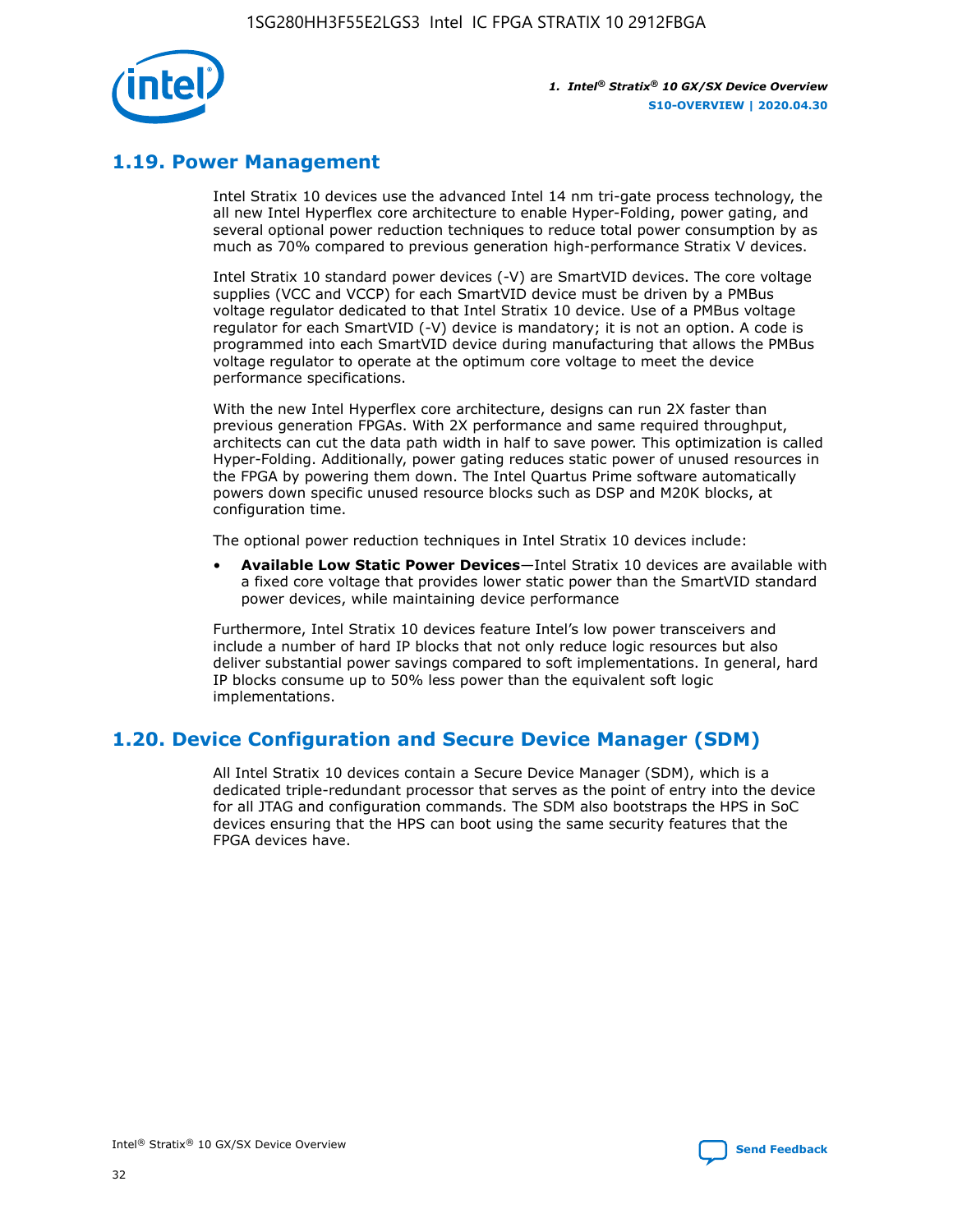





During configuration, Intel Stratix 10 devices are divided into logical sectors, each of which is managed by a local sector manager (LSM). The SDM passes configuration data to each of the LSMs across the on-chip configuration network. This allows the sectors to be configured independently, one at a time, or in parallel. This approach achieves simplified sector configuration and reconfiguration, as well as reduced overall configuration time due to the inherent parallelism. The same sector-based approach is used to respond to single-event upsets and security attacks.

While the sectors provide a logical separation for device configuration and reconfiguration, they overlay the normal rows and columns of FPGA logic and routing. This means there is no impact to the Intel Quartus Prime software place and route, and no impact to the timing of logic signals that cross the sector boundaries.

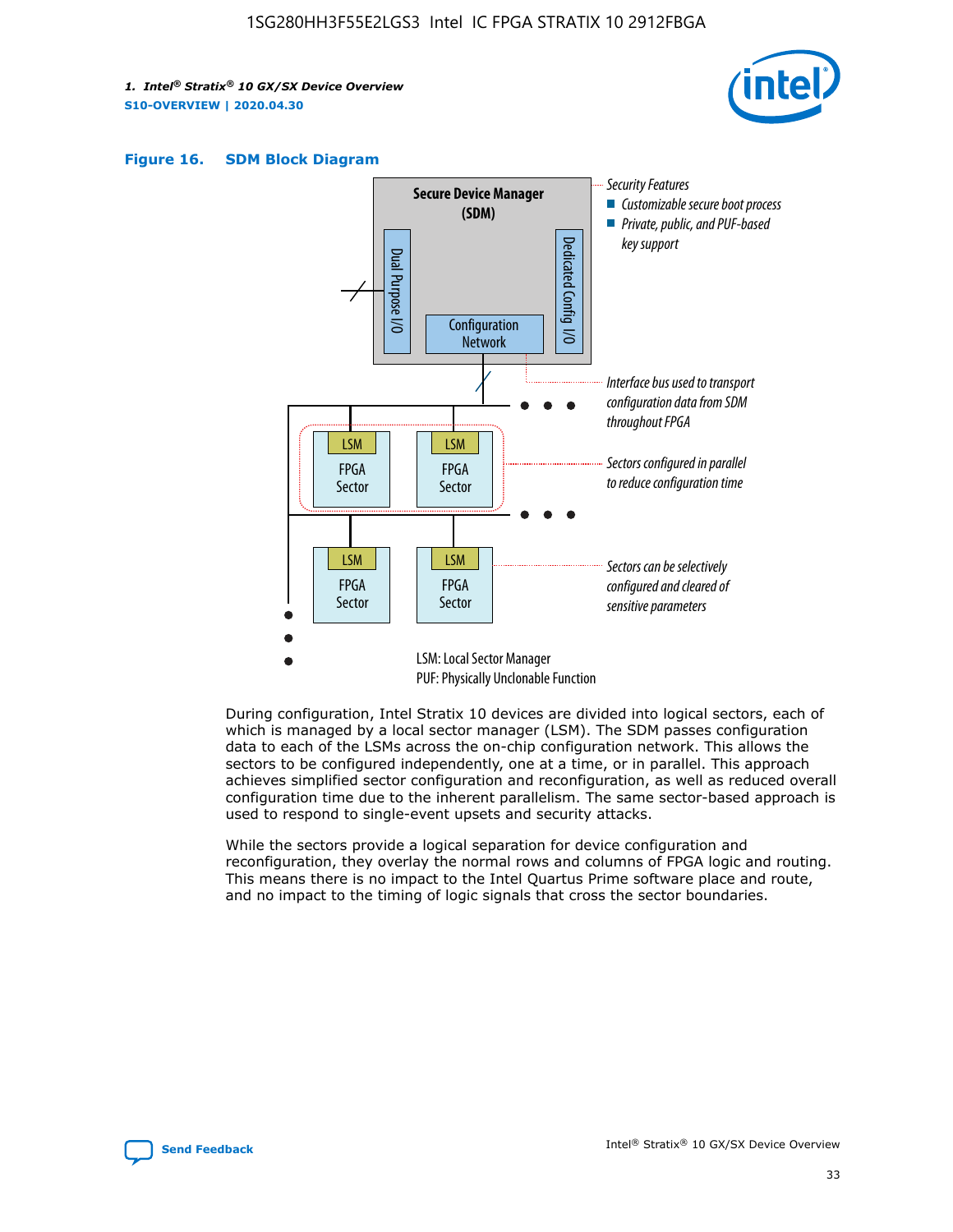

The SDM enables robust, secure, fully-authenticated device configuration. It also allows for customization of the configuration scheme, which can enhance device security. For configuration and reconfiguration, this approach offers a variety of advantages:

- Dedicated secure configuration manager
- Reduced device configuration time, because sectors are configured in parallel
- Updateable configuration process
- Reconfiguration of one or more sectors independent of all other sectors
- Zeroization of individual sectors or the complete device

The SDM also provides additional capabilities such as register state readback and writeback to support ASIC prototyping and other applications.

## **1.21. Device Security**

Building on top of the robust security features present in the previous generation devices, Intel Stratix 10 FPGAs and SoCs include a number of new and innovative security enhancements. These features are also managed by the SDM, tightly coupling device configuration and reconfiguration with encryption, authentication, key storage and anti-tamper services.

Security services provided by the SDM include:

- Bitstream encryption
- Multi-factor authentication
- Hard encryption and authentication acceleration; AES-256, SHA-256/384, ECDSA-256/384
- Volatile and non-volatile encryption key storage and management
- Boot code authentication for the HPS
- Physically Unclonable Function (PUF) service
- Updateable configuration process
- Secure device maintenance and upgrade functions
- Side channel attack protection
- Scripted response to sensor inputs and security attacks, including selective sector zeroization
- Readback, JTAG and test mode disable
- Enhanced response to single-event upsets (SEU)
- Black key provisioning
- Physical anti-tamper

See the *Intel Stratix 10 Device Security User Guide* for a complete list of all security features.

The SDM and associated security services provide a robust, multi-layered security solution for your Intel Stratix 10 design.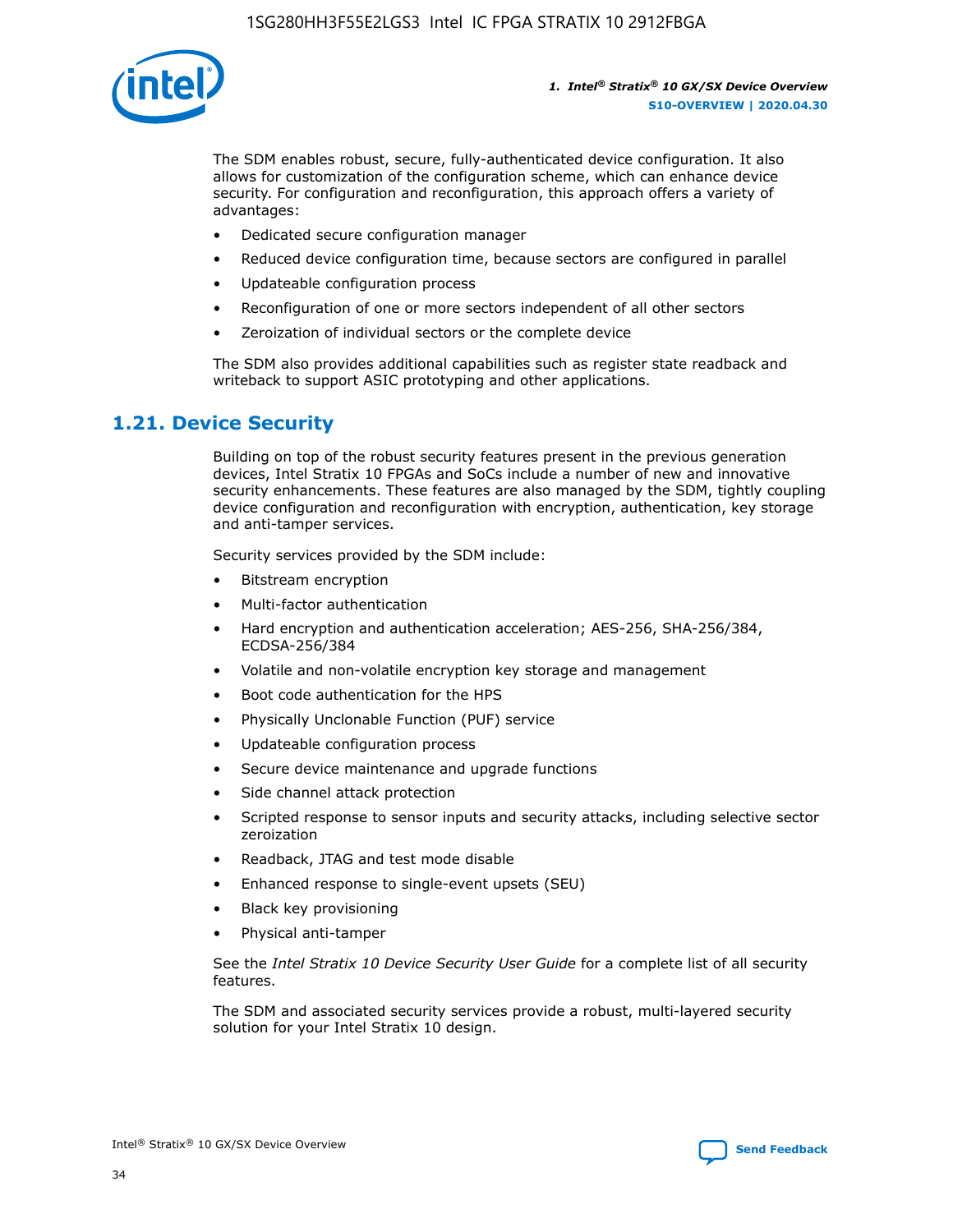

#### **Table 14. Device Security**

| <b>Intel Stratix 10 Family Variant</b> | <b>Bitstream Authentication</b> | <b>Advanced Security Features</b> <sup>(12)</sup> |
|----------------------------------------|---------------------------------|---------------------------------------------------|
| GX/SX                                  | All devices                     | -AS suffix part number required                   |

#### **Related Information**

- [My Intel Support](https://www.intel.com/content/www/us/en/programmable/my-intel/mal-home.html)
- [Intel Stratix 10 Device Security User Guide](https://www.intel.com/content/www/us/en/programmable/documentation/ndq1483601370898.html#wcd1483611014402)

## **1.22. Configuration via Protocol Using PCI Express**

Configuration via protocol using PCI Express allows the FPGA to be configured across the PCI Express bus, simplifying the board layout and increasing system integration. Making use of the embedded PCI Express hard IP operating in autonomous mode before the FPGA is configured, this technique allows the PCI Express bus to be powered up and active within the 100 ms time allowed by the PCI Express specification. Intel Stratix 10 devices also support partial reconfiguration across the PCI Express bus which reduces system down time by keeping the PCI Express link active while the device is being reconfigured.

## **1.23. Partial and Dynamic Reconfiguration**

Partial reconfiguration allows you to reconfigure part of the FPGA while other sections continue running. This capability is required in systems where uptime is critical, because it allows you to make updates or adjust functionality without disrupting services.

In addition to lowering power and cost, partial reconfiguration also increases the effective logic density by removing the necessity to place in the FPGA those functions that do not operate simultaneously. Instead, these functions can be stored in external memory and loaded as needed. This reduces the size of the required FPGA by allowing multiple applications on a single FPGA, saving board space and reducing power. The partial reconfiguration process is built on top of the proven incremental compile design flow in the Intel Quartus Prime design software

Dynamic reconfiguration in Intel Stratix 10 devices allows transceiver data rates, protocols and analog settings to be changed dynamically on a channel-by-channel basis while maintaining data transfer on adjacent transceiver channels. Dynamic reconfiguration is ideal for applications that require on-the-fly multiprotocol or multirate support. Both the PMA and PCS blocks within the transceiver can be reconfigured using this technique. Dynamic reconfiguration of the transceivers can be used in conjunction with partial reconfiguration of the FPGA to enable partial reconfiguration of both core and transceivers simultaneously.

## **1.24. Fast Forward Compile**

The innovative Fast Forward Compile feature in the Intel Quartus Prime software identifies performance bottlenecks in your design and provides detailed, step-by-step performance improvement recommendations that you can then implement. The Compiler reports estimates of the maximum operating frequency that can be achieved

<sup>(12)</sup> Contact My Intel Support for additional information.

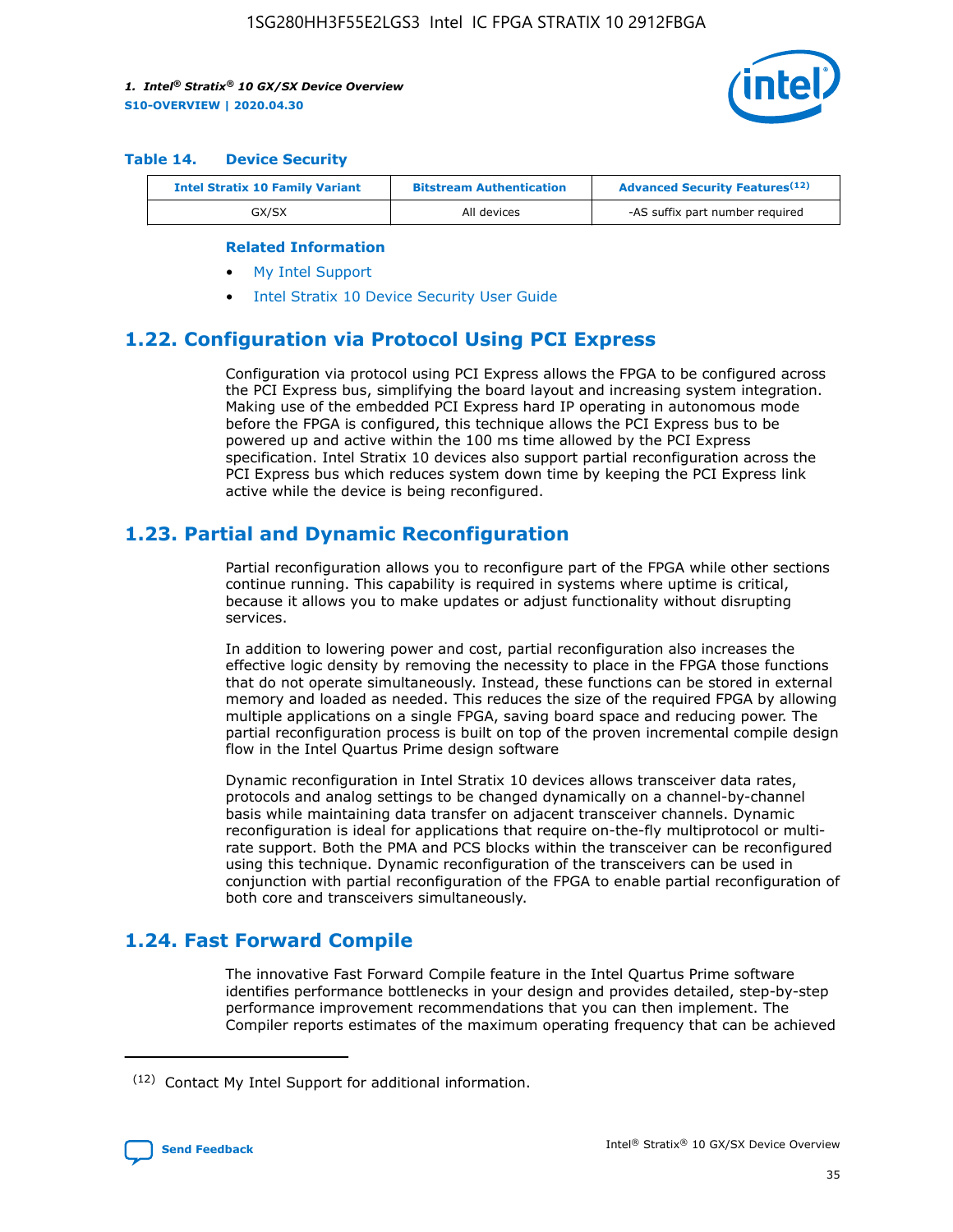

by applying the recommendations. As part of the new Hyper-Aware design flow, Fast Forward Compile maximizes the performance of your Intel Stratix 10 design and achieves rapid timing closure.

Previously, this type of optimization required multiple time-consuming design iterations, including full design re-compilation to determine the effectiveness of the changes. Fast Forward Compile enables you to make better decisions about where to focus your optimization efforts, and how to increase your design performance and throughput. This technique removes much of the guesswork of performance exploration, resulting in fewer design iterations and as much as 2X core performance gains for Intel Stratix 10 designs.

## **1.25. Single Event Upset (SEU) Error Detection and Correction**

Intel Stratix 10 FPGAs and SoCs offer robust SEU error detection and correction circuitry. The detection and correction circuitry includes protection for Configuration RAM (CRAM) programming bits and user memories. The CRAM is protected by a continuously running parity checker circuit with integrated ECC that automatically corrects one or two bit errors and detects higher order multibit errors.

The physical layout of the CRAM array is optimized to make the majority of multi-bit upsets appear as independent single-bit or double-bit errors which are automatically corrected by the integrated CRAM ECC circuitry. In addition to the CRAM protection, user memories also include integrated ECC circuitry and are layout optimized for error detection and correction.

The SEU error detection and correction hardware is supported by both soft IP and the Intel Quartus Prime software to provide a complete SEU mitigation solution. The components of the complete solution include:

- Hard error detection and correction for CRAM and user M20K memory blocks
- Optimized physical layout of memory cells to minimize probability of SEU
- Sensitivity processing soft IP that reports if CRAM upset affects a used or unused bit
- Fault injection soft IP with the Intel Quartus Prime software support that changes state of CRAM bits for testing purposes
- Hierarchy tagging in the Intel Quartus Prime software
- Triple Mode Redundancy (TMR) used for the Secure Device Manager and critical on-chip state machines

In addition to the SEU mitigation features listed above, the Intel 14 nm tri-gate process technology used for Intel Stratix 10 devices is based on FinFET transistors which have reduced SEU susceptibility versus conventional planar transistors.

## **1.26. Document Revision History for the Intel Stratix 10 GX/SX Device Overview**

| <b>Document</b><br><b>Version</b> | <b>Changes</b>             |
|-----------------------------------|----------------------------|
| 2020.04.30                        | Made the following change: |
|                                   | continued                  |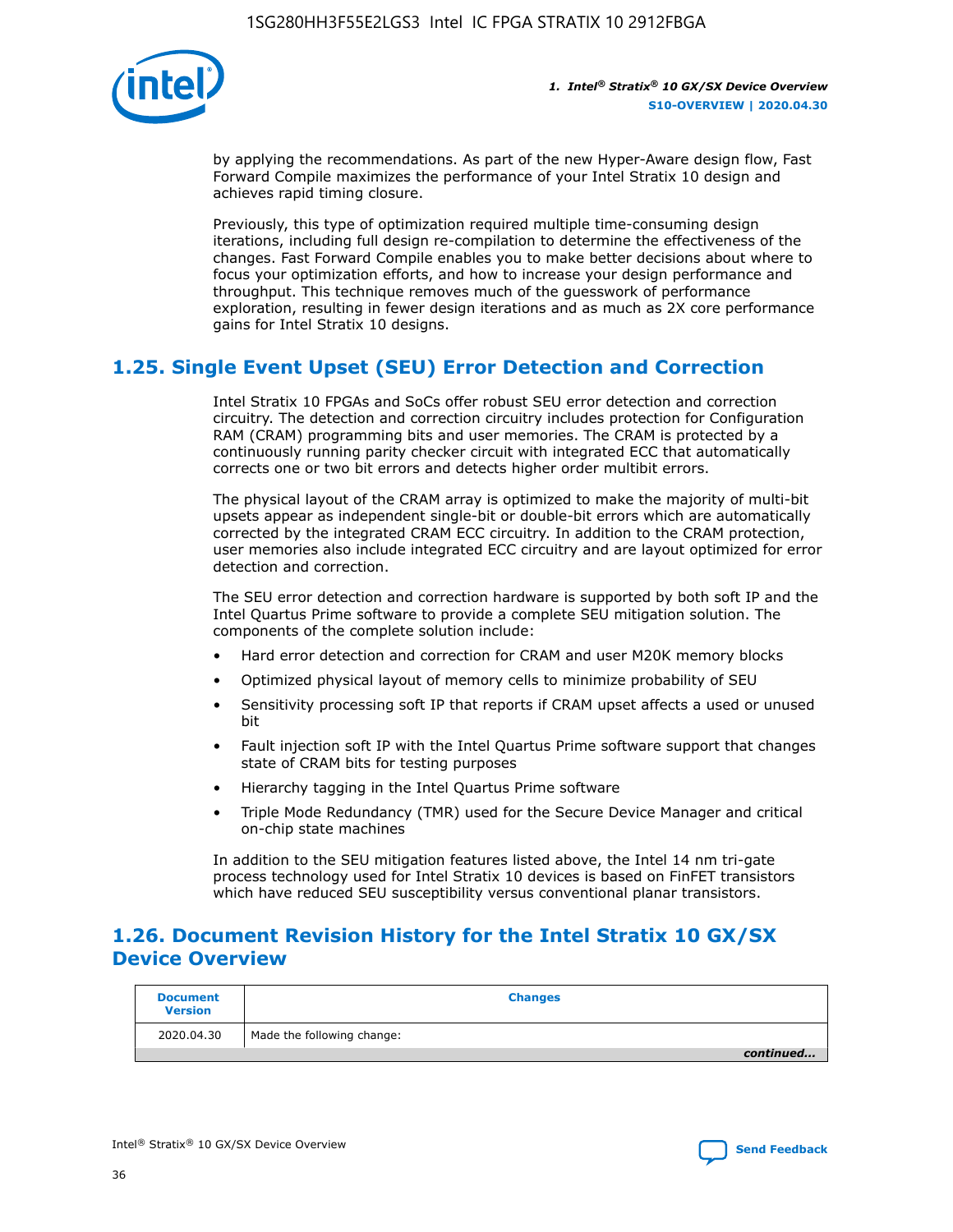

| <b>Document</b><br><b>Version</b> | <b>Changes</b>                                                                                                                                                                                                                                                                                                                                                                                                                                                                                                                                                                                                                                                                                                                                                                                                                                                                                                                                                                                 |
|-----------------------------------|------------------------------------------------------------------------------------------------------------------------------------------------------------------------------------------------------------------------------------------------------------------------------------------------------------------------------------------------------------------------------------------------------------------------------------------------------------------------------------------------------------------------------------------------------------------------------------------------------------------------------------------------------------------------------------------------------------------------------------------------------------------------------------------------------------------------------------------------------------------------------------------------------------------------------------------------------------------------------------------------|
|                                   | Added the GX 10M variant.                                                                                                                                                                                                                                                                                                                                                                                                                                                                                                                                                                                                                                                                                                                                                                                                                                                                                                                                                                      |
| 2020.03.24                        | Made the following changes:<br>Added advanced security (-AS) devices.<br>Added level shifter details for the Intel Stratix 10 SX/GX 400 device.                                                                                                                                                                                                                                                                                                                                                                                                                                                                                                                                                                                                                                                                                                                                                                                                                                                |
| 2019.08.19                        | Made the following changes:<br>Added composition details for the leaded and lead-free contact device options.<br>Updated the I/O PLL counts.                                                                                                                                                                                                                                                                                                                                                                                                                                                                                                                                                                                                                                                                                                                                                                                                                                                   |
| 2019.02.15                        | Made the following changes:<br>Changed the number of included logic elements globally.<br>Removed logic density 450, logic density 550, and package code 48 from the "Sample Ordering<br>$\bullet$<br>Code and Available Options for Intel Stratix 10 Devices" figure.<br>Updated description of the higher density in the "Innovations in Intel Stratix 10 FPGAs and SoCs"<br>section.<br>Updated description of the general purpose I/Os in the "Intel Stratix 10 FPGA and SoC Common<br>$\bullet$<br>Device Features" table.<br>Removed support for LPDDR3 globally.<br>Updated the "Intel Stratix 10 FPGA and SoC Architecture Block Diagram" figure.<br>$\bullet$<br>Updated the "Intel Stratix 10 GX/SX FPGA and SoC Family Plan-FPGA Core (part 1)" table.<br>$\bullet$<br>Updated the "Intel Stratix 10 GX/SX FPGA and SoC Family Plan-Interconnects, PLLs and Hard IP<br>(part 2)" table.<br>Updated and merged the "Intel Stratix 10 GX/SX FPGA and SoC Family Package Plan" tables. |
| 2018.08.08                        | Made the following changes:<br>Changed the specs for QDRII+ and QDRII+ Xtreme and added specs for QDRIV in the "External<br>$\bullet$<br>Memory Interface Performance" table.<br>Updated description of the power options in the "Sample Ordering Code and Available Options for<br>Intel Stratix 10 Devices" figure.<br>Changed the description of the technology and power management features in the "Intel Stratix 10<br>FPGA and SoC Common Device Features" table.<br>Changed the description of SmartVID in the "Power Management" section.<br>Changed the direction arrow from the coefficient registers block in the "DSP Block: High Precision<br>$\bullet$<br>Fixed Point Mode" figure.                                                                                                                                                                                                                                                                                             |
| 2017.10.30                        | Made the following changes:<br>Removed the embedded eSRAM feature globally.<br>$\bullet$<br>Removed the Low Power (VID) and Military operating temperature options, and package code 53<br>from the "Sample Ordering Code and Available Options for Stratix 10 Devices" figure.<br>Changed the Maximum transceiver data rate (chip-to-chip) specification for L-Tile devices in the<br>"Key Features of Intel Stratix 10 Devices Compared to Stratix V Devices" table.                                                                                                                                                                                                                                                                                                                                                                                                                                                                                                                         |
| 2016.10.31                        | Made the following changes:<br>Changed the number of available transceivers to 96, globally.<br>Changed the single-precision floating point performance to 10 TFLOP, globally.<br>Changed the maximum datarate to 28.3 Gbps, globally.<br>٠<br>Changed some of the features listed in the "Stratix 10 GX/SX Device Overview" section.<br>٠<br>Changed descriptions for the GX and SX devices in the "Stratix 10 Family Variants" section.<br>٠<br>Changed the "Sample Ordering Code and Available Options for Stratix 10 Devices" figure.<br>٠<br>Changed the features listed in the "Key Features of Stratix 10 Devices Compared to Stratix V<br>Devices" table.<br>Changed the descriptions of the following areas of the "Stratix 10 FPGA and SoC Common Device<br>Features" table:<br>- Transceiver hard IP<br>- Internal memory blocks<br>- Core clock networks<br>- Packaging<br>Reorganized and updated all tables in the "Stratix 10 FPGA and SoC Family Plan" section.                |
|                                   | continued                                                                                                                                                                                                                                                                                                                                                                                                                                                                                                                                                                                                                                                                                                                                                                                                                                                                                                                                                                                      |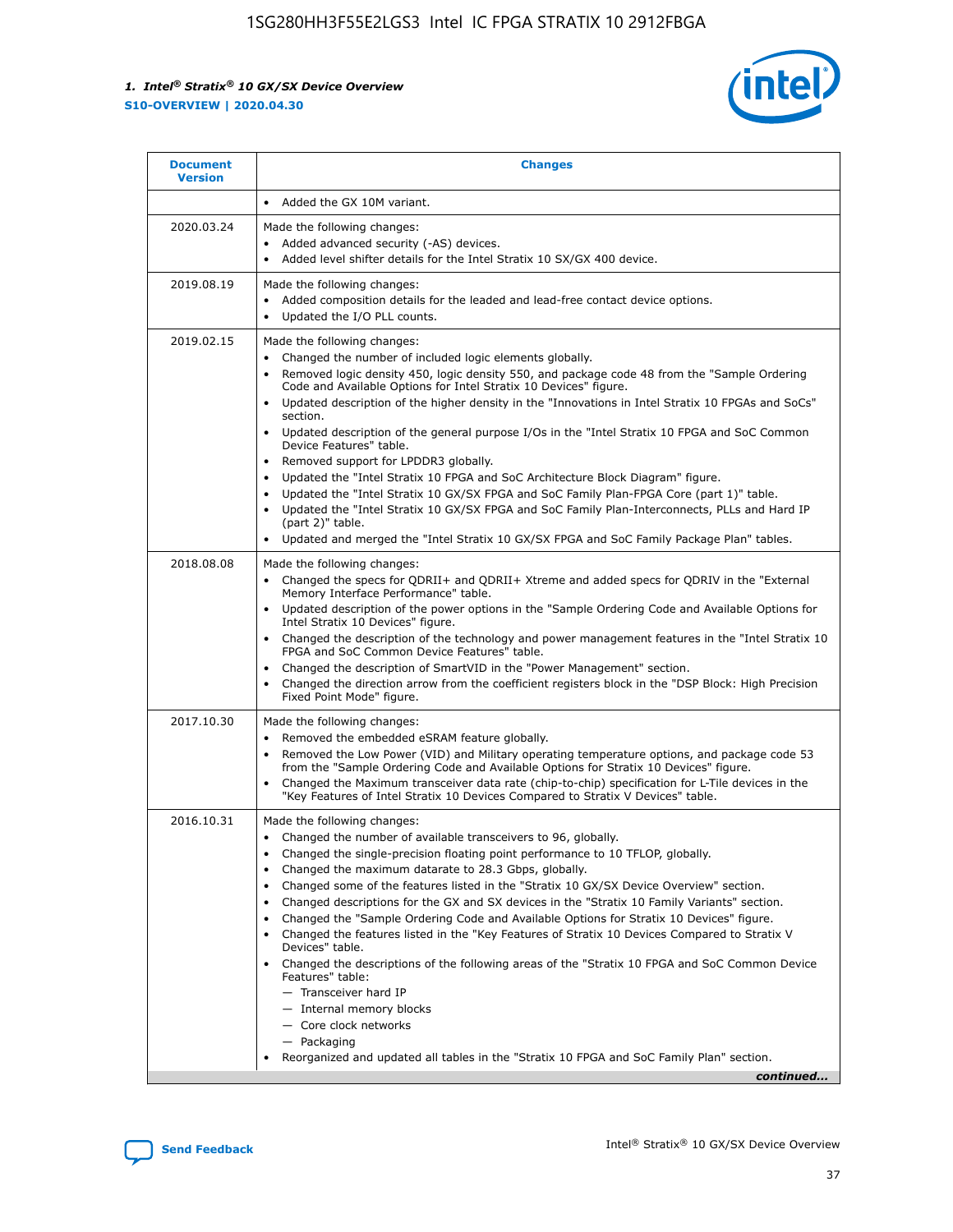

| <b>Document</b><br><b>Version</b> | <b>Changes</b>                                                                                                                                                                                                                                                                                                                                                                                                                                                                                                                                                                                                                                                                                                                                                                                                                                                                                                                                                                                      |
|-----------------------------------|-----------------------------------------------------------------------------------------------------------------------------------------------------------------------------------------------------------------------------------------------------------------------------------------------------------------------------------------------------------------------------------------------------------------------------------------------------------------------------------------------------------------------------------------------------------------------------------------------------------------------------------------------------------------------------------------------------------------------------------------------------------------------------------------------------------------------------------------------------------------------------------------------------------------------------------------------------------------------------------------------------|
|                                   | Removed the "Migration Between Arria 10 FPGAs and Stratix 10 FPGAs" section.<br>Removed footnotes from the "Transceiver PCS Features" table.<br>Changed the HMC description in the "External Memory and General Purpose I/O" section.<br>Changed the number of fPLLs in the "Fractional Synthesis PLLs and I/O PLLs" section.<br>Clarified HMC data width support in the "Key Features of the Stratix 10 HPS" table.<br>Changed the description in the "Internal Embedded Memory" section.<br>Changed the datarate for the Standard PCS and SDI PCS features in the "Transceiver PCS Features"<br>table.<br>Added a note to the "PCI Express Gen1/Gen2/Gen3 Hard IP" section.<br>Updated the "Key Features of the Stratix 10 HPS" table.<br>Changed the description for the Cache coherency unit in the "Key Features of the Stratix 10 HPS"<br>table.<br>Changed the description for the external SDRAM and Flash memory interfaces for HPS in the "Key"<br>Features of the Stratix 10 HPS" table. |
| 2015.12.04                        | Initial release.                                                                                                                                                                                                                                                                                                                                                                                                                                                                                                                                                                                                                                                                                                                                                                                                                                                                                                                                                                                    |